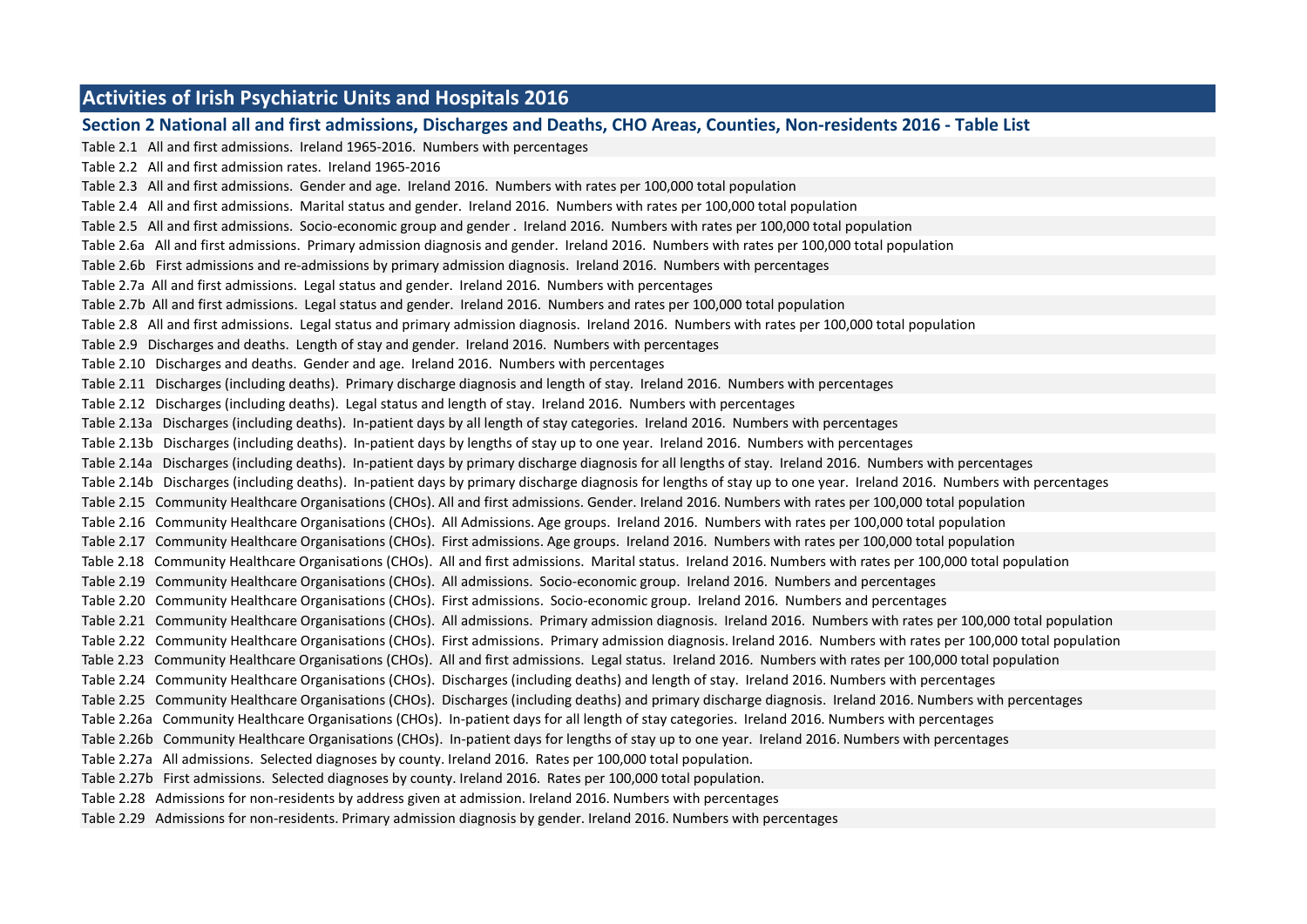Table 2.30 All admissions by no fixed abode. Age by gender. Ireland 2016. Numbers with percentages

Table 2.31 All admissions by no fixed abode. Marital status. Ireland 2016. Numbers with percentages

Table 2.32 All admissions by no fixed abode. Primary admission diagnosis by gender. Ireland 2016. Numbers with percentages

Tabe 2.33 All admissions by ethnicity and gender. Ireland 2016. Numbers with percentages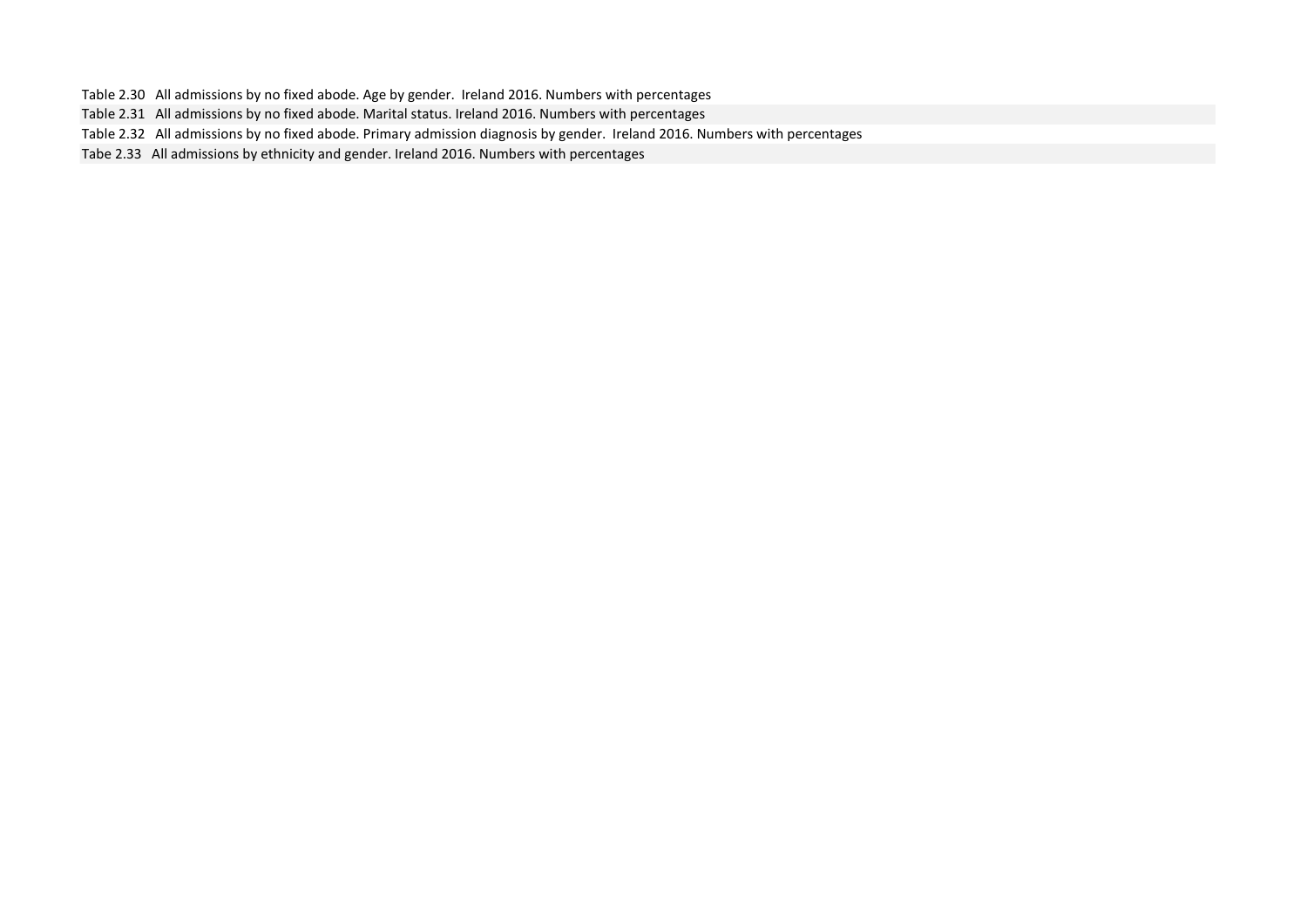# **Table 2.1 All and first admissions. Ireland 1965-2017. Numbers with percentages**

| Year | <b>First</b> | <b>Re-admissions</b> | All    | <b>First</b><br>as % of All | <b>Re-admissions</b><br>as % of All | Year | <b>First</b> | <b>Re-admissions</b> | <b>All</b> | <b>First as</b><br>% of All | <b>Re-admissions</b><br>as % of All |
|------|--------------|----------------------|--------|-----------------------------|-------------------------------------|------|--------------|----------------------|------------|-----------------------------|-------------------------------------|
| 1965 | 6,210        | 9,230                | 15,440 | 40%                         | 60%                                 | 1991 | 7,949        | 19,964               | 27,913     | 28%                         | 72%                                 |
| 1966 | 6,676        | 9,850                | 16,526 | 40%                         | 60%                                 | 1992 | 7,443        | 19,705               | 27,148     | 27%                         | 73%                                 |
| 1967 | 6,927        | 10,680               | 17,607 | 39%                         | 61%                                 | 1993 | 7,311        | 19,694               | 27,005     | 27%                         | 73%                                 |
| 1968 | 7,284        | 11,669               | 18,953 | 38%                         | 62%                                 | 1994 | 7,132        | 19,555               | 26,687     | 27%                         | 73%                                 |
| 1969 | 7,652        | 12,045               | 19,697 | 39%                         | 61%                                 | 1995 | 7,246        | 19,194               | 26,440     | 27%                         | 73%                                 |
| 1970 | 7,696        | 12,646               | 20,342 | 38%                         | 62%                                 | 1996 | 7,130        | 19,526               | 26,656     | 27%                         | 73%                                 |
| 1971 | 8,058        | 13,293               | 21,351 | 38%                         | 62%                                 | 1997 | 6,978        | 19,007               | 25,985     | 27%                         | 73%                                 |
| 1972 | 8,598        | 14,366               | 22,964 | 37%                         | 63%                                 | 1998 | 7,095        | 18,143               | 25,238     | 28%                         | 72%                                 |
| 1973 | 9,018        | 15,018               | 24,036 | 38%                         | 63%                                 | 1999 | 7,105        | 17,957               | 25,062     | 28%                         | 72%                                 |
| 1974 | 8,914        | 16,050               | 24,964 | 36%                         | 64%                                 | 2000 | 7,290        | 16,992               | 24,282     | 30%                         | 70%                                 |
| 1975 | 8,873        | 17,019               | 25,892 | 34%                         | 66%                                 | 2001 | 7,301        | 17,146               | 24,446     | 30%                         | 70%                                 |
| 1976 | 8,939        | 17,495               | 26,434 | 34%                         | 66%                                 | 2002 | 7,060        | 16,617               | 23,677     | 30%                         | 70%                                 |
| 1977 | 8,788        | 17,597               | 26,385 | 33%                         | 67%                                 | 2003 | 6,656        | 16,375               | 23,031     | 29%                         | 71%                                 |
| 1978 | 8,678        | 18,984               | 27,662 | 31%                         | 69%                                 | 2004 | 6,168        | 16,232               | 22,400     | 28%                         | 73%                                 |
| 1979 | 8,631        | 18,727               | 27,358 | 32%                         | 69%                                 | 2005 | 5,917        | 15,336               | 21,253     | 28%                         | 72%                                 |
| 1980 | 8,459        | 18,639               | 27,098 | 31%                         | 69%                                 | 2006 | 5,601        | 14,687               | 20,288     | 28%                         | 72%                                 |
| 1981 | 8,480        | 20,205               | 28,685 | 30%                         | 70%                                 | 2007 | 5,853        | 14,916               | 20,769     | 28%                         | 72%                                 |
| 1982 | 8,702        | 20,076               | 28,778 | 30%                         | 70%                                 | 2008 | 6,194        | 14,558               | 20,752     | 30%                         | 70%                                 |
| 1983 | 8,415        | 19,982               | 28,397 | 30%                         | 70%                                 | 2009 | 5,972        | 14,223               | 20,195     | 30%                         | 70%                                 |
| 1984 | 8,749        | 20,081               | 28,830 | 30%                         | 70%                                 | 2010 | 6,266        | 13,353               | 19,619     | 32%                         | 68%                                 |
| 1985 | 8,441        | 20,641               | 29,082 | 29%                         | 71%                                 | 2011 | 6,129        | 12,863               | 18,992     | 32%                         | 68%                                 |
| 1986 | 8,251        | 21,141               | 29,392 | 28%                         | 72%                                 | 2012 | 6,130        | 12,043               | 18,173     | 34%                         | 66%                                 |
| 1987 | 7,934        | 19,922               | 27,856 | 28%                         | 72%                                 | 2013 | 6,055        | 12,402               | 18,457     | 33%                         | 67%                                 |
| 1988 | 8,074        | 20,358               | 28,432 | 28%                         | 72%                                 | 2014 | 5,942        | 11,855               | 17,797     | 33%                         | 67%                                 |
| 1989 | 7,530        | 19,720               | 27,250 | 28%                         | 72%                                 | 2015 | 6,114        | 11,746               | 17,860     | 34%                         | 66%                                 |
| 1990 | 7,577        | 20,188               | 27,765 | 27%                         | 73%                                 | 2016 | 6,097        | 11,193               | 17,290     |                             |                                     |

**Source: National Psychiatric In-patient Reporting System (NPIRS), Health Research Board**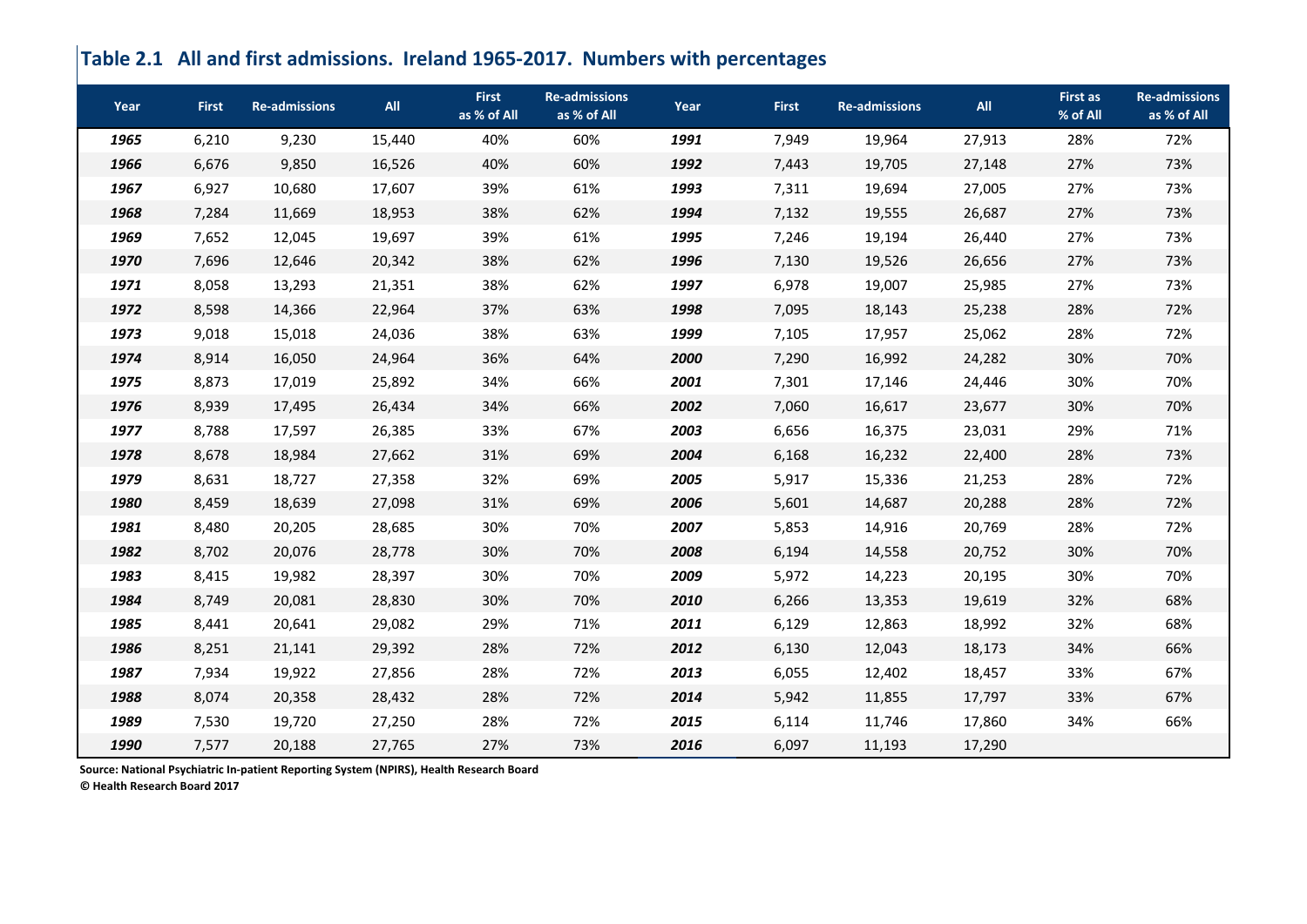|      | Table 2.2 All and first admission rates. <sup>8</sup> Ireland 1965-2016 |              |      |            |              |
|------|-------------------------------------------------------------------------|--------------|------|------------|--------------|
| Year | <b>All</b>                                                              | <b>First</b> | Year | <b>All</b> | <b>First</b> |
| 1965 | 535.0                                                                   | 215.0        | 1991 | 788.4      | 224.5        |
| 1966 | 573.0                                                                   | 232.0        | 1992 | 766.8      | 210.2        |
| 1967 | 611.0                                                                   | 240.0        | 1993 | 762.7      | 206.5        |
| 1968 | 657.0                                                                   | 252.0        | 1994 | 753.7      | 201.4        |
| 1969 | 683.0                                                                   | 263.0        | 1995 | 749.9      | 205.5        |
| 1970 | 705.0                                                                   | 267.0        | 1996 | 756.0      | 202.2        |
| 1971 | 740.3                                                                   | 279.4        | 1997 | 716.6      | 192.4        |
| 1972 | 796.2                                                                   | 298.1        | 1998 | 696.0      | 195.7        |
| 1973 | 833.4                                                                   | 312.6        | 1999 | 691.2      | 195.9        |
| 1974 | 838.2                                                                   | 299.3        | 2000 | 669.6      | 201.0        |
| 1975 | 869.3                                                                   | 297.9        | 2001 | 674.2      | 201.3        |
| 1976 | 887.5                                                                   | 300.1        | 2002 | 653.0      | 194.7        |
| 1977 | 885.9                                                                   | 295.0        | 2003 | 587.9      | 169.9        |
| 1978 | 928.8                                                                   | 291.3        | 2004 | 571.8      | 157.5        |
| 1979 | 812.1                                                                   | 256.2        | 2005 | 542.6      | 151.1        |
| 1980 | 804.4                                                                   | 251.1        | 2006 | 478.5      | 132.1        |
| 1981 | 851.5                                                                   | 251.7        | 2007 | 489.9      | 138.0        |
| 1982 | 854.3                                                                   | 258.3        | 2008 | 489.5      | 146.1        |
| 1983 | 824.6                                                                   | 244.3        | 2009 | 476.3      | 140.9        |
| 1984 | 837.2                                                                   | 254.0        | 2010 | 462.7      | 147.8        |
| 1985 | 844.5                                                                   | 245.1        | 2011 | 413.9      | 133.6        |
| 1986 | 853.5                                                                   | 239.6        | 2012 | 396.1      | 133.6        |
| 1987 | 809.0                                                                   | 230.4        | 2013 | 402.3      | 132.0        |
| 1988 | 825.6                                                                   | 234.4        | 2014 | 387.9      | 129.5        |
| 1989 | 769.6                                                                   | 212.7        | 2015 | 389.3      | 133.3        |
| 1990 | 784.2                                                                   | 214.0        | 2016 | 376.8      | 132.9        |

**a** *Rates per 100,000 total population have been used for all years for comparative purposes.*

**Source: National Psychiatric In-patient Reporting System (NPIRS), Health Research Board**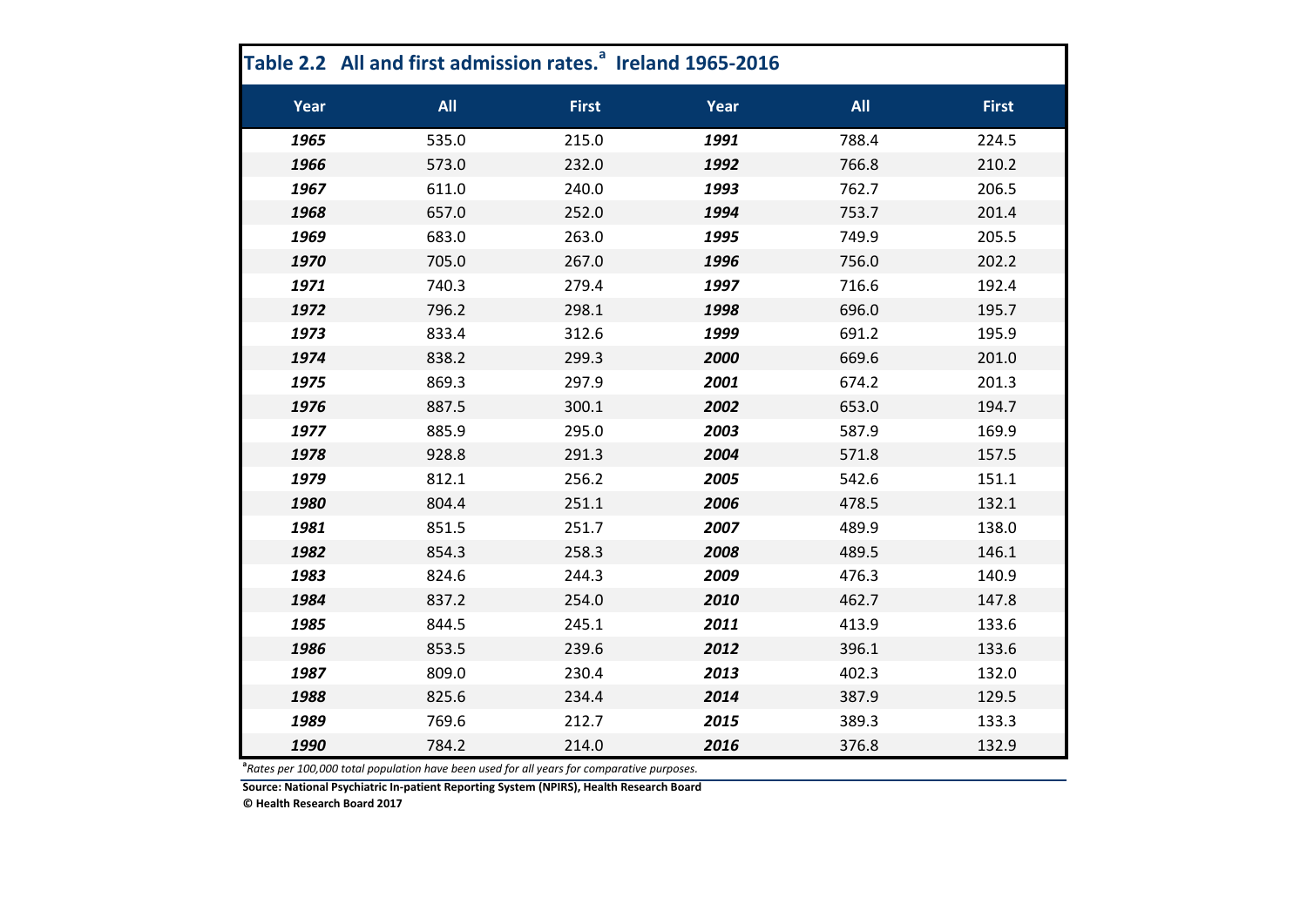|              |                  |               |              | <b>Numbers</b> |              |              |                          |                          |                          | <b>Rates</b>             |                          |                          |
|--------------|------------------|---------------|--------------|----------------|--------------|--------------|--------------------------|--------------------------|--------------------------|--------------------------|--------------------------|--------------------------|
|              |                  | All           |              |                | <b>First</b> |              |                          | <b>All</b>               |                          |                          | <b>First</b>             |                          |
|              | <b>Male</b>      | <b>Female</b> | <b>Total</b> | <b>Male</b>    | Female       | <b>Total</b> | <b>Male</b>              | <b>Female</b>            | <b>Total</b>             | <b>Male</b>              | Female                   | <b>Total</b>             |
| Under 18     | 36               | 31            | 67           | 27             | 27           | 54           | $\overline{\phantom{a}}$ |                          | $\overline{\phantom{a}}$ | $\qquad \qquad$          | $\overline{\phantom{a}}$ | $\overline{\phantom{a}}$ |
| 18-19        | 262              | 293           | 555          | 165            | 177          | 342          | 454.3                    | 520.9                    | 487.2                    | 286.1                    | 314.6                    | 300.2                    |
| $20 - 24$    | 960              | 673           | 1,633        | 475            | 306          | 781          | 654.7                    | 446.9                    | 549.4                    | 323.9                    | 203.2                    | 262.8                    |
| 25-34        | 1,841            | 1,443         | 3,284        | 728            | 516          | 1,244        | 499.6                    | 373.3                    | 434.9                    | 197.6                    | 133.5                    | 164.8                    |
| 35-44        | 1,780            | 1,701         | 3,481        | 603            | 512          | 1,115        | 510.7                    | 490.9                    | 500.8                    | 173.0                    | 147.8                    | 160.4                    |
| 45-54        | 1,478            | 1,579         | 3,057        | 446            | 447          | 893          | 512.7                    | 542.0                    | 527.5                    | 154.7                    | 153.4                    | 154.1                    |
| 55-64        | 1,144            | 1,366         | 2,510        | 377            | 334          | 711          | 493.1                    | 590.5                    | 541.8                    | 162.5                    | 144.4                    | 153.5                    |
| 65-74        | 758              | 910           | 1,668        | 251            | 267          | 518          | 506.1                    | 586.9                    | 547.2                    | 167.6                    | 172.2                    | 169.9                    |
| 75 and over  | 377              | 658           | 1,035        | 191            | 248          | 439          | 403.0                    | 480.2                    | 448.9                    | 204.2                    | 181.0                    | 190.4                    |
| Unspecified  | $\boldsymbol{0}$ | 0             | $\mathbf 0$  | $\mathbf 0$    | $\mathbf 0$  | $\mathbf 0$  | $\overline{\phantom{a}}$ | $\overline{\phantom{a}}$ | $\overline{\phantom{a}}$ | $\overline{\phantom{a}}$ | $\overline{\phantom{a}}$ | $\overline{\phantom{a}}$ |
| <b>Total</b> | 8,636            | 8,654         | 17,290       | 3,263          | 2,834        | 6,097        | 380.0                    | 373.7                    | 376.8                    | 143.6                    | 122.4                    | 132.9                    |

# **Table 2.3 All and first admissions. Gender and age. Ireland 2016. Numbers with rates per 100,000 total population**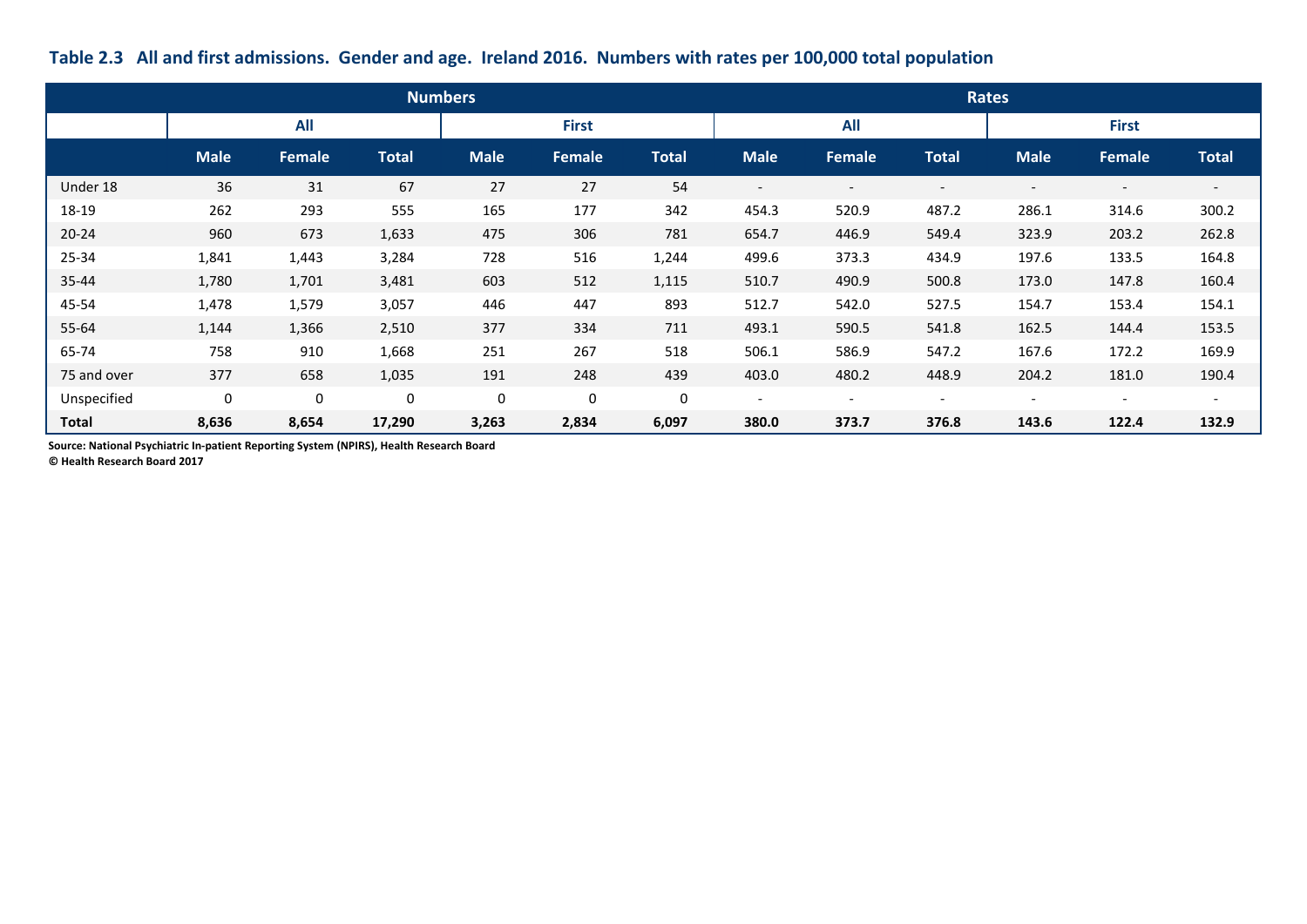## **Table 2.4 All and first admissions. Marital status and gender. Ireland 2016. Numbers with rates per 100,000 total population**

|              |             |               |              | <b>Numbers</b> |               |       |                          |                          | <b>Rates</b>             |                          |                          |                          |
|--------------|-------------|---------------|--------------|----------------|---------------|-------|--------------------------|--------------------------|--------------------------|--------------------------|--------------------------|--------------------------|
|              |             | <b>All</b>    |              |                | <b>First</b>  |       |                          | <b>All</b>               |                          |                          | <b>First</b>             |                          |
|              | <b>Male</b> | <b>Female</b> | <b>Total</b> | <b>Male</b>    | <b>Female</b> | Total | <b>Male</b>              | Female                   | <b>Total</b>             | <b>Male</b>              | Female                   | <b>Total</b>             |
| Single       | 5,616       | 4,422         | 10,038       | 1,975          | 1,399         | 3,374 | 436.8                    | 368.8                    | 404.0                    | 153.6                    | 116.7                    | 135.8                    |
| Married      | 1,884       | 2,463         | 4,347        | 809            | 853           | 1,662 | 220.3                    | 288.6                    | 254.4                    | 94.6                     | 99.9                     | 97.3                     |
| Widowed      | 190         | 532           | 722          | 72             | 182           | 254   | 441.0                    | 359.5                    | 377.9                    | 167.1                    | 123.0                    | 132.9                    |
| Divorced     | 238         | 433           | 671          | 81             | 122           | 203   | 624.9                    | 871.5                    | 764.5                    | 212.7                    | 245.5                    | 231.3                    |
| Unspecified  | 708         | 804           | 1,512        | 326            | 278           | 604   | $\overline{\phantom{a}}$ | $\overline{\phantom{0}}$ | $\overline{\phantom{0}}$ | $\overline{\phantom{a}}$ | $\overline{\phantom{0}}$ | $\overline{\phantom{a}}$ |
| <b>Total</b> | 8,636       | 8,654         | 17,290       | 3,263          | 2,834         | 6,097 | 380.0                    | 373.7                    | 376.8                    | 143.6                    | 122.4                    | 132.9                    |

**Source: National Psychiatric In-patient Reporting System (NPIRS), Health Research Board**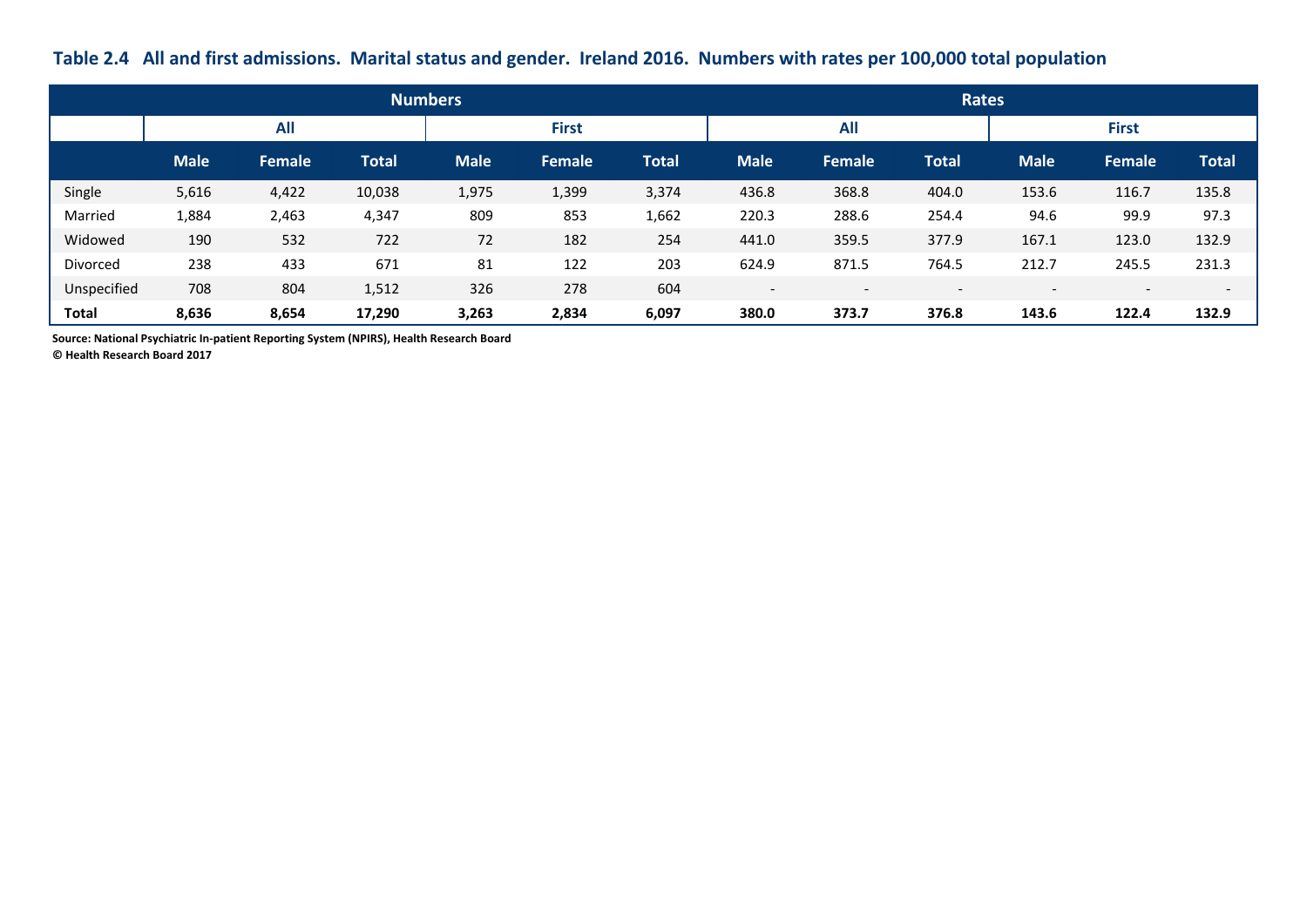|                               |             |        |              | <b>Numbers</b> |              |              |                          |               |              | Rates       |                          |              |
|-------------------------------|-------------|--------|--------------|----------------|--------------|--------------|--------------------------|---------------|--------------|-------------|--------------------------|--------------|
|                               |             | All    |              |                | <b>First</b> |              |                          | <b>All</b>    |              |             | <b>First</b>             |              |
|                               | <b>Male</b> | Female | <b>Total</b> | <b>Male</b>    | Female       | <b>Total</b> | <b>Male</b>              | <b>Female</b> | <b>Total</b> | <b>Male</b> | Female                   | <b>Total</b> |
| Farmers                       | 275         | 55     | 330          | 95             | 13           | 108          | 244.9                    | 102.0         | 198.5        | 84.6        | 24.1                     | 65.0         |
| <b>Agricultural Workers</b>   | 48          | 22     | 70           | 19             | 6            | 25           | 307.6                    | 278.5         | 297.8        | 121.8       | 76.0                     | 106.4        |
| <b>Higher Professional</b>    | 312         | 302    | 614          | 115            | 71           | 186          | 193.1                    | 225.4         | 207.7        | 71.2        | 53.0                     | 62.9         |
| Lower Professional            | 448         | 1,008  | 1,456        | 169            | 272          | 441          | 203.4                    | 299.7         | 261.6        | 76.7        | 80.9                     | 79.2         |
| <b>Employers and Managers</b> | 278         | 257    | 535          | 104            | 94           | 198          | 73.4                     | 78.7          | 75.9         | 27.5        | 28.8                     | 28.1         |
| Own Account Workers           | 99          | 38     | 137          | 35             | 16           | 51           | 77.3                     | 55.3          | 69.6         | 27.3        | 23.3                     | 25.9         |
| Non-manual                    | 826         | 1,676  | 2,502        | 308            | 510          | 818          | 251.2                    | 278.3         | 268.7        | 93.7        | 84.7                     | 87.9         |
| <b>Manual Skilled</b>         | 819         | 179    | 998          | 304            | 29           | 333          | 289.0                    | 173.2         | 258.1        | 107.3       | 28.1                     | 86.1         |
| Semi-skilled                  | 538         | 393    | 931          | 191            | 135          | 326          | 277.1                    | 237.3         | 258.8        | 98.4        | 81.5                     | 90.6         |
| Unskilled                     | 552         | 344    | 896          | 165            | 88           | 253          | 662.9                    | 500.9         | 589.7        | 198.2       | 128.1                    | 166.5        |
| Unspecified                   | 4,441       | 4,380  | 8,821        | 1,758          | 1,600        | 3,358        | $\overline{\phantom{a}}$ |               |              |             | $\overline{\phantom{a}}$ |              |
| <b>Total</b>                  | 8,636       | 8,654  | 17,290       | 3,263          | 2,834        | 6,097        | 380.0                    | 373.7         | 376.8        | 143.6       | 122.4                    | 132.9        |

### **Table 2.5 All and first admissions. Socio-economic group and gender . Ireland 2016. Numbers with rates per 100,000 total population**

**Source: National Psychiatric In-patient Reporting System (NPIRS), Health Research Board**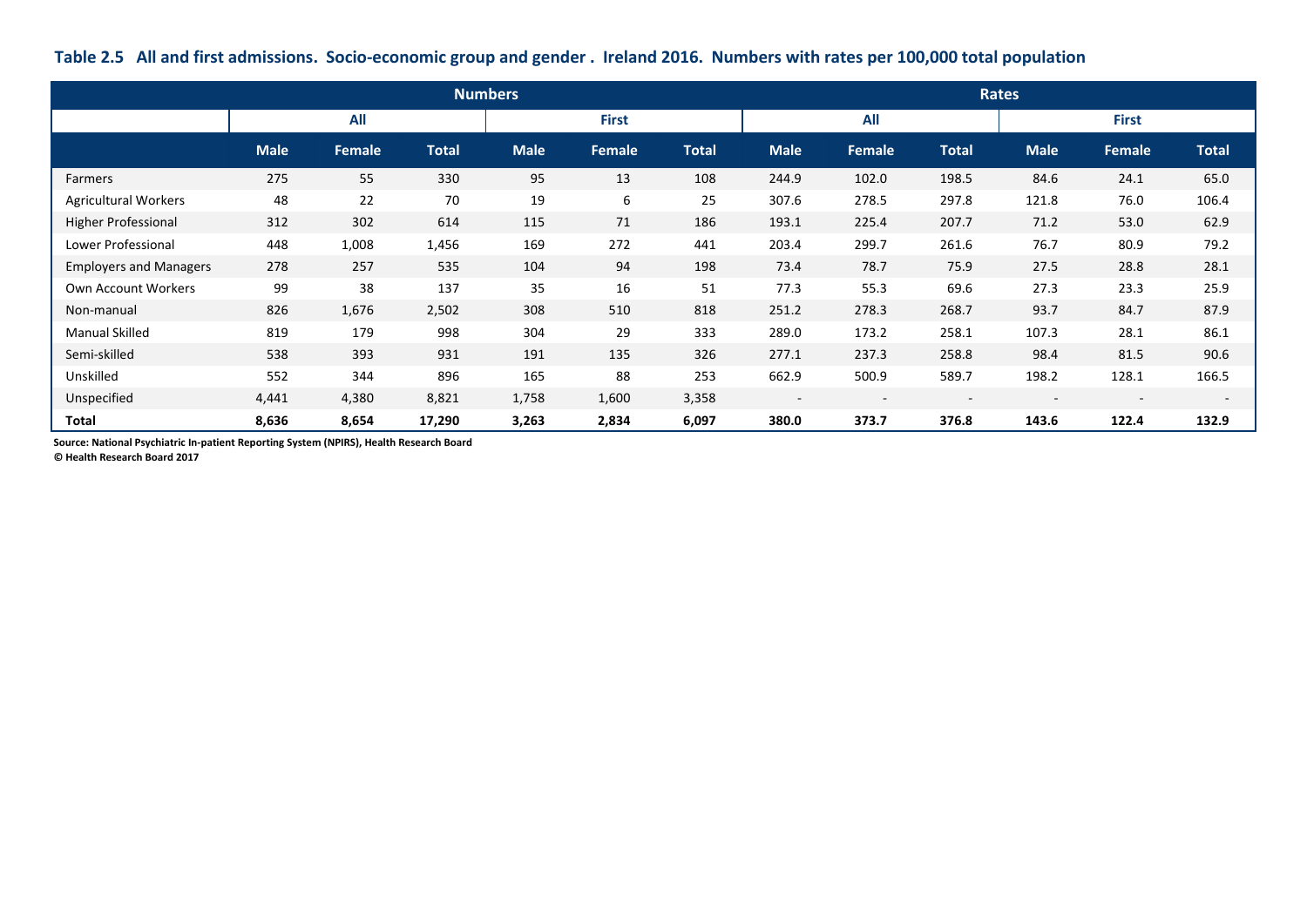### **Table 2.6a All and first admissions. Primary admission diagnosis and gender. Ireland 2016. Numbers with rates per 100,000 total population**

|                                                                            | <b>Numbers</b><br><b>Rates</b><br>All<br>All<br><b>First</b><br><b>First</b> |               |              |             |                 |              |             |        |              |             |        |              |
|----------------------------------------------------------------------------|------------------------------------------------------------------------------|---------------|--------------|-------------|-----------------|--------------|-------------|--------|--------------|-------------|--------|--------------|
|                                                                            |                                                                              |               |              |             |                 |              |             |        |              |             |        |              |
|                                                                            | <b>Male</b>                                                                  | <b>Female</b> | <b>Total</b> | <b>Male</b> | Female          | <b>Total</b> | <b>Male</b> | Female | <b>Total</b> | <b>Male</b> | Female | <b>Total</b> |
| <b>Organic Mental Disorders</b>                                            | 240                                                                          | 250           | 490          | 151         | 136             | 287          | 10.6        | 10.8   | 10.7         | 6.6         | 5.9    | 6.3          |
| <b>Alcoholic Disorders</b>                                                 | 764                                                                          | 496           | 1,260        | 269         | 176             | 445          | 33.6        | 21.4   | 27.5         | 11.8        | 7.6    | 9.7          |
| Other Drug Disorders                                                       | 690                                                                          | 253           | 943          | 301         | 114             | 415          | 30.4        | 10.9   | 20.6         | 13.2        | 4.9    | 9.0          |
| Schizophrenia, Schizotypal<br>and Delusional Disorders                     | 2,022                                                                        | 1,406         | 3,428        | 514         | 328             | 842          | 89.0        | 60.7   | 74.7         | 22.6        | 14.2   | 18.4         |
| Depressive Disorders                                                       | 2,085                                                                        | 2,616         | 4,701        | 882         | 865             | 1,747        | 91.7        | 113.0  | 102.5        | 38.8        | 37.4   | 38.1         |
| Mania                                                                      | 835                                                                          | 1,053         | 1,888        | 210         | 248             | 458          | 36.7        | 45.5   | 41.1         | 9.2         | 10.7   | 10.0         |
| <b>Neuroses</b>                                                            | 716                                                                          | 777           | 1,493        | 364         | 357             | 721          | 31.5        | 33.6   | 32.5         | 16.0        | 15.4   | 15.7         |
| <b>Eating Disorders</b>                                                    | 13                                                                           | 137           | 150          | 5           | 73              | 78           | 0.6         | 5.9    | 3.3          | 0.2         | 3.2    | 1.7          |
| Personality and Behavioural Disorders                                      | 394                                                                          | 918           | 1,312        | 119         | 174             | 293          | 17.3        | 39.6   | 28.6         | 5.2         | 7.5    | 6.4          |
| <b>Intellectual Disability</b>                                             | 39                                                                           | 28            | 67           | 11          | 4               | 15           | 1.7         | 1.2    | 1.5          | 0.5         | 0.2    | 0.3          |
| Development Disorders                                                      | 44                                                                           | 17            | 61           | 22          | $7\overline{ }$ | 29           | 1.9         | 0.7    | 1.3          | 1.0         | 0.3    | 0.6          |
| <b>Behavioural and Emotional Disorders</b><br>of Childhood and Adolescence | 13                                                                           | 4             | 17           | 10          | $\overline{2}$  | 12           | 0.6         | 0.2    | 0.4          | 0.4         | 0.1    | 0.3          |
| Other and Unspecified                                                      | 781                                                                          | 699           | 1,480        | 405         | 350             | 755          | 34.4        | 30.2   | 32.3         | 17.8        | 15.1   | 16.5         |
| <b>Total</b>                                                               | 8,636                                                                        | 8,654         | 17,290       | 3,263       | 2,834           | 6,097        | 380.0       | 373.7  | 376.8        | 143.6       | 122.4  | 132.9        |

**Source: National Psychiatric In-patient Reporting System (NPIRS), Health Research Board**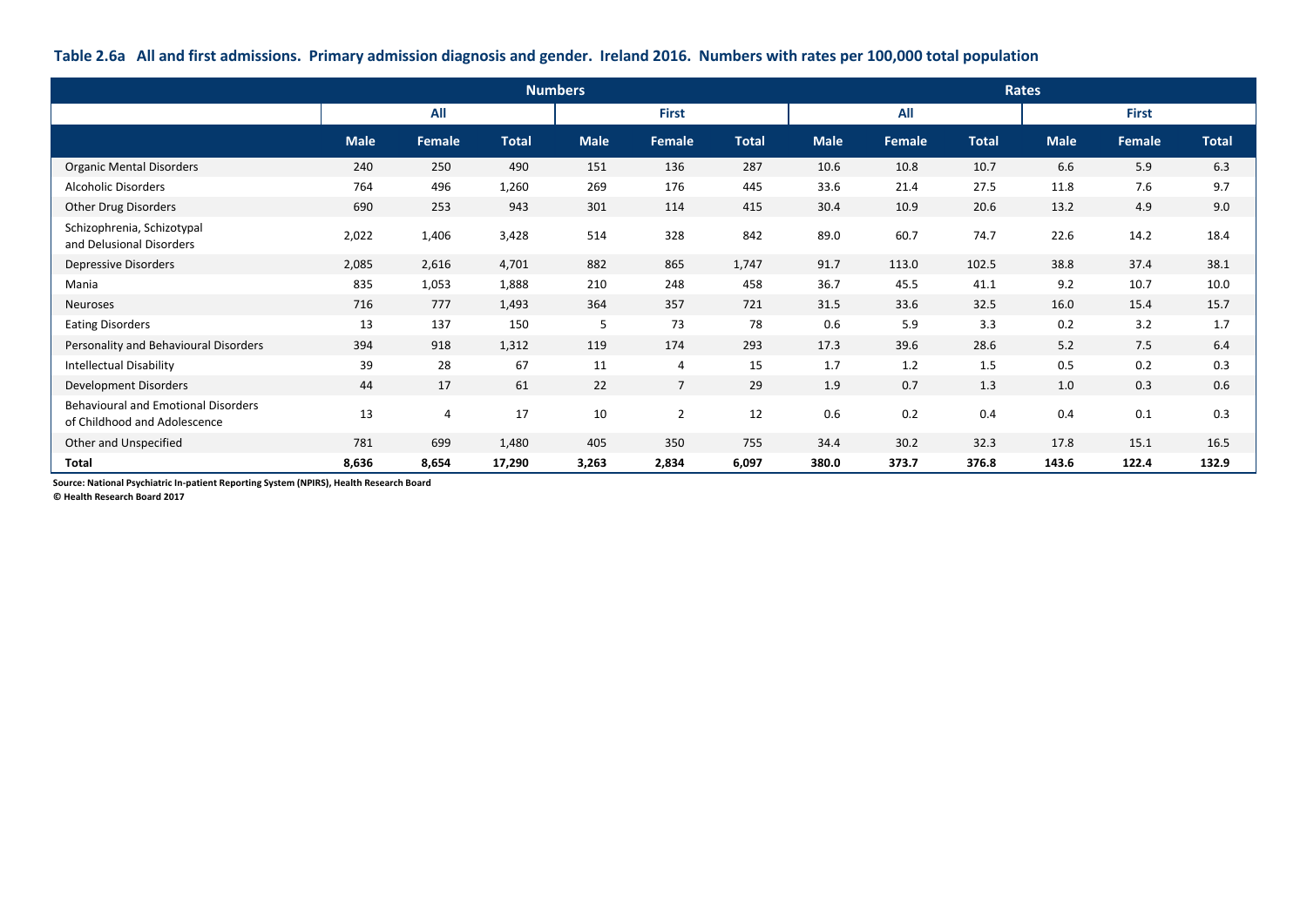### **Table 2.6b First admissions and re-admissions by primary admission diagnosis. Ireland 2016. Numbers with percentages**

|                                                                  |                   | <b>Order of admission</b> |              |                   | <b>Percentages</b> |                                    |  |
|------------------------------------------------------------------|-------------------|---------------------------|--------------|-------------------|--------------------|------------------------------------|--|
|                                                                  | <b>First Ever</b> | <b>Readmission</b>        | <b>Total</b> | <b>First Ever</b> | <b>Readmission</b> | <b>Readmissions as</b><br>% of all |  |
| <b>Organic Mental Disorders</b>                                  | 287               | 203                       | 490          | 58.6              | 41.4               | 1.8                                |  |
| <b>Alcoholic Disorders</b>                                       | 445               | 815                       | 1,260        | 35.3              | 64.7               | 7.3                                |  |
| <b>Other Drug Disorders</b>                                      | 415               | 528                       | 943          | 44.0              | 56.0               | 4.7                                |  |
| Schizophrenia, Schizotypal and Delusional Disorders              | 842               | 2,586                     | 3,428        | 24.6              | 75.4               | 23.1                               |  |
| <b>Depressive Disorders</b>                                      | 1,747             | 2,954                     | 4,701        | 37.2              | 62.8               | 26.4                               |  |
| Mania                                                            | 458               | 1,430                     | 1,888        | 24.3              | 75.7               | 12.8                               |  |
| <b>Neuroses</b>                                                  | 721               | 772                       | 1,493        | 48.3              | 51.7               | 6.9                                |  |
| <b>Eating Disorders</b>                                          | 78                | 72                        | 150          | 52.0              | 48.0               | 0.6                                |  |
| Personality and Behavioural Disorders                            | 293               | 1,019                     | 1,312        | 22.3              | 77.7               | 9.1                                |  |
| <b>Intellectual Disability</b>                                   | 15                | 52                        | 67           | 22.4              | 77.6               | 0.5                                |  |
| Development Disorders                                            | 29                | 32                        | 61           | 47.5              | 52.5               | 0.3                                |  |
| Behavioural and Emotional Disorders of Childhood and Adolescence | 12                | 5                         | 17           | 70.6              | 29.4               | 0.0                                |  |
| Other and Unspecified                                            | 755               | 725                       | 1,480        | 51.0              | 49.0               | 6.5                                |  |
| <b>Total</b>                                                     | 6,097             | 11,193                    | 17,290       | 35.3              | 64.7               | 100.0                              |  |

**Source: National Psychiatric In-patient Reporting System (NPIRS), Health Research Board**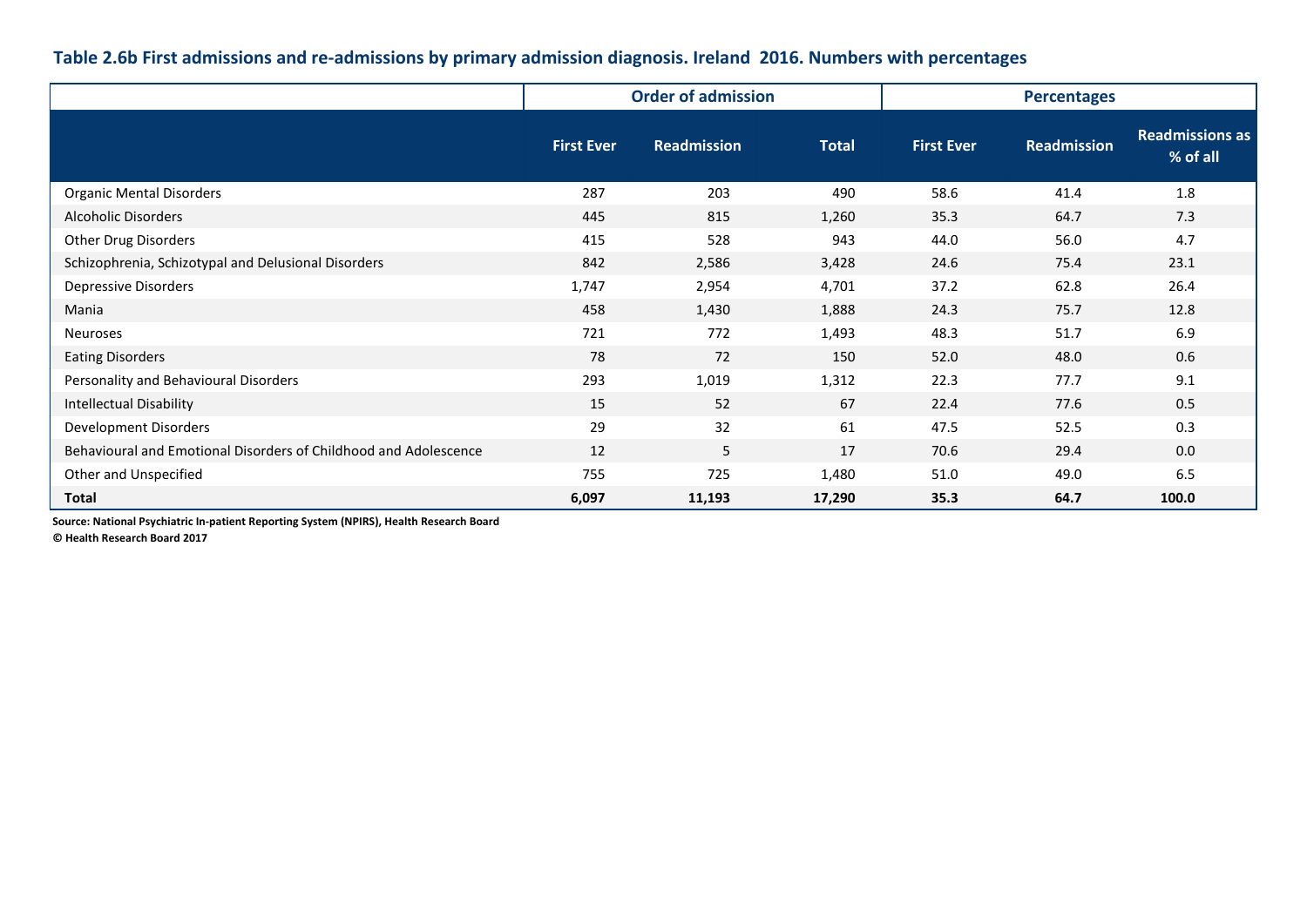# **Table 2.7a All and first admissions. Legal status and gender. Ireland 2016. Numbers with percentages**

|              |                |             |       | All                 |        |                     |       |                     |       | <b>First</b>        |                |             |
|--------------|----------------|-------------|-------|---------------------|--------|---------------------|-------|---------------------|-------|---------------------|----------------|-------------|
|              |                | <b>Male</b> |       | <b>Female</b>       |        | Total               |       | <b>Male</b>         |       | <b>Female</b>       |                | Total       |
|              | <b>Numbers</b> | Percentages |       | Numbers Percentages |        | Numbers Percentages |       | Numbers Percentages |       | Numbers Percentages | <b>Numbers</b> | Percentages |
| Voluntary    | 7,328          | 84.85       | 7,740 | 89.44               | 15,068 | 87.15               | 2,757 | 84.5                | 2,501 | 88.25               | 5,258          | 86.24       |
| Involuntary  | 1,308          | 15.15       | 914   | 10.56               | 2,222  | 12.85               | 506   | 15.5                | 333   | 11.75               | 839            | 13.76       |
| <b>Total</b> | 8,636          | 100.0       | 8,654 | 100.0               | 17,290 | 100.0               | 3,263 | 100.0               | 2,834 | 100.0               | 6,097          | 100.0       |

**Source: National Psychiatric In-patient Reporting System (NPIRS), Health Research Board**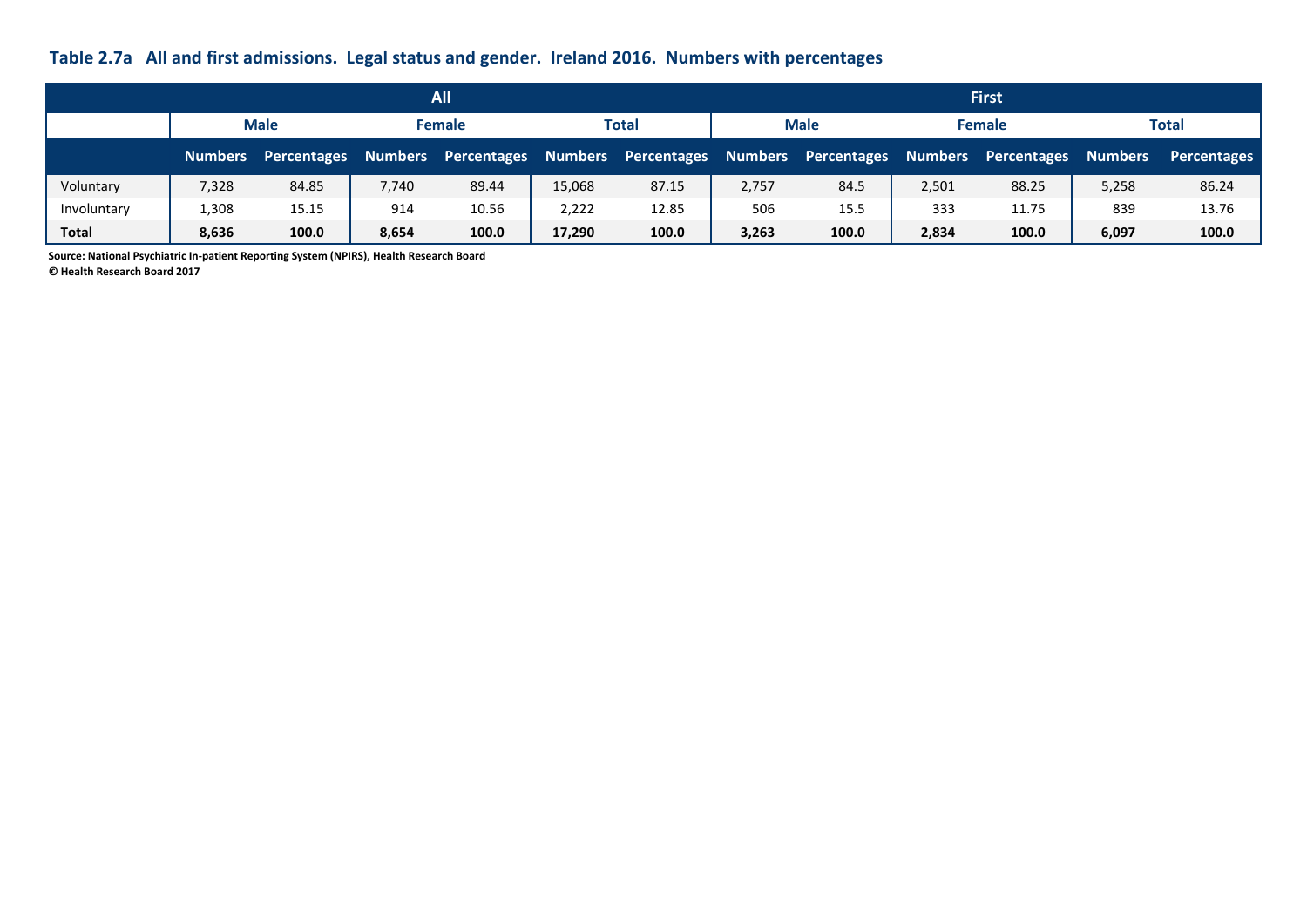## **Table 2.7b All and first admissions. Legal status and gender. Ireland 2016. Numbers with rates per 100,000 total population**

|              |             |            | <b>Numbers</b> |             |               |              |             |               |              | <b>Rates</b> |               |              |
|--------------|-------------|------------|----------------|-------------|---------------|--------------|-------------|---------------|--------------|--------------|---------------|--------------|
|              |             | <b>All</b> |                |             | <b>First</b>  |              |             | <b>All</b>    |              |              | <b>First</b>  |              |
|              | <b>Male</b> | Female     | <b>Total</b>   | <b>Male</b> | <b>Female</b> | <b>Total</b> | <b>Male</b> | <b>Female</b> | <b>Total</b> | <b>Male</b>  | <b>Female</b> | <b>Total</b> |
| Voluntary    | 7,328       | 7,740      | 15,068         | 2,757       | 2,501         | 5,258        | 322.4       | 334.3         | 328.4        | 121.3        | 108.0         | 114.6        |
| Involuntary  | 1,308       | 914        | 2,222          | 506         | 333           | 839          | 57.6        | 39.5          | 48.4         | 22.3         | 14.4          | 18.3         |
| <b>Total</b> | 8,636       | 8,654      | 17,290         | 3,263       | 2,834         | 6,097        | 380.0       | 373.7         | 376.8        | 143.6        | 122.4         | 132.9        |

**Source: National Psychiatric In-patient Reporting System (NPIRS), Health Research Board**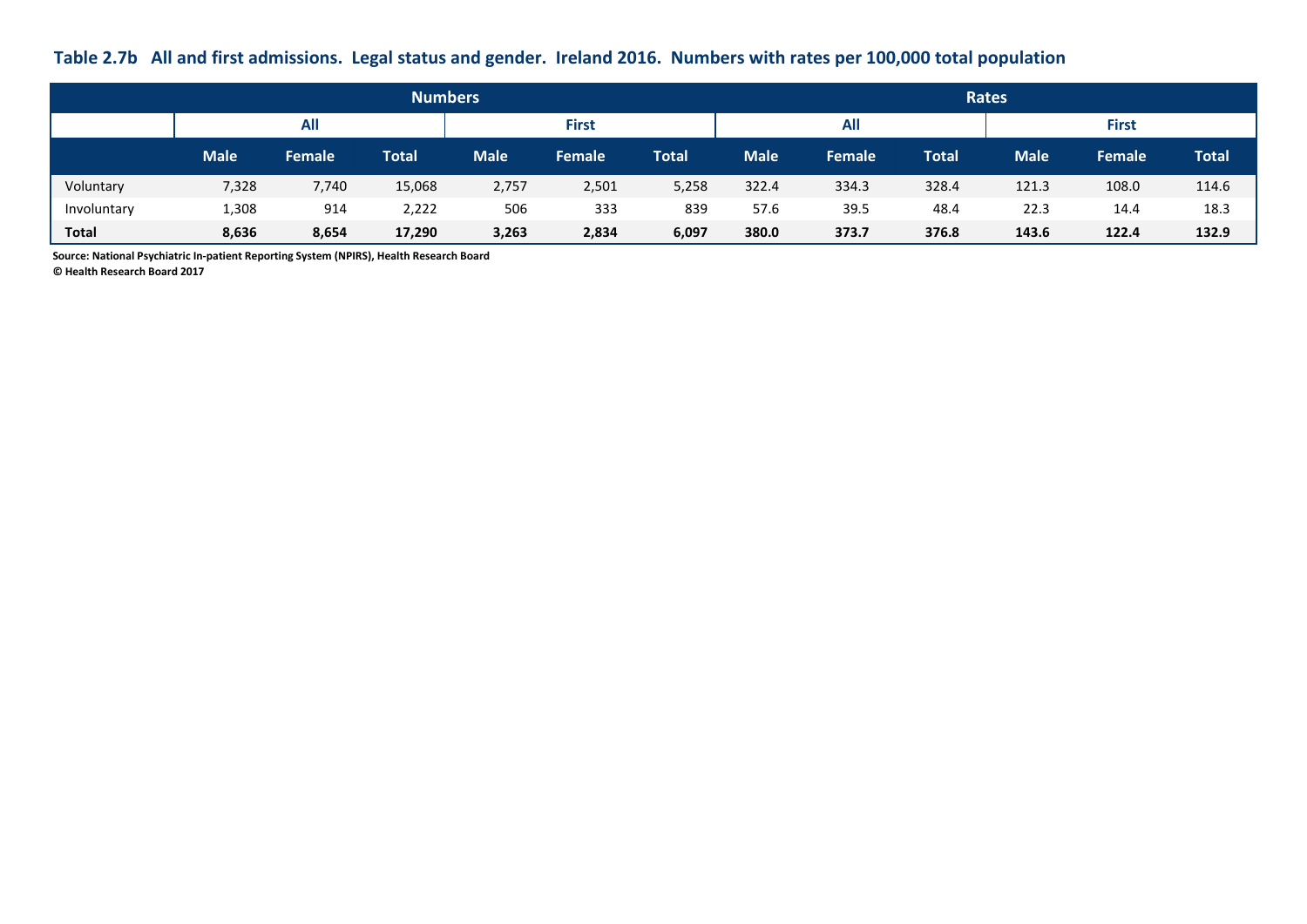### **Table 2.8 All and first admissions. Legal status and primary admission diagnosis. Ireland 2016. Numbers with rates per 100,000 total population**

|                                                                  |           |             |              | <b>Numbers</b> |                |              |                  |             |              | Rates            |              |              |
|------------------------------------------------------------------|-----------|-------------|--------------|----------------|----------------|--------------|------------------|-------------|--------------|------------------|--------------|--------------|
|                                                                  |           | All         |              |                | <b>First</b>   |              |                  | All         |              |                  | <b>First</b> |              |
|                                                                  | Voluntary | Involuntary | <b>Total</b> | Voluntary      | Involuntary    | <b>Total</b> | <b>Voluntary</b> | Involuntary | <b>Total</b> | <b>Voluntary</b> | Involuntary  | <b>Total</b> |
| <b>Organic Mental Disorders</b>                                  | 389       | 101         | 490          | 217            | 70             | 287          | 8.5              | 2.2         | 10.7         | 4.7              | 1.5          | 6.3          |
| <b>Alcoholic Disorders</b>                                       | 1,210     | 50          | 1,260        | 424            | 21             | 445          | 26.4             | 1.1         | 27.5         | 9.2              | 0.5          | 9.7          |
| Other Drug Disorders                                             | 824       | 119         | 943          | 358            | 57             | 415          | 18.0             | 2.6         | 20.6         | 7.8              | 1.2          | 9.0          |
| Schizophrenia, Schizotypal and Delusional Disorders              | 2,536     | 892         | 3,428        | 552            | 290            | 842          | 55.3             | 19.4        | 74.7         | 12.0             | 6.3          | 18.4         |
| Depressive Disorders                                             | 4,453     | 248         | 4,701        | 1,646          | 101            | 1,747        | 97.1             | 5.4         | 102.5        | 35.9             | 2.2          | 38.1         |
| Mania                                                            | 1,499     | 389         | 1,888        | 351            | 107            | 458          | 32.7             | 8.5         | 41.1         | 7.6              | 2.3          | 10.0         |
| <b>Neuroses</b>                                                  | 1,445     | 48          | 1,493        | 701            | 20             | 721          | 31.5             | 1.0         | 32.5         | 15.3             | 0.4          | 15.7         |
| <b>Eating Disorders</b>                                          | 144       | 6           | 150          | 74             | $\overline{4}$ | 78           | 3.1              | 0.1         | 3.3          | 1.6              | 0.1          | 1.7          |
| Personality and Behavioural Disorders                            | 1,232     | 80          | 1,312        | 278            | 15             | 293          | 26.9             | 1.7         | 28.6         | 6.1              | 0.3          | 6.4          |
| <b>Intellectual Disability</b>                                   | 57        | 10          | 67           | 13             | $\overline{2}$ | 15           | 1.2              | 0.2         | 1.5          | 0.3              | 0.0          | 0.3          |
| Development Disorders                                            | 52        | 9           | 61           | 23             | 6              | 29           | 1.1              | 0.2         | 1.3          | 0.5              | 0.1          | 0.6          |
| Behavioural and Emotional Disorders of Childhood and Adolescence | 16        | 1           | 17           | 12             | $\mathbf 0$    | 12           | 0.3              | 0.0         | 0.4          | 0.3              | 0.0          | 0.3          |
| Other and Unspecified                                            | 1,211     | 269         | 1,480        | 609            | 146            | 755          | 26.4             | 5.9         | 32.3         | 13.3             | 3.2          | 16.5         |
| <b>Total</b>                                                     | 15,068    | 2,222       | 17,290       | 5,258          | 839            | 6,097        | 328.4            | 48.4        | 376.8        | 114.6            | 18.3         | 132.9        |

**Source: National Psychiatric In-patient Reporting System (NPIRS), Health Research Board**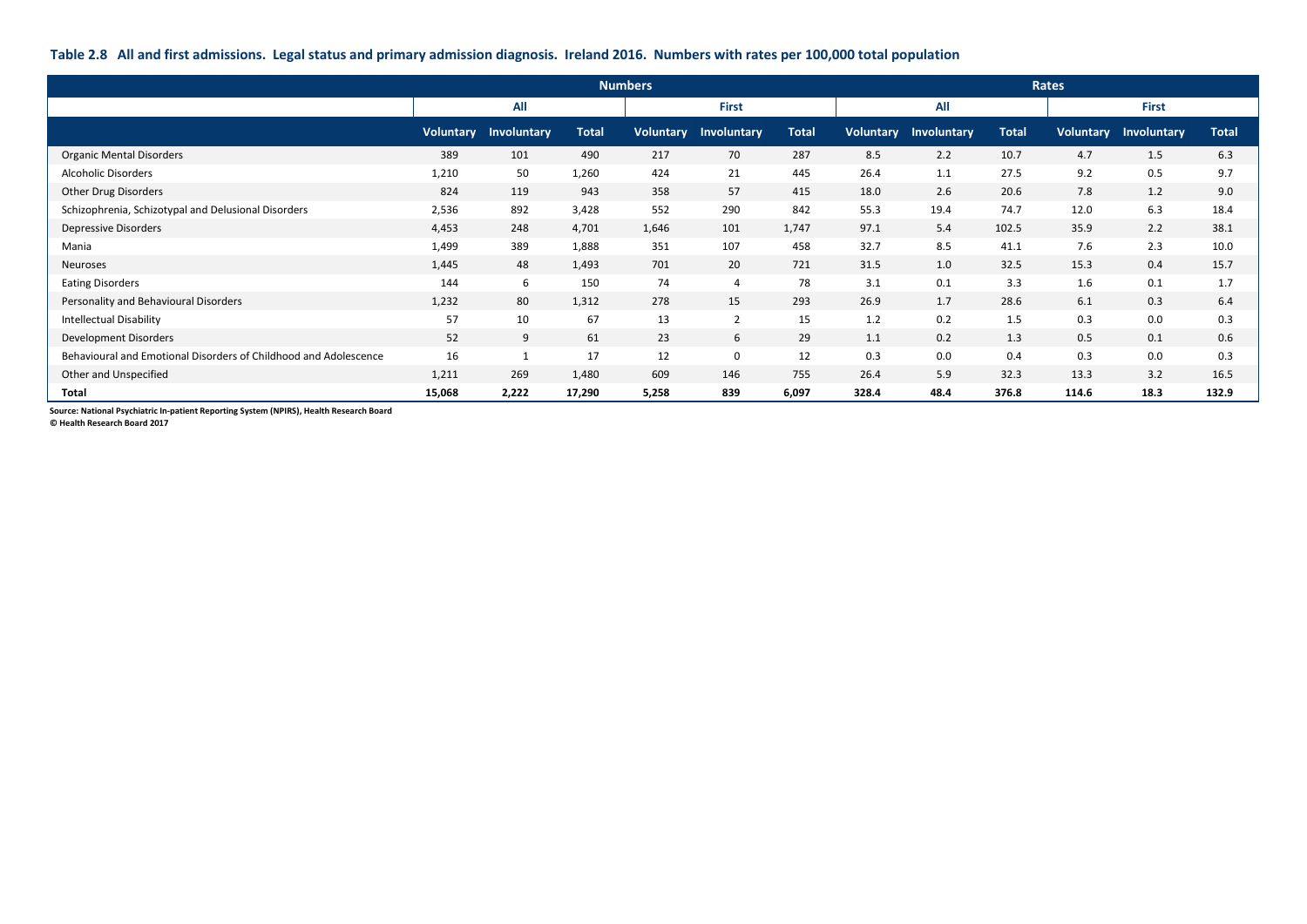### **Table 2.9 Discharges and deaths. Length of stay and gender. Ireland 2016. Numbers with percentages**

|                   |              |                   |                | <b>Numbers</b> |                |              |             |                   |              | Percentages |               |              |
|-------------------|--------------|-------------------|----------------|----------------|----------------|--------------|-------------|-------------------|--------------|-------------|---------------|--------------|
|                   |              | <b>Discharges</b> |                |                | <b>Deaths</b>  |              |             | <b>Discharges</b> |              |             | <b>Deaths</b> |              |
|                   | <b>Male</b>  | Female            | <b>Total</b>   | <b>Male</b>    | <b>Female</b>  | <b>Total</b> | <b>Male</b> | <b>Female</b>     | <b>Total</b> | <b>Male</b> | Female        | <b>Total</b> |
| Under 1 week      | 2,797        | 2,347             | 5,144          | 5              | 3              | 8            | 32.56       | 27.34             | 29.95        | 6.17        | 4.29          | 5.30         |
| $1 - 2$ weeks     | 1,524        | 1,479             | 3,003          | 3              | $\overline{2}$ | 5            | 17.74       | 17.23             | 17.48        | 3.70        | 2.86          | 3.31         |
| $2 - 4$ weeks     | 1,656        | 1,651             | 3,307          | $\overline{3}$ | 7              | 10           | 19.28       | 19.23             | 19.25        | 3.70        | 10.00         | 6.62         |
| $1 - 3$ months    | 2,170        | 2,637             | 4,807          | 10             | 5              | 15           | 25.26       | 30.71             | 27.99        | 12.35       | 7.14          | 9.93         |
| 3 months-< 1 year | 377          | 430               | 807            | 8              | 5              | 13           | 4.39        | 5.01              | 4.70         | 9.88        | 7.14          | 8.61         |
| $1 - 5$ years     | 54           | 36                | 90             | 29             | 26             | 55           | 0.63        | 0.42              | 0.52         | 35.80       | 37.14         | 36.42        |
| $5 - 10$ years    | 6            | $\overline{2}$    | 8              | 10             | $\overline{7}$ | 17           | 0.07        | 0.02              | 0.05         | 12.35       | 10.00         | 11.26        |
| $10 - 25$ years   | 4            | 3                 | $\overline{7}$ | $\overline{7}$ | 10             | 17           | 0.05        | 0.03              | 0.04         | 8.64        | 14.29         | 11.26        |
| 25 years and over | $\mathbf{1}$ | 1                 | $\overline{2}$ | 6              | 5              | 11           | 0.01        | 0.01              | 0.01         | 7.41        | 7.14          | 7.28         |
| Total             | 8,589        | 8,586             | 17,175         | 81             | 70             | 151          | 100.0       | 100.0             | 100.0        | 100.0       | 100.0         | 100.0        |

**Source: National Psychiatric In-patient Reporting System (NPIRS), Health Research Board**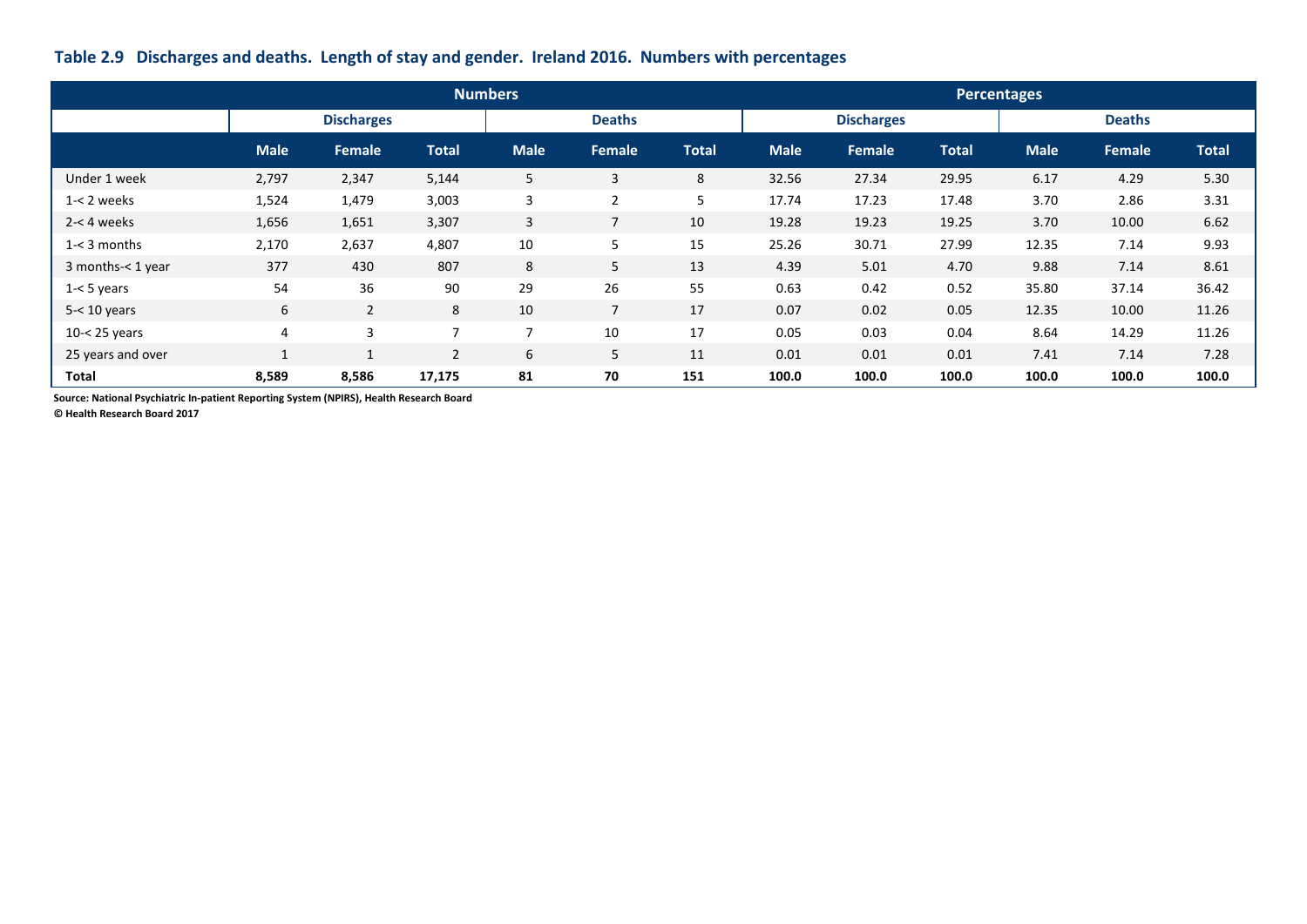# **Table 2.10 Discharges and deaths. Gender and age. Ireland 2016. Numbers with percentages**

|                   |             |                   |              | <b>Numbers</b>   |                |                |             |                   |              | <b>Percentages</b> |               |              |
|-------------------|-------------|-------------------|--------------|------------------|----------------|----------------|-------------|-------------------|--------------|--------------------|---------------|--------------|
|                   |             | <b>Discharges</b> |              |                  | <b>Deaths</b>  |                |             | <b>Discharges</b> |              |                    | <b>Deaths</b> |              |
|                   | <b>Male</b> | <b>Female</b>     | <b>Total</b> | <b>Male</b>      | Female         | <b>Total</b>   | <b>Male</b> | Female            | <b>Total</b> | <b>Male</b>        | <b>Female</b> | <b>Total</b> |
| Under 18 years    | 34          | 30                | 64           | $\mathbf 0$      | $\mathbf 0$    | $\overline{0}$ | 0.40        | 0.35              | 0.37         | 0.00               | 0.00          | 0.00         |
| 18-19 years       | 268         | 282               | 550          | $\boldsymbol{0}$ | 0              | 0              | 3.12        | 3.28              | 3.20         | 0.00               | 0.00          | 0.00         |
| 20-24 years       | 964         | 671               | 1,635        | $\mathbf 0$      | $\mathbf 0$    | $\overline{0}$ | 11.22       | 7.82              | 9.52         | 0.00               | 0.00          | 0.00         |
| $25-34$ years     | 1,850       | 1,425             | 3,275        | $\mathbf{1}$     | $\overline{2}$ | 3              | 21.54       | 16.60             | 19.07        | 1.23               | 2.86          | 1.99         |
| 35-44 years       | 1,758       | 1,684             | 3,442        | $\overline{4}$   | 3              | $7^{\circ}$    | 20.47       | 19.61             | 20.04        | 4.94               | 4.29          | 4.64         |
| 45-54 years       | 1,489       | 1,568             | 3,057        | 5                | $\mathbf{1}$   | 6              | 17.34       | 18.26             | 17.80        | 6.17               | 1.43          | 3.97         |
| 55-64 years       | 1,121       | 1,362             | 2,483        | 6                | 6              | 12             | 13.05       | 15.86             | 14.46        | 7.41               | 8.57          | 7.95         |
| $65-74$ years     | 741         | 923               | 1,664        | 20               | 19             | 39             | 8.63        | 10.75             | 9.69         | 24.69              | 27.14         | 25.83        |
| 75 years and over | 364         | 641               | 1,005        | 45               | 39             | 84             | 4.24        | 7.47              | 5.85         | 55.56              | 55.71         | 55.63        |
| Unspecified       | $\mathbf 0$ | 0                 | 0            | $\pmb{0}$        | 0              | 0              | 0.00        | 0.00              | 0.00         | 0.00               | 0.00          | 0.00         |
| <b>Total</b>      | 8,589       | 8,586             | 17,175       | 81               | 70             | 151            | 100.0       | 100.0             | 100.0        | 100.0              | 100.0         | 100.0        |

**Source: National Psychiatric In-patient Reporting System (NPIRS), Health Research Board**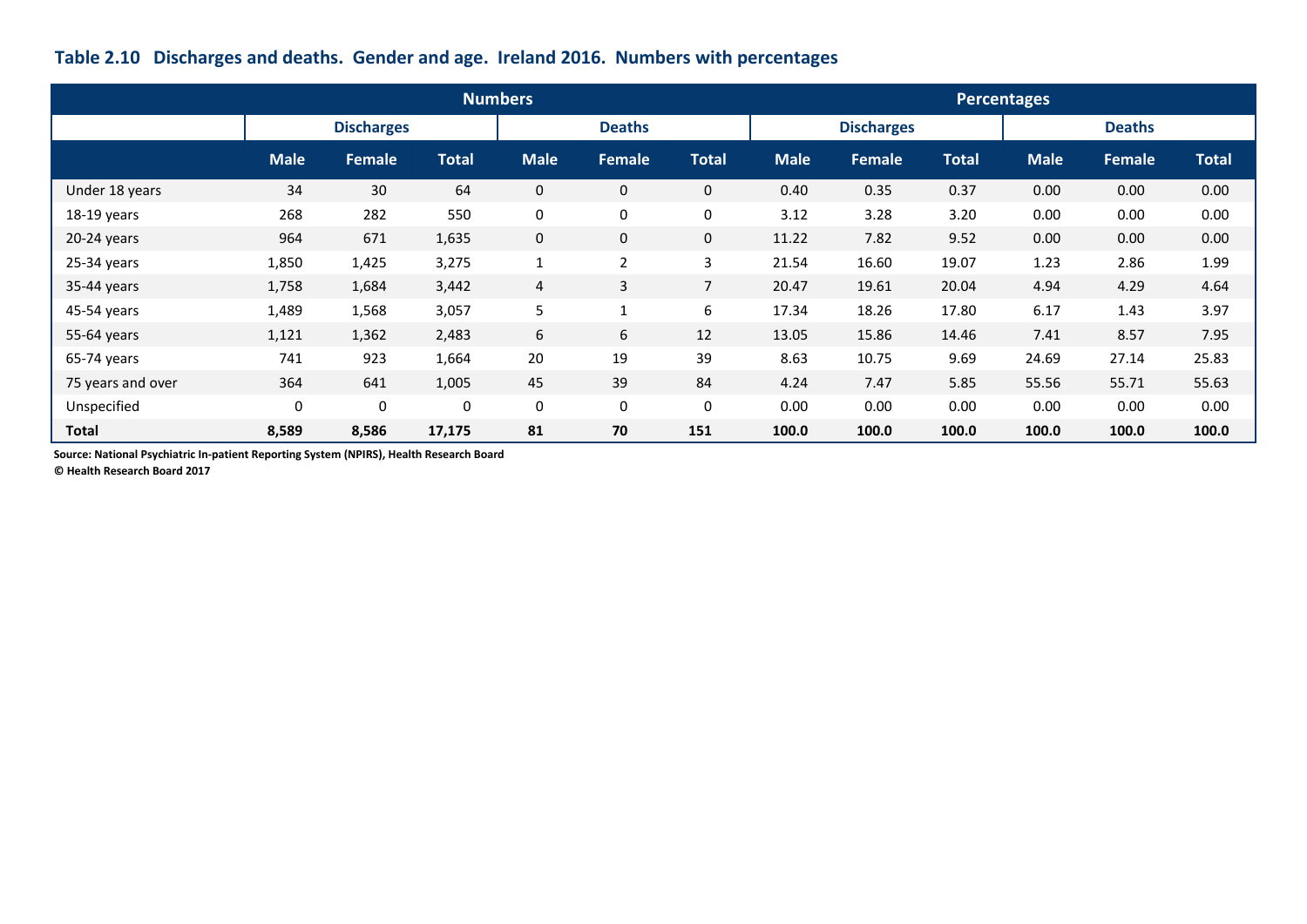### **Table 2.11 Discharges (including deaths). Primary discharge diagnosis and length of stay.**

**Ireland 2016. Numbers with percentages**

|                                                                  | <b>Numbers</b>         |                    |                    |                     |                         |                    |                     |                      |                      |              |  |  |
|------------------------------------------------------------------|------------------------|--------------------|--------------------|---------------------|-------------------------|--------------------|---------------------|----------------------|----------------------|--------------|--|--|
|                                                                  | <b>Under</b><br>1 week | $1 - <$<br>2 weeks | $2 - <$<br>4 weeks | $1 - <$<br>3 months | 3 months<br>$-<$ 1 year | $1 - <$<br>5 years | $5 - <$<br>10 years | $10 - <$<br>25 years | 25 years<br>and over | <b>Total</b> |  |  |
| <b>Organic Mental Disorders</b>                                  | 65                     | 78                 | 93                 | 136                 | 82                      | 43                 | 10                  | 3                    | $\mathbf{1}$         | 511          |  |  |
| <b>Alcoholic Disorders</b>                                       | 426                    | 263                | 235                | 370                 | 12                      | $\overline{2}$     | 1                   | $\mathbf{1}$         | $\mathbf 0$          | 1,310        |  |  |
| <b>Other Drug Disorders</b>                                      | 497                    | 189                | 135                | 114                 | 9                       | $\mathbf 0$        | $\mathbf{0}$        | $\mathbf 0$          | $\mathbf 0$          | 944          |  |  |
| Schizophrenia, Schizotypal and Delusional Disorders              | 767                    | 573                | 737                | 1,022               | 307                     | 61                 | 11                  | 13                   | $\overline{7}$       | 3,498        |  |  |
| <b>Depressive Disorders</b>                                      | 1,291                  | 775                | 896                | 1,435               | 168                     | 13                 | $\mathbf 0$         | $\overline{2}$       | $\mathbf 0$          | 4,580        |  |  |
| Mania                                                            | 332                    | 308                | 474                | 696                 | 86                      | $10\,$             | $\overline{2}$      | $\pmb{0}$            | $\mathbf{1}$         | 1,909        |  |  |
| <b>Neuroses</b>                                                  | 536                    | 307                | 265                | 364                 | 35                      | $\mathbf{1}$       | $\mathbf{0}$        | $\mathbf 0$          | $\mathbf 0$          | 1,508        |  |  |
| <b>Eating Disorders</b>                                          | 26                     | 13                 | 22                 | 70                  | 11                      | $\mathbf{1}$       | $\mathbf 0$         | 0                    | $\boldsymbol{0}$     | 143          |  |  |
| Personality and Behavioural Disorders                            | 663                    | 259                | 199                | 231                 | 30                      | $\overline{4}$     | $\mathbf{0}$        | 3                    | $\mathbf 0$          | 1,389        |  |  |
| <b>Intellectual Disability</b>                                   | 23                     | 17                 | 11                 | 12                  | 5                       | $\mathbf 0$        | $\mathbf 0$         | $\overline{2}$       | 4                    | 74           |  |  |
| Development Disorders                                            | 25                     | 11                 | $\overline{4}$     | 14                  | 5                       | $\mathbf{0}$       | $\mathbf{0}$        | $\mathbf 0$          | $\boldsymbol{0}$     | 59           |  |  |
| Behavioural and Emotional Disorders of Childhood and Adolescence | $\overline{4}$         | $\overline{3}$     | 3                  | 4                   | $\mathbf 2$             | $\mathbf 0$        | $\mathbf 0$         | 0                    | $\boldsymbol{0}$     | 16           |  |  |
| Other and Unspecified                                            | 497                    | 212                | 243                | 354                 | 68                      | 10                 | 1                   | $\mathbf{0}$         | $\mathbf 0$          | 1,385        |  |  |
| Total                                                            | 5,152                  | 3,008              | 3,317              | 4,822               | 820                     | 145                | 25                  | 24                   | 13                   | 17,326       |  |  |
|                                                                  |                        |                    |                    |                     | <b>Percentages</b>      |                    |                     |                      |                      |              |  |  |
| <b>Organic Mental Disorders</b>                                  | 12.72                  | 15.26              | 18.20              | 26.61               | 16.05                   | 8.41               | 1.96                | 0.59                 | 0.20                 | 100.0        |  |  |
| <b>Alcoholic Disorders</b>                                       | 32.52                  | 20.08              | 17.94              | 28.24               | 0.92                    | 0.15               | 0.08                | 0.08                 | 0.00                 | 100.0        |  |  |
| Other Drug Disorders                                             | 52.65                  | 20.02              | 14.30              | 12.08               | 0.95                    | 0.00               | 0.00                | 0.00                 | 0.00                 | 100.0        |  |  |
| Schizophrenia, Schizotypal and Delusional Disorders              | 21.93                  | 16.38              | 21.07              | 29.22               | 8.78                    | 1.74               | 0.31                | 0.37                 | 0.20                 | 100.0        |  |  |
| <b>Depressive Disorders</b>                                      | 28.19                  | 16.92              | 19.56              | 31.33               | 3.67                    | 0.28               | 0.00                | 0.04                 | 0.00                 | 100.0        |  |  |
| Mania                                                            | 17.39                  | 16.13              | 24.83              | 36.46               | 4.50                    | 0.52               | 0.10                | 0.00                 | 0.05                 | 100.0        |  |  |
| <b>Neuroses</b>                                                  | 35.54                  | 20.36              | 17.57              | 24.14               | 2.32                    | 0.07               | 0.00                | 0.00                 | 0.00                 | 100.0        |  |  |
| <b>Eating Disorders</b>                                          | 18.18                  | 9.09               | 15.38              | 48.95               | 7.69                    | 0.70               | 0.00                | 0.00                 | 0.00                 | 100.0        |  |  |
| Personality and Behavioural Disorders                            | 47.73                  | 18.65              | 14.33              | 16.63               | 2.16                    | 0.29               | 0.00                | 0.22                 | 0.00                 | 100.0        |  |  |
| <b>Intellectual Disability</b>                                   | 31.08                  | 22.97              | 14.86              | 16.22               | 6.76                    | 0.00               | 0.00                | 2.70                 | 5.41                 | 100.0        |  |  |
| Development Disorders                                            | 42.37                  | 18.64              | 6.78               | 23.73               | 8.47                    | 0.00               | 0.00                | 0.00                 | 0.00                 | 100.0        |  |  |
| Behavioural and Emotional Disorders of Childhood and Adolescence | 25.00                  | 18.75              | 18.75              | 25.00               | 12.50                   | 0.00               | 0.00                | 0.00                 | 0.00                 | 100.0        |  |  |
| Other and Unspecified                                            | 35.88                  | 15.31              | 17.55              | 25.56               | 4.91                    | 0.72               | 0.07                | 0.00                 | 0.00                 | 100.0        |  |  |
| <b>Total</b>                                                     | 29.74                  | 17.36              | 19.14              | 27.83               | 4.73                    | 0.84               | 0.14                | 0.14                 | 0.08                 | 100.0        |  |  |

**Source: National Psychiatric In-patient Reporting System (NPIRS), Health Research Board**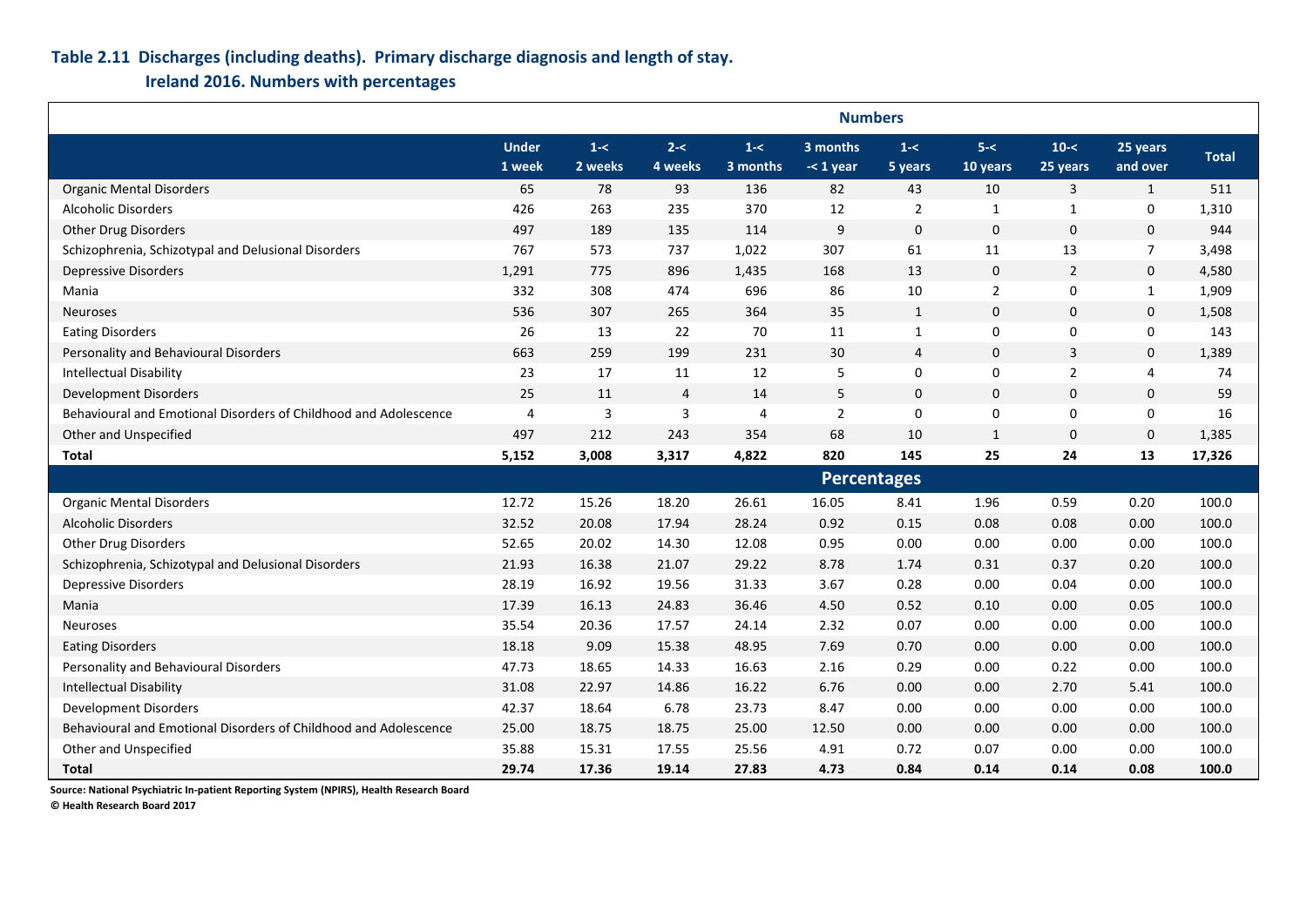|                   |                  | <b>Numbers</b>     |              | <b>Percentages</b> |             |              |  |  |
|-------------------|------------------|--------------------|--------------|--------------------|-------------|--------------|--|--|
|                   | <b>Voluntary</b> | <b>Involuntary</b> | <b>Total</b> | <b>Voluntary</b>   | Involuntary | <b>Total</b> |  |  |
| Under 1 week      | 4,749            | 403                | 5,152        | 31.38              | 18.39       | 29.74        |  |  |
| $1 - 2$ weeks     | 2,720            | 288                | 3,008        | 17.97              | 13.14       | 17.36        |  |  |
| $2 - 4$ weeks     | 2,835            | 482                | 3,317        | 18.73              | 21.99       | 19.14        |  |  |
| $1 - 3$ months    | 4,090            | 732                | 4,822        | 27.03              | 33.39       | 27.83        |  |  |
| 3 months-< 1 year | 580              | 240                | 820          | 3.83               | 10.95       | 4.73         |  |  |
| $1 - 5$ years     | 116              | 29                 | 145          | 0.77               | 1.32        | 0.84         |  |  |
| $5 - 10$ years    | 18               | $\overline{7}$     | 25           | 0.12               | 0.32        | 0.14         |  |  |
| $10 - < 25$ years | 15               | 9                  | 24           | 0.10               | 0.41        | 0.14         |  |  |
| 25 years and over | 11               | $\overline{2}$     | 13           | 0.07               | 0.09        | 0.08         |  |  |
| Total             | 15,134           | 2,192              | 17,326       | 100.0              | 100.0       | 100.0        |  |  |

**Table 2.12 Discharges (including deaths). Legal status and length of stay. Ireland 2016. Numbers with percentages**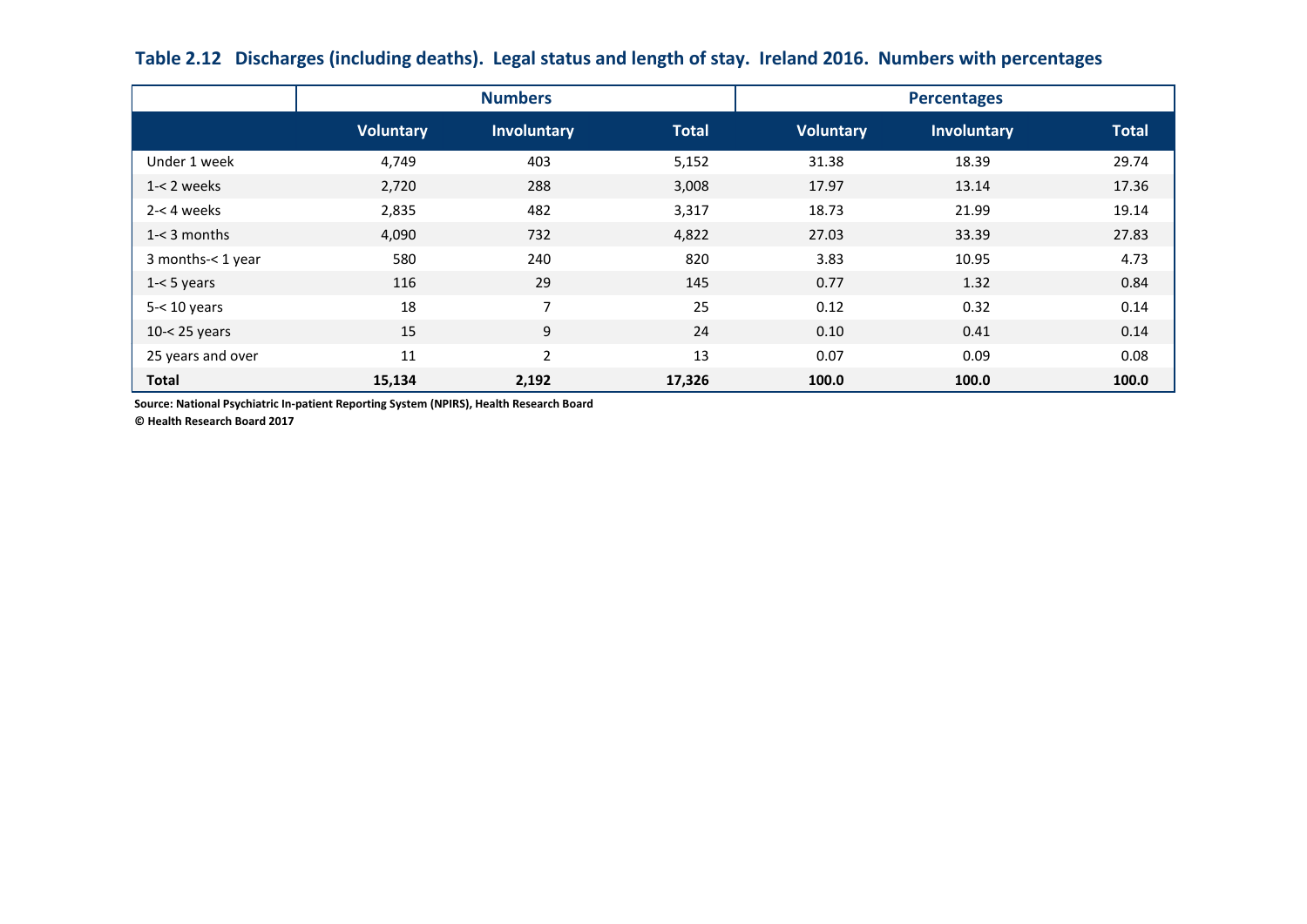## **Table 2.13a Discharges (including deaths). In-patient days by all length of stay categories.**

**Ireland 2016. Numbers with percentages**

|                   | <b>Discharges</b> |                    | In-patient days |             |                           |                                 |  |  |  |  |
|-------------------|-------------------|--------------------|-----------------|-------------|---------------------------|---------------------------------|--|--|--|--|
|                   | <b>Numbers</b>    | <b>Percentages</b> | <b>Numbers</b>  | Percentages | Average<br>number of days | <b>Median</b><br>number of days |  |  |  |  |
| Under 1 week      | 5,152             | 29.74              | 14,722          | 1.47        | 2.9                       | 3.0                             |  |  |  |  |
| $1 - 2$ weeks     | 3,008             | 17.36              | 28,891          | 2.89        | 9.6                       | 9.0                             |  |  |  |  |
| $2 - 4$ weeks     | 3,317             | 19.14              | 65,214          | 6.52        | 19.7                      | 19.0                            |  |  |  |  |
| $1 - 3$ months    | 4,822             | 27.83              | 228,812         | 22.89       | 47.5                      | 42.0                            |  |  |  |  |
| 3 months-< 1 year | 820               | 4.73               | 124,862         | 12.49       | 152.3                     | 125.0                           |  |  |  |  |
| $1 - 5$ years     | 145               | 0.84               | 117,224         | 11.73       | 808.4                     | 653.0                           |  |  |  |  |
| $5 - 10$ years    | 25                | 0.14               | 61,552          | 6.16        | 2,462.1                   | 2,125.0                         |  |  |  |  |
| $10 - 25$ years   | 24                | 0.14               | 139,460         | 13.95       | 5,810.8                   | 5,333.5                         |  |  |  |  |
| 25 years and over | 13                | 0.08               | 218,791         | 21.89       | 16,830.1                  | 15,905.0                        |  |  |  |  |
| Total             | 17,326            | 100.0              | 999,528         | 100.0       | 57.7                      | 15.0                            |  |  |  |  |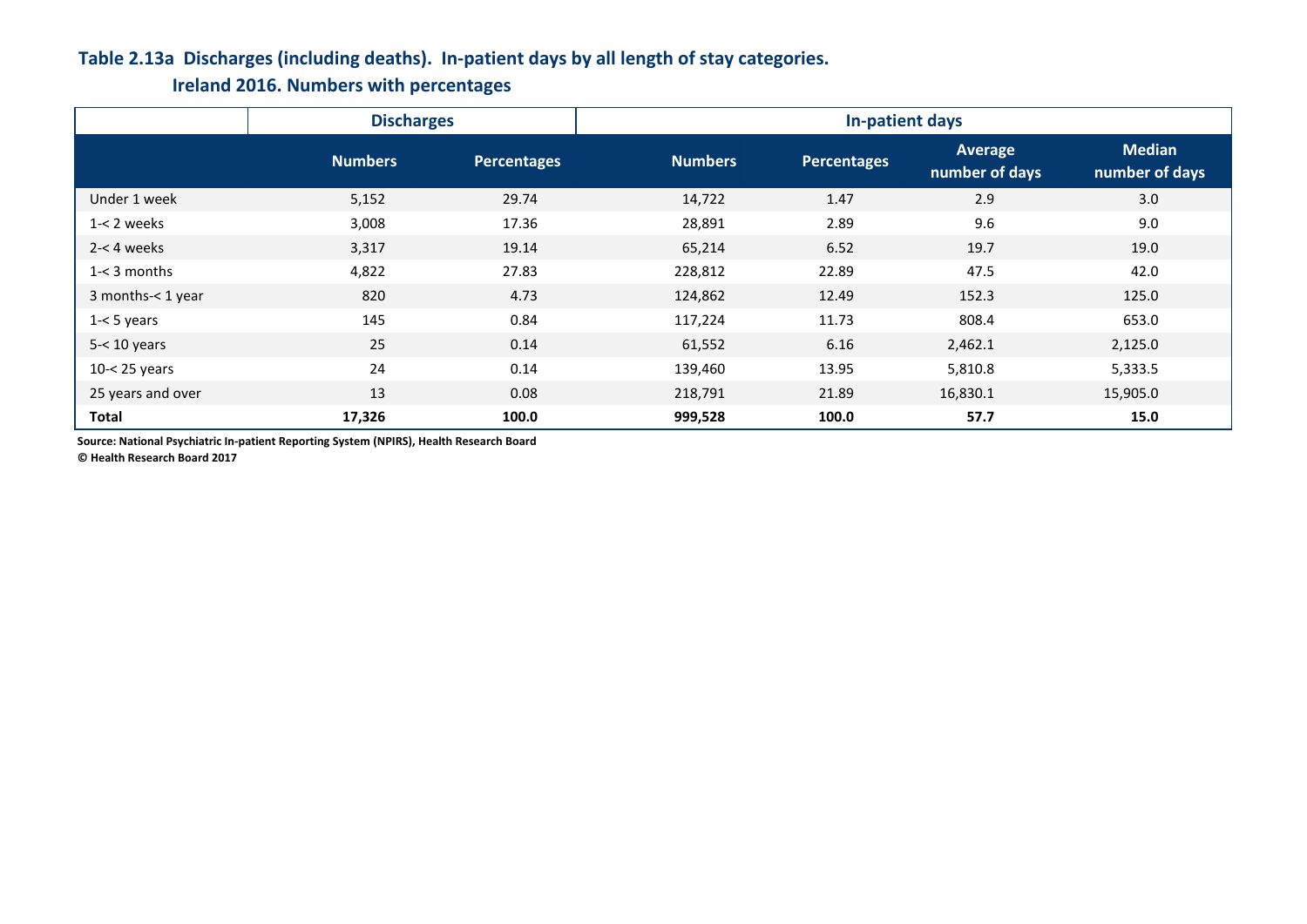## **Table 2.13b Discharges (including deaths). In-patient days by lengths of stay up to one year.<sup>a</sup> Ireland 2016. Numbers with percentages**

|                   | <b>Discharges</b> |                    | In-patient days |                    |                           |                                 |  |  |  |  |
|-------------------|-------------------|--------------------|-----------------|--------------------|---------------------------|---------------------------------|--|--|--|--|
|                   | <b>Numbers</b>    | <b>Percentages</b> | <b>Numbers</b>  | <b>Percentages</b> | Average<br>number of days | <b>Median</b><br>number of days |  |  |  |  |
| Under 1 week      | 5,152             | 30.10              | 14,722          | 3.18               | 2.9                       | 3.0                             |  |  |  |  |
| $1 - 2$ weeks     | 3,008             | 17.57              | 28,891          | 6.25               | 9.6                       | 9.0                             |  |  |  |  |
| 2-< 4 weeks       | 3,317             | 19.38              | 65,214          | 14.10              | 19.7                      | 19.0                            |  |  |  |  |
| $1 - 3$ months    | 4,822             | 28.17              | 228,812         | 49.47              | 47.5                      | 42.0                            |  |  |  |  |
| 3 months-< 1 year | 820               | 4.79               | 124,862         | 27.00              | 152.3                     | 125.0                           |  |  |  |  |
| <b>Total</b>      | 17,119            | 100.0              | 462,501         | 100.0              | 27.0                      | 15.0                            |  |  |  |  |

**<sup>a</sup>***Discharges with a length of stay of one year or more were excluded from this analysis. One per cent of discharges were thus excluded*

**Source: National Psychiatric In-patient Reporting System (NPIRS), Health Research Board**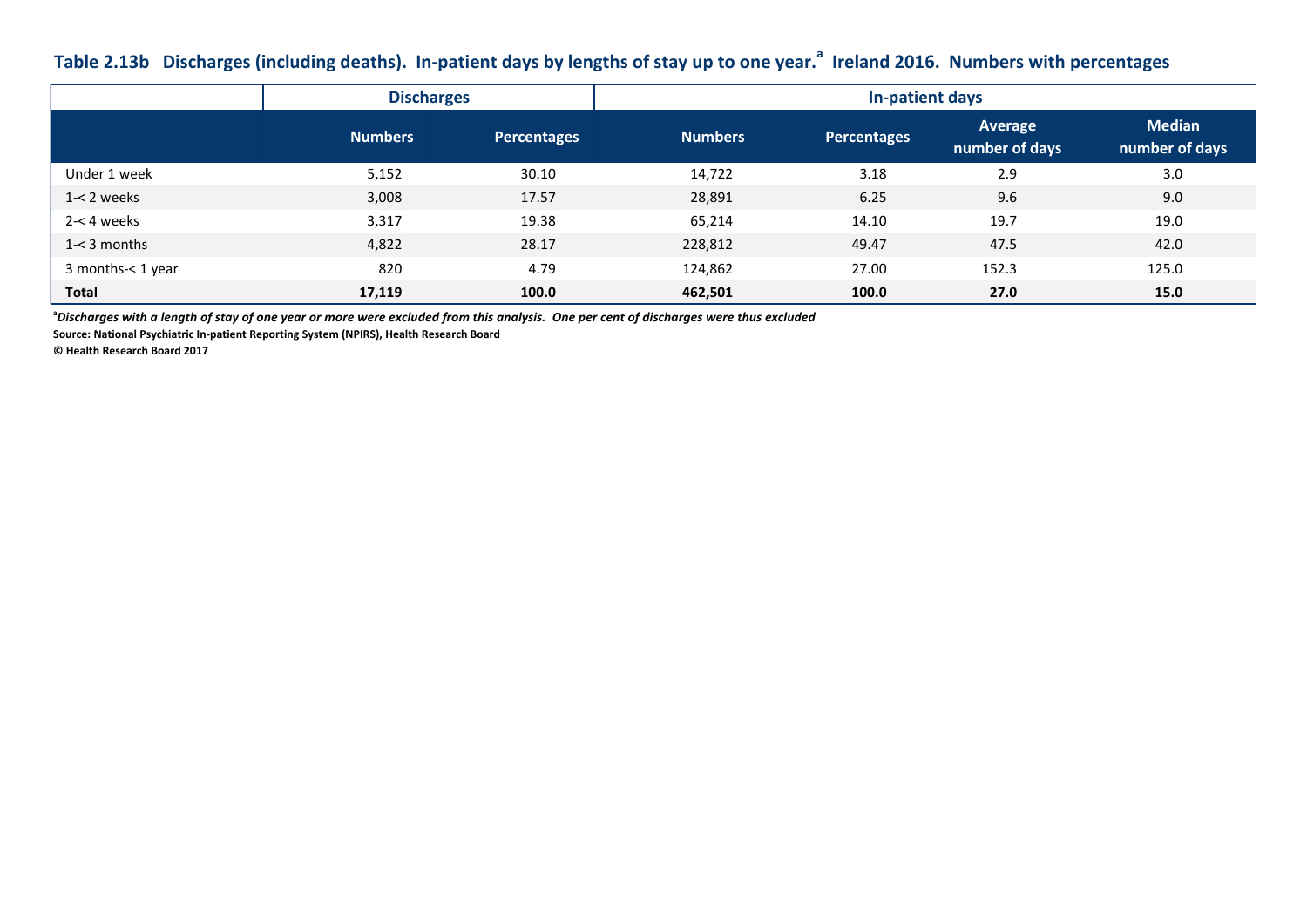## **Table 2.14a Discharges (including deaths). In-patient days by primary discharge diagnosis for all lengths of stay.**

**Ireland 2016. Numbers with percentages**

|                                                                  |                | <b>Discharges</b>  |                |                    | In-patient days           |                                 |
|------------------------------------------------------------------|----------------|--------------------|----------------|--------------------|---------------------------|---------------------------------|
|                                                                  | <b>Numbers</b> | <b>Percentages</b> | <b>Numbers</b> | <b>Percentages</b> | Average<br>number of days | <b>Median</b><br>number of days |
| <b>Organic Mental Disorders</b>                                  | 511            | 2.95               | 117,397        | 11.75              | 229.7                     | 31.0                            |
| Alcoholic Disorders                                              | 1,310          | 7.56               | 36,123         | 3.61               | 27.6                      | 12.0                            |
| Other Drug Disorders                                             | 944            | 5.45               | 12,096         | 1.21               | 12.8                      | 6.0                             |
| Schizophrenia, Schizotypal and Delusional Disorders              | 3,498          | 20.19              | 389,031        | 38.92              | 111.2                     | 20.0                            |
| Depressive Disorders                                             | 4,580          | 26.43              | 139,132        | 13.92              | 30.4                      | 16.0                            |
| Mania                                                            | 1,909          | 11.02              | 86,366         | 8.64               | 45.2                      | 21.0                            |
| <b>Neuroses</b>                                                  | 1,508          | 8.70               | 31,342         | 3.14               | 20.8                      | 11.0                            |
| <b>Eating Disorders</b>                                          | 143            | 0.83               | 6,340          | 0.63               | 44.3                      | 34.0                            |
| Personality and Behavioural Disorders                            | 1,389          | 8.02               | 43,399         | 4.34               | 31.2                      | 7.0                             |
| <b>Intellectual Disability</b>                                   | 74             | 0.43               | 89,978         | 9.00               | 1215.9                    | 12.5                            |
| Development Disorders                                            | 59             | 0.34               | 1,922          | 0.19               | 32.6                      | 9.0                             |
| Behavioural and Emotional Disorders of Childhood and Adolescence | 16             | 0.09               | 505            | 0.05               | 31.6                      | 18.5                            |
| Other and Unspecified                                            | 1,385          | 7.99               | 45,897         | 4.59               | 33.1                      | 13.0                            |
| <b>Total</b>                                                     | 17,326         | 100.00             | 999,528        | 100.0              | 57.7                      | 15.0                            |

**Source: National Psychiatric In-patient Reporting System (NPIRS), Health Research Board**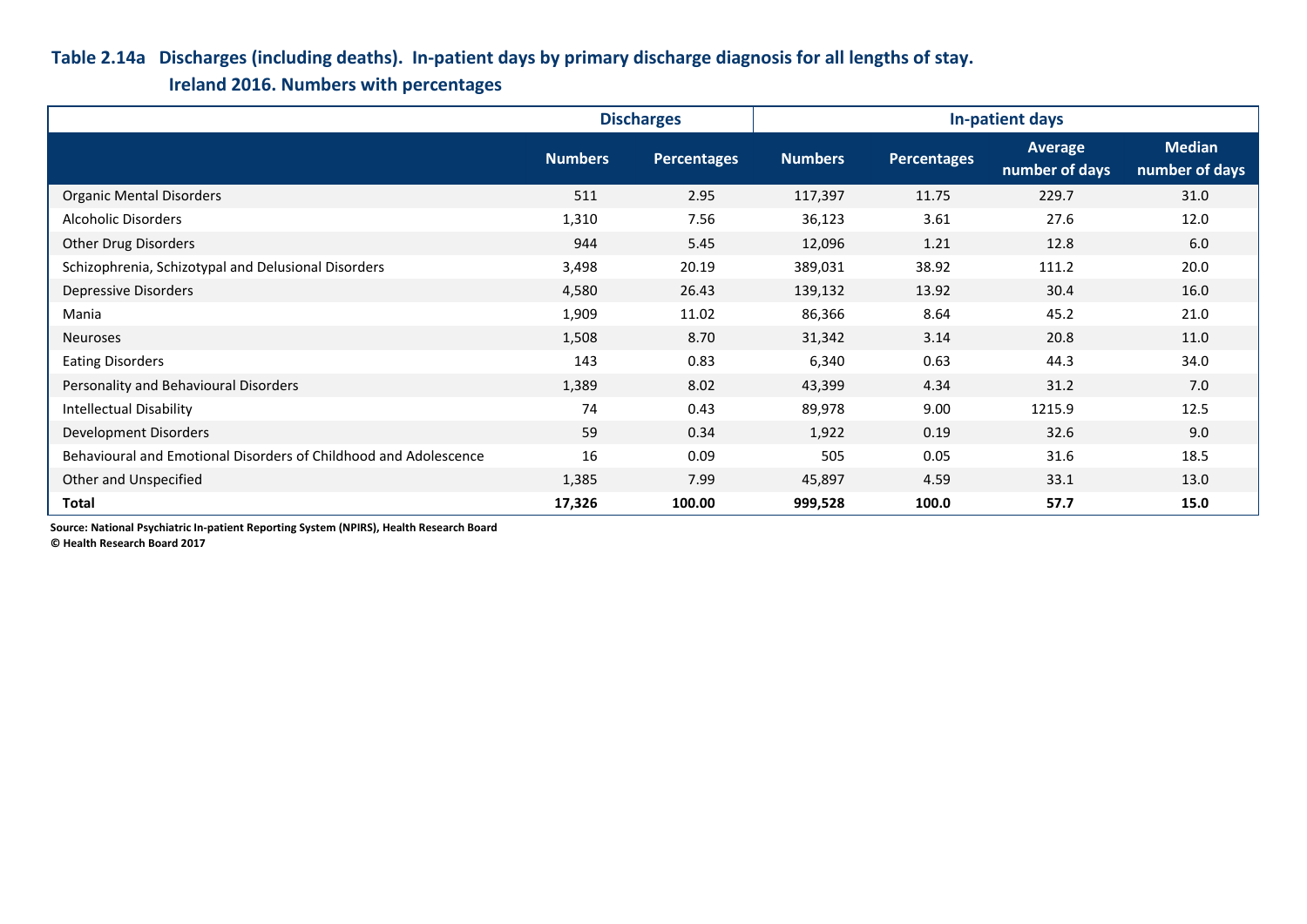## **Table 2.14b Discharges (including deaths). In-patient days by primary discharge diagnosis for lengths of stay up to one year.<sup>a</sup> Ireland 2016. Numbers with percentages**

|                                                                  |                | <b>Discharges</b>  |                |                    | In-patient days           |                                 |
|------------------------------------------------------------------|----------------|--------------------|----------------|--------------------|---------------------------|---------------------------------|
|                                                                  | <b>Numbers</b> | <b>Percentages</b> | <b>Numbers</b> | <b>Percentages</b> | Average<br>number of days | <b>Median</b><br>number of days |
| <b>Organic Mental Disorders</b>                                  | 454            | 2.65               | 24,185         | 5.23               | 53.3                      | 25.0                            |
| Alcoholic Disorders                                              | 1,306          | 7.63               | 25,178         | 5.44               | 19.3                      | 12.0                            |
| Other Drug Disorders                                             | 944            | 5.51               | 12,096         | 2.62               | 12.8                      | 6.0                             |
| Schizophrenia, Schizotypal and Delusional Disorders              | 3,406          | 19.90              | 122,645        | 26.52              | 36.0                      | 19.0                            |
| Depressive Disorders                                             | 4,565          | 26.67              | 120,301        | 26.01              | 26.4                      | 16.0                            |
| Mania                                                            | 1,896          | 11.08              | 57,563         | 12.45              | 30.4                      | 21.0                            |
| <b>Neuroses</b>                                                  | 1,507          | 8.80               | 30,974         | 6.70               | 20.6                      | 11.0                            |
| <b>Eating Disorders</b>                                          | 142            | 0.83               | 5,862          | 1.27               | 41.3                      | 34.0                            |
| Personality and Behavioural Disorders                            | 1,382          | 8.07               | 23,045         | 4.98               | 16.7                      | 7.0                             |
| <b>Intellectual Disability</b>                                   | 68             | 0.40               | 1,939          | 0.42               | 28.5                      | 9.0                             |
| Development Disorders                                            | 59             | 0.34               | 1,922          | 0.42               | 32.6                      | 9.0                             |
| Behavioural and Emotional Disorders of Childhood and Adolescence | 16             | 0.09               | 505            | 0.11               | 31.6                      | 18.5                            |
| Other and Unspecified                                            | 1,374          | 8.03               | 36,286         | 7.85               | 26.4                      | 13.0                            |
| <b>Total</b>                                                     | 17,119         | 100.0              | 462,501        | 100.0              | 27.0                      | 15.0                            |

**<sup>a</sup>***Discharges with a length of stay of one year or more were excluded from this analysis. One per cent of discharges were thus excluded*

**Source: National Psychiatric In-patient Reporting System (NPIRS), Health Research Board**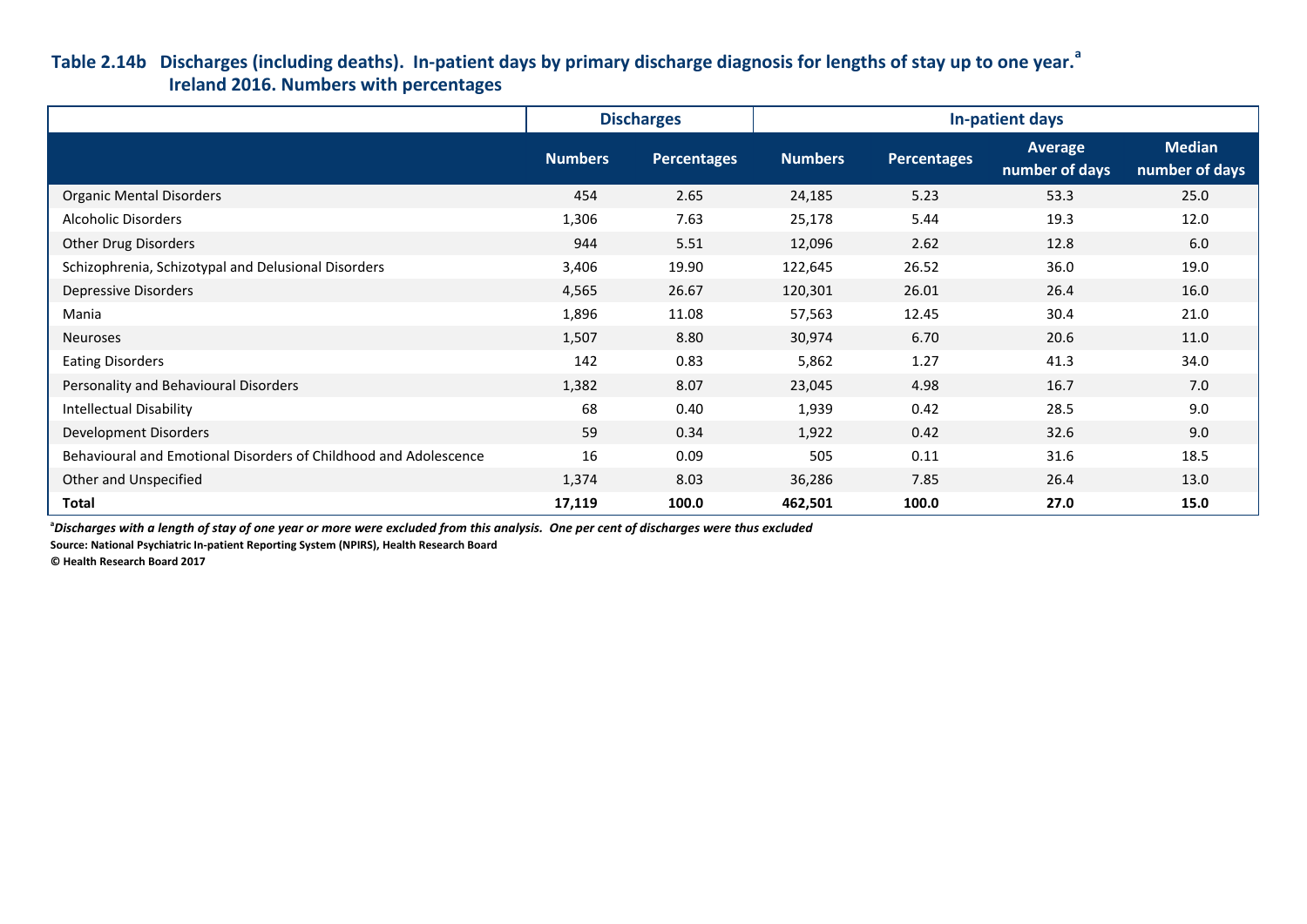### **Table 2.15 Community Healthcare Organisations (CHOs). All and first admissions. Gender.**

### **Ireland 2016. Numbers with rates per 100,000 total population**

|                  |             |            |              | <b>Numbers</b> |        |              | <b>Rates</b>             |                          |                          |                          |                          |              |  |
|------------------|-------------|------------|--------------|----------------|--------|--------------|--------------------------|--------------------------|--------------------------|--------------------------|--------------------------|--------------|--|
|                  |             | <b>All</b> |              | <b>First</b>   |        |              | <b>All</b>               |                          |                          | <b>First</b>             |                          |              |  |
|                  | <b>Male</b> | Female     | <b>Total</b> | <b>Male</b>    | Female | <b>Total</b> | <b>Male</b>              | <b>Female</b>            | <b>Total</b>             | <b>Male</b>              | Female                   | <b>Total</b> |  |
| CHO <sub>1</sub> | 749         | 701        | 1,450        | 253            | 181    | 434          | 381.1                    | 358.7                    | 369.9                    | 128.7                    | 92.6                     | 110.7        |  |
| CHO <sub>2</sub> | 858         | 722        | 1,580        | 355            | 268    | 623          | 385.6                    | 324.0                    | 354.8                    | 159.5                    | 120.3                    | 139.9        |  |
| CHO <sub>3</sub> | 636         | 707        | 1,343        | 223            | 212    | 435          | 335.7                    | 372.4                    | 354.0                    | 117.7                    | 111.7                    | 114.7        |  |
| CHO <sub>4</sub> | 1,265       | 1,202      | 2,467        | 483            | 395    | 878          | 383.2                    | 359.4                    | 371.2                    | 146.3                    | 118.1                    | 132.1        |  |
| CHO <sub>5</sub> | 953         | 779        | 1,732        | 390            | 279    | 669          | 407.5                    | 330.8                    | 369.0                    | 166.8                    | 118.5                    | 142.5        |  |
| CHO <sub>6</sub> | 769         | 867        | 1,636        | 216            | 226    | 442          | 372.3                    | 394.8                    | 383.9                    | 104.6                    | 102.9                    | 103.7        |  |
| CHO <sub>7</sub> | 1,170       | 1,383      | 2,553        | 430            | 468    | 898          | 371.0                    | 425.2                    | 398.5                    | 136.3                    | 143.9                    | 140.2        |  |
| CHO <sub>8</sub> | 1,033       | 1,029      | 2,062        | 454            | 412    | 866          | 351.2                    | 348.4                    | 349.8                    | 154.4                    | 139.5                    | 146.9        |  |
| CHO <sub>9</sub> | 1,168       | 1,234      | 2,402        | 428            | 370    | 798          | 411.0                    | 415.1                    | 413.1                    | 150.6                    | 124.4                    | 137.2        |  |
| Non-resident     | 35          | 30         | 65           | 31             | 23     | 54           | $\overline{\phantom{a}}$ | $\overline{\phantom{a}}$ | $\overline{\phantom{a}}$ | $\overline{\phantom{0}}$ | $\overline{\phantom{a}}$ | $-$          |  |
| Total            | 8,636       | 8,654      | 17,290       | 3,263          | 2,834  | 6,097        | 380.0                    | 373.7                    | 376.8                    | 143.6                    | 122.4                    | 132.9        |  |

**Source: National Psychiatric In-patient Reporting System (NPIRS), Health Research Board**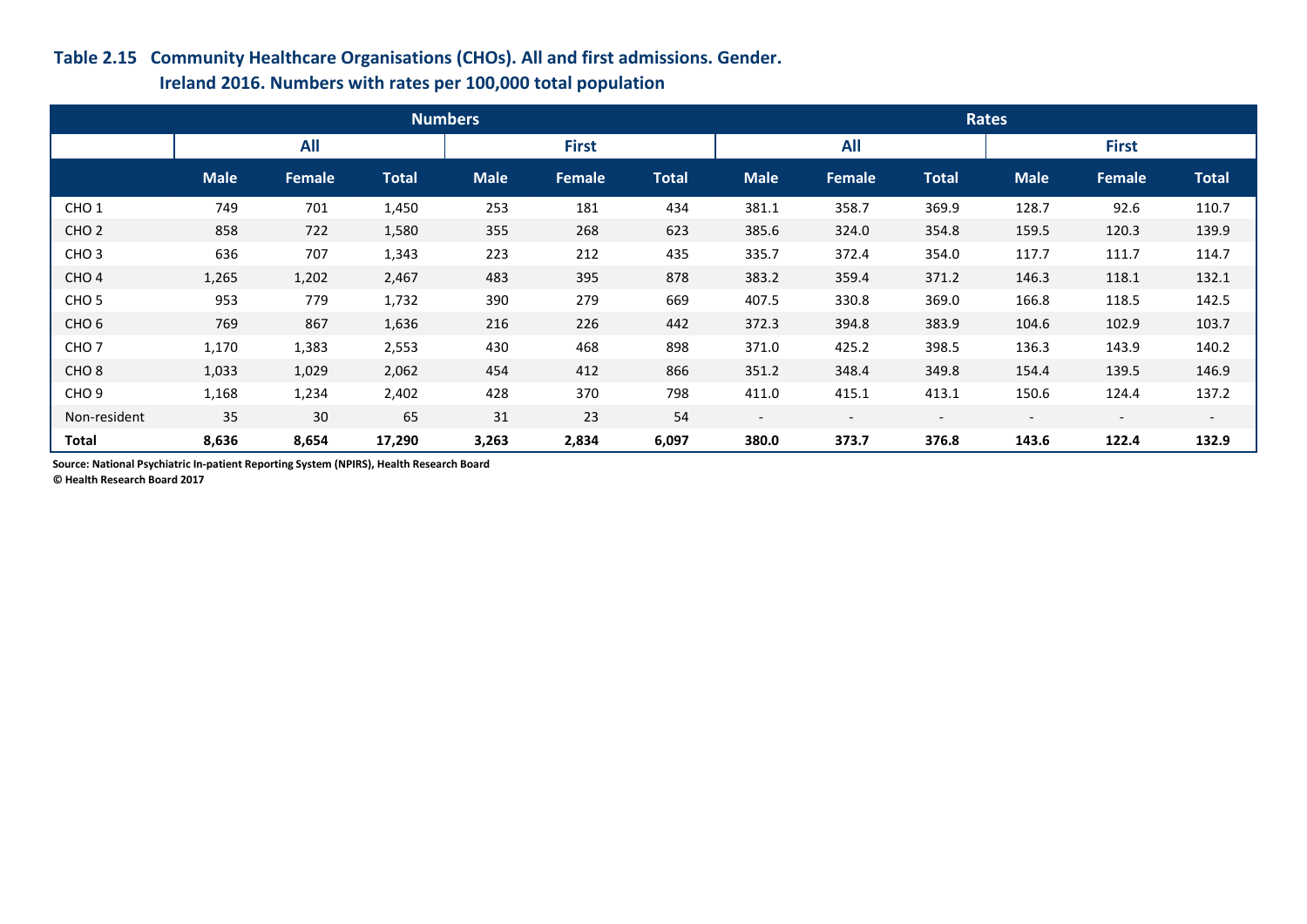# **Table 2.16 Community Healthcare Organisations (CHOs). All Admissions. Age groups.**

| Ireland 2016. Numbers with rates per 100,000 total population |  |  |
|---------------------------------------------------------------|--|--|
|---------------------------------------------------------------|--|--|

|                  |                          |                |                          |        |           | <b>Numbers</b> |            |                |                      |                                |              |
|------------------|--------------------------|----------------|--------------------------|--------|-----------|----------------|------------|----------------|----------------------|--------------------------------|--------------|
|                  | <b>Under 18</b>          | 18-19          | $20 - 24$                | 25-34  | $35 - 44$ | 45-54          | 55-64      | 65-74          |                      | <b>75 and over Unspecified</b> | <b>Total</b> |
| CHO <sub>1</sub> | $\overline{4}$           | 59             | 153                      | 278    | 290       | 234            | 221        | 145            | 66                   | $\mathbf{0}$                   | 1,450        |
| CHO <sub>2</sub> | $\mathbf{1}$             | 62             | 153                      | 309    | 347       | 272            | 236        | 127            | 73                   | 0                              | 1,580        |
| CHO <sub>3</sub> | $\overline{4}$           | 47             | 134                      | 224    | 290       | 232            | 175        | 141            | 96                   | $\mathbf{0}$                   | 1,343        |
| CHO <sub>4</sub> | 12                       | 81             | 214                      | 486    | 505       | 441            | 364        | 250            | 114                  | $\Omega$                       | 2,467        |
| CHO <sub>5</sub> | 10                       | 53             | 200                      | 360    | 340       | 300            | 205        | 160            | 104                  | 0                              | 1,732        |
| CHO <sub>6</sub> | $2^{\circ}$              | 49             | 146                      | 287    | 280       | 291            | 280        | 169            | 132                  | 0                              | 1,636        |
| CHO <sub>7</sub> | 9                        | 65             | 231                      | 482    | 499       | 441            | 445        | 237            | 144                  | $\mathbf{0}$                   | 2,553        |
| CHO <sub>8</sub> | 19                       | 77             | 179                      | 366    | 391       | 396            | 283        | 208            | 143                  | $\mathbf 0$                    | 2,062        |
| CHO <sub>9</sub> | 6                        | 60             | 215                      | 478    | 524       | 435            | 296        | 228            | 160                  | $\mathbf 0$                    | 2,402        |
| Non-resident     | $\Omega$                 | $\overline{2}$ | 8                        | 14     | 15        | 15             | 5          | 3              | $\overline{3}$       | $\mathbf 0$                    | 65           |
| <b>Total</b>     | 67                       | 555            | 1,633                    | 3,284  | 3,481     | 3,057          | 2,510      | 1,668          | 1,035                | $\mathbf{0}$                   | 17,290       |
|                  |                          |                |                          |        |           | <b>Rates</b>   |            |                |                      |                                |              |
| CHO <sub>1</sub> |                          | 630.8          | 674.7                    | 502.0  | 512.0     | 465.4          | 519.2      | 509.4          | 286.0                | 0.0                            | 369.9        |
| CHO <sub>2</sub> |                          | 555.1          | 555.7                    | 459.4  | 530.5     | 473.0          | 484.6      | 397.4          | 280.5                | 0.0                            | 354.8        |
| CHO <sub>3</sub> |                          | 457.3          | 551.3                    | 398.0  | 517.6     | 474.5          | 423.8      | 518.5          | 478.6                | 0.0                            | 354.0        |
| CHO <sub>4</sub> |                          | 500.8          | 520.6                    | 468.8  | 506.3     | 508.5          | 517.4      | 528.0          | 316.5                | 0.0                            | 371.2        |
| CHO <sub>5</sub> | $\overline{\phantom{a}}$ | 480.4          | 742.2                    | 524.2  | 488.2     | 484.7          | 409.6      | 465.7          | 409.4                | 0.0                            | 369.0        |
| CHO <sub>6</sub> |                          | 426.6          | 464.3                    | 382.7  | 445.7     | 534.0          | 650.0      | 556.5          | 553.1                | 0.0                            | 383.9        |
| CHO <sub>7</sub> |                          | 399.5          | 508.8                    | 400.0  | 501.1     | 569.0          | 729.7      | 688.1          | 594.5                | 0.0                            | 398.5        |
| CHO <sub>8</sub> |                          | 573.3          | 519.2                    | 397.6  | 417.6     | 535.8          | 505.1      | 584.4          | 552.3                | 0.0                            | 349.8        |
| CHO <sub>9</sub> |                          | 407.4          | 496.1                    | 411.3  | 572.2     | 636.5          | 589.0      | 649.6          | 615.3                | 0.0                            | 413.1        |
| Non-resident     |                          |                | $\overline{\phantom{a}}$ | $\sim$ |           | $\sim$         | $\sim$ $-$ | $\overline{a}$ | $\sim 100$ m $^{-1}$ |                                |              |
| <b>Total</b>     |                          | 487.2          | 549.4                    | 434.9  | 500.8     | 527.5          | 541.8      | 547.2          | 448.9                | 0.0                            | 376.8        |

**Source: National Psychiatric In-patient Reporting System (NPIRS), Health Research Board**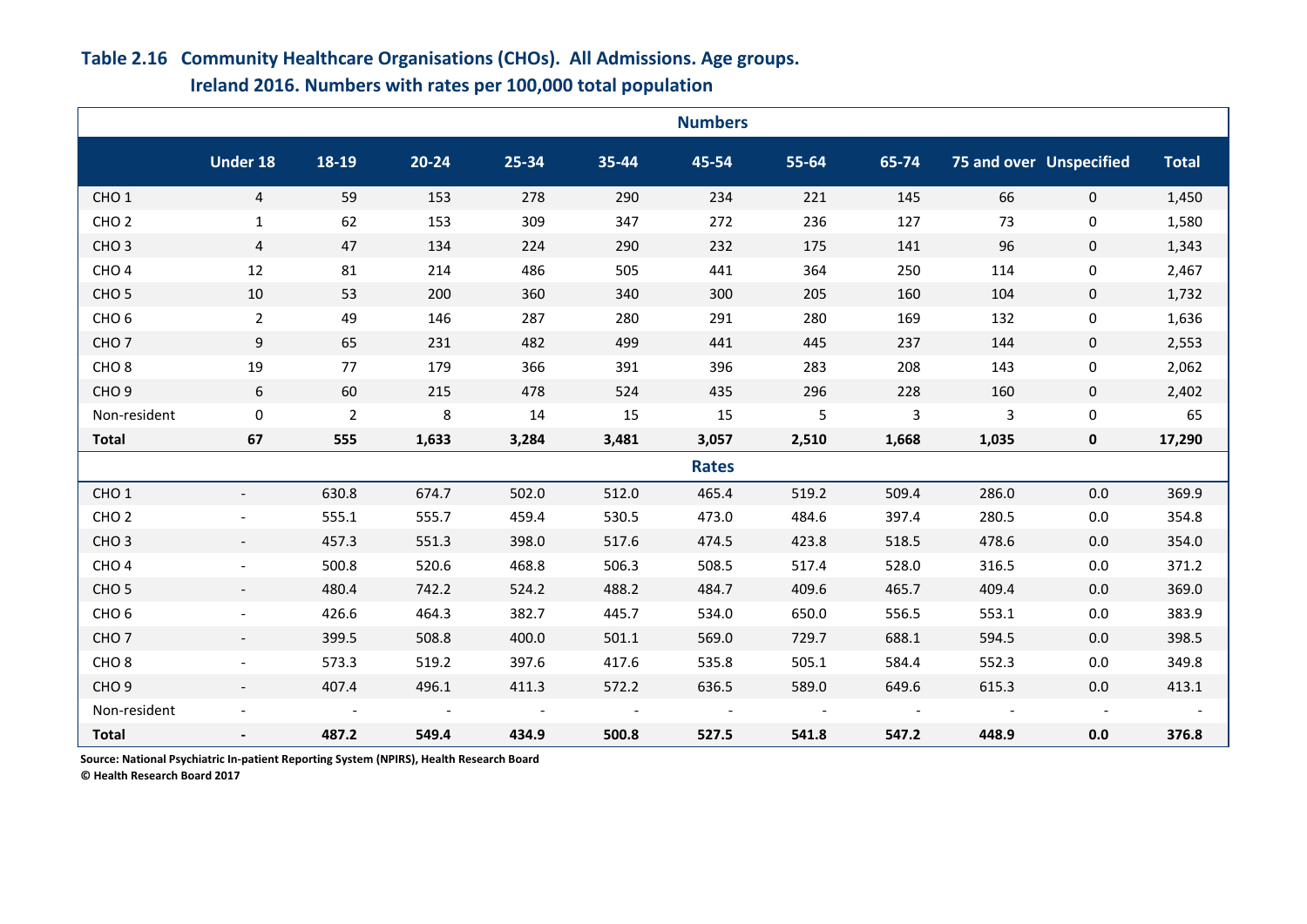# **Under 18 18-19 20-24 25-34 35-44 45-54 55-64 65-74 75 and over Unspecified Total** CHO 1 3 33 67 93 64 61 54 38 21 0 434 CHO 2 1 42 78 141 121 77 78 48 37 0 623 CHO 3 3 31 61 90 77 58 44 36 35 0 435 CHO 4 9 51 103 172 173 125 123 67 55 0 878 CHO 5 9 35 99 135 103 84 73 72 59 0 669 CHO 6 2 25 56 73 68 61 59 46 52 0 442 CHO 7 7 41 120 196 165 158 101 62 48 0 898 CHO 8 15 44 93 157 167 134 101 82 73 0 866 CHO 9 5 38 98 174 166 121 75 65 56 0 798 Non-resident 0 2 6 13 11 14 3 2 3 0 54 **Total 54 342 781 1,244 1,115 893 711 518 439 0 6,097** CHO 1 - 352.8 295.4 167.9 113.0 121.3 126.9 133.5 91.0 - 110.7 CHO 2 - 376.0 283.3 209.6 185.0 133.9 160.2 150.2 142.2 - 139.9 CHO 3 - 301.6 251.0 159.9 137.4 118.6 106.6 132.4 174.5 - 114.7 CHO 4 - 315.3 250.6 165.9 173.5 144.1 174.8 141.5 152.7 - 132.1 CHO 5 - 317.2 367.4 196.6 147.9 135.7 145.9 209.6 232.3 - 142.5 CHO 6 - 217.7 178.1 97.3 108.2 111.9 137.0 151.5 217.9 - 103.7 CHO 7 - 252.0 264.3 162.6 165.7 203.8 165.6 180.0 198.2 - 140.2 CHO 8 - 327.6 269.7 170.5 178.4 181.3 180.3 230.4 281.9 - 146.9 **Numbers Rates Ireland 2016. Numbers with rates per 100,000 total population**

CHO 9 - 258.0 226.1 149.7 181.3 177.0 149.2 185.2 215.4 - 137.2 Non-resident the set of the set of the set of the set of the set of the set of the set of the set of the set of the set of the set of the set of the set of the set of the set of the set of the set of the set of the set of **Total - 300.2 262.8 164.8 160.4 154.1 153.5 169.9 190.4 - 132.9**

# **Table 2.17 Community Healthcare Organisations (CHOs). First admissions. Age groups.**

**Source: National Psychiatric In-patient Reporting System (NPIRS), Health Research Board**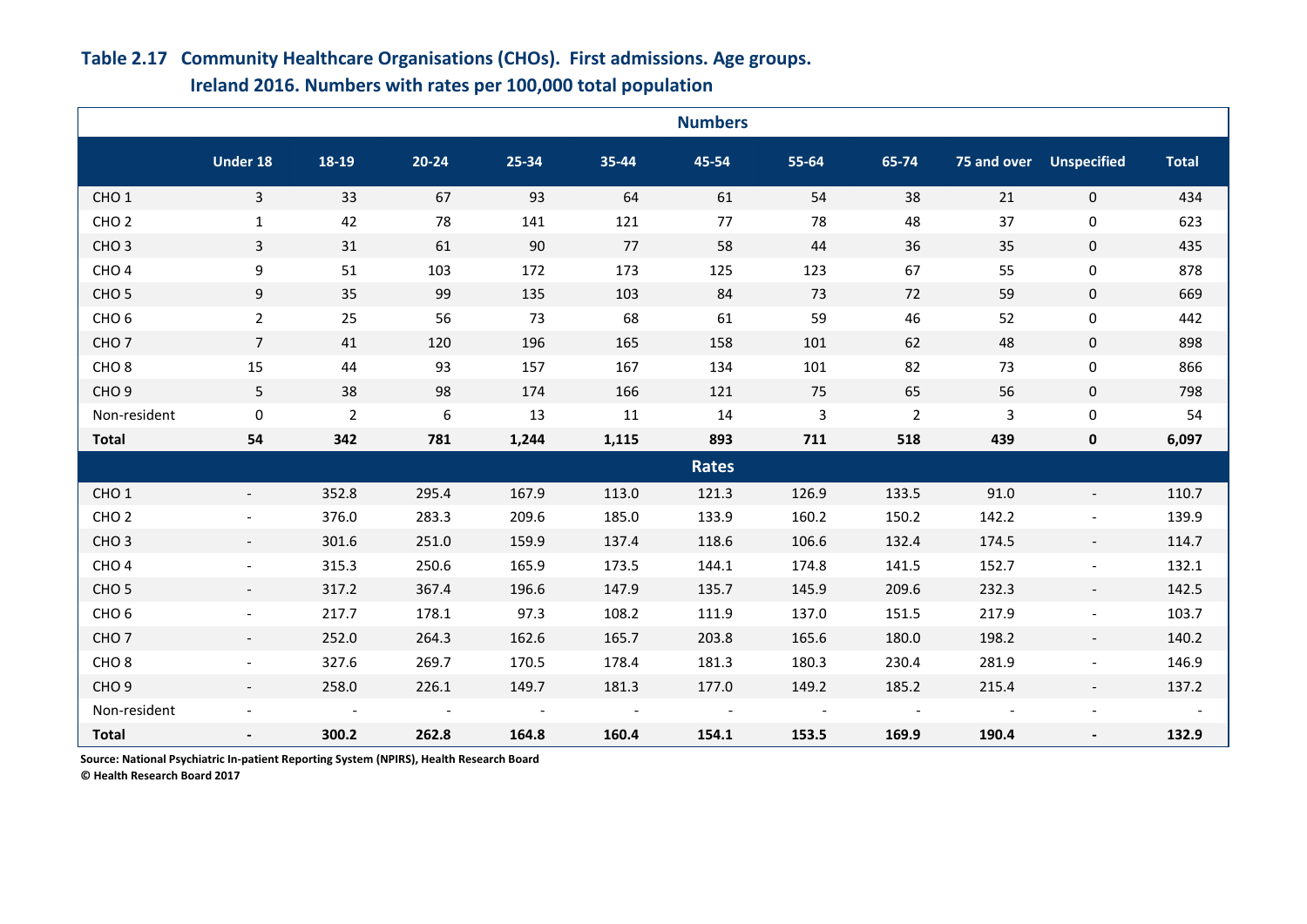## **Table 2.18 Community Healthcare Organisations (CHOs). All and first admissions. Marital status.**

 **Ireland 2016. Numbers with rates per 100,000 total population**

|                  | <b>Numbers</b> |                          |                          |                          |                          |              |                          |                |                          |                          |                          |                          |
|------------------|----------------|--------------------------|--------------------------|--------------------------|--------------------------|--------------|--------------------------|----------------|--------------------------|--------------------------|--------------------------|--------------------------|
|                  |                |                          | <b>All</b>               |                          |                          |              |                          |                | <b>First</b>             |                          |                          |                          |
|                  | <b>Single</b>  | <b>Married</b>           | <b>Widowed</b>           | <b>Divorced</b>          | <b>Unspecified</b>       | <b>Total</b> | <b>Single</b>            | <b>Married</b> | <b>Widowed</b>           | <b>Divorced</b>          | <b>Unspecified</b>       | <b>Total</b>             |
| CHO <sub>1</sub> | 873            | 336                      | 47                       | 50                       | 144                      | 1,450        | 252                      | 118            | 9                        | 11                       | 44                       | 434                      |
| CHO <sub>2</sub> | 987            | 405                      | 51                       | 39                       | 98                       | 1,580        | 385                      | 164            | 25                       | 14                       | 35                       | 623                      |
| CHO <sub>3</sub> | 719            | 345                      | 43                       | 48                       | 188                      | 1,343        | 225                      | 119            | 12                       | 17                       | 62                       | 435                      |
| CHO <sub>4</sub> | 1,494          | 580                      | 141                      | 86                       | 166                      | 2,467        | 512                      | 236            | 45                       | 28                       | 57                       | 878                      |
| CHO <sub>5</sub> | 1,025          | 454                      | 78                       | 49                       | 126                      | 1,732        | 382                      | 187            | 31                       | 11                       | 58                       | 669                      |
| CHO <sub>6</sub> | 860            | 414                      | 86                       | 55                       | 221                      | 1,636        | 189                      | 123            | 27                       | 16                       | 87                       | 442                      |
| CHO <sub>7</sub> | 1,499          | 642                      | 107                      | 98                       | 207                      | 2,553        | 496                      | 240            | 32                       | 31                       | 99                       | 898                      |
| CHO <sub>8</sub> | 1,078          | 617                      | 99                       | 107                      | 161                      | 2,062        | 442                      | 280            | 47                       | 30                       | 67                       | 866                      |
| CHO <sub>9</sub> | 1,462          | 545                      | 70                       | 134                      | 191                      | 2,402        | 457                      | 187            | 26                       | 42                       | 86                       | 798                      |
| Non-resident     | 41             | 9                        | $\mathbf 0$              | $\sqrt{5}$               | 10                       | 65           | 34                       | 8              | $\mathbf 0$              | $\overline{3}$           | 9                        | 54                       |
| <b>Total</b>     | 10,038         | 4,347                    | 722                      | 671                      | 1,512                    | 17,290       | 3,374                    | 1,662          | 254                      | 203                      | 604                      | 6,097                    |
|                  |                |                          |                          |                          |                          | <b>Rates</b> |                          |                |                          |                          |                          |                          |
| CHO <sub>1</sub> | 424.8          | 221.1                    | 261.3                    | 695.0                    | $\qquad \qquad -$        | 369.9        | 122.6                    | 77.6           | 50.0                     | 152.9                    | $\overline{\phantom{a}}$ | 110.7                    |
| CHO <sub>2</sub> | 417.2          | 237.6                    | 247.7                    | 492.6                    | $-$                      | 354.8        | 162.7                    | 96.2           | 121.4                    | 176.8                    | $\overline{\phantom{a}}$ | 139.9                    |
| CHO <sub>3</sub> | 356.6          | 239.6                    | 249.6                    | 707.2                    |                          | 354.0        | 111.6                    | 82.6           | 69.7                     | 250.5                    | $\overline{\phantom{a}}$ | 114.7                    |
| CHO <sub>4</sub> | 424.7          | 227.4                    | 477.1                    | 669.2                    | $\overline{\phantom{a}}$ | 371.2        | 145.5                    | 92.5           | 152.3                    | 217.9                    | $\overline{\phantom{a}}$ | 132.1                    |
| CHO <sub>5</sub> | 415.6          | 253.4                    | 368.0                    | 518.6                    | $\overline{\phantom{a}}$ | 369.0        | 154.9                    | 104.4          | 146.3                    | 116.4                    | $\overline{\phantom{a}}$ | 142.5                    |
| CHO <sub>6</sub> | 369.6          | 264.6                    | 490.8                    | 629.5                    | $\overline{\phantom{a}}$ | 383.9        | 81.2                     | 78.6           | 154.1                    | 183.1                    | $\overline{\phantom{a}}$ | 103.7                    |
| CHO <sub>7</sub> | 411.9          | 285.1                    | 478.0                    | 807.9                    | $\qquad \qquad -$        | 398.5        | 136.3                    | 106.6          | 143.0                    | 255.6                    | $\overline{\phantom{a}}$ | 140.2                    |
| CHO <sub>8</sub> | 343.1          | 273.0                    | 440.7                    | 981.5                    |                          | 349.8        | 140.7                    | 123.9          | 209.2                    | 275.2                    | $\overline{\phantom{a}}$ | 146.9                    |
| CHO <sub>9</sub> | 440.8          | 272.0                    | 316.2                    | 1,135.3                  | $\overline{\phantom{0}}$ | 413.1        | 137.8                    | 93.3           | 117.4                    | 355.8                    | $\overline{\phantom{a}}$ | 137.2                    |
| Non-resident     | $\sim$         | $\overline{\phantom{a}}$ | $\overline{\phantom{a}}$ | $\overline{\phantom{a}}$ | $\overline{\phantom{a}}$ | $\sim$       | $\overline{\phantom{a}}$ | $\sim$         | $\overline{\phantom{a}}$ | $\overline{\phantom{a}}$ | $\overline{\phantom{a}}$ | $\overline{\phantom{a}}$ |
| <b>Total</b>     | 404.0          | 254.4                    | 377.9                    | 764.5                    | $\overline{\phantom{0}}$ | 376.8        | 135.8                    | 97.3           | 132.9                    | 231.3                    | $\blacksquare$           | 132.9                    |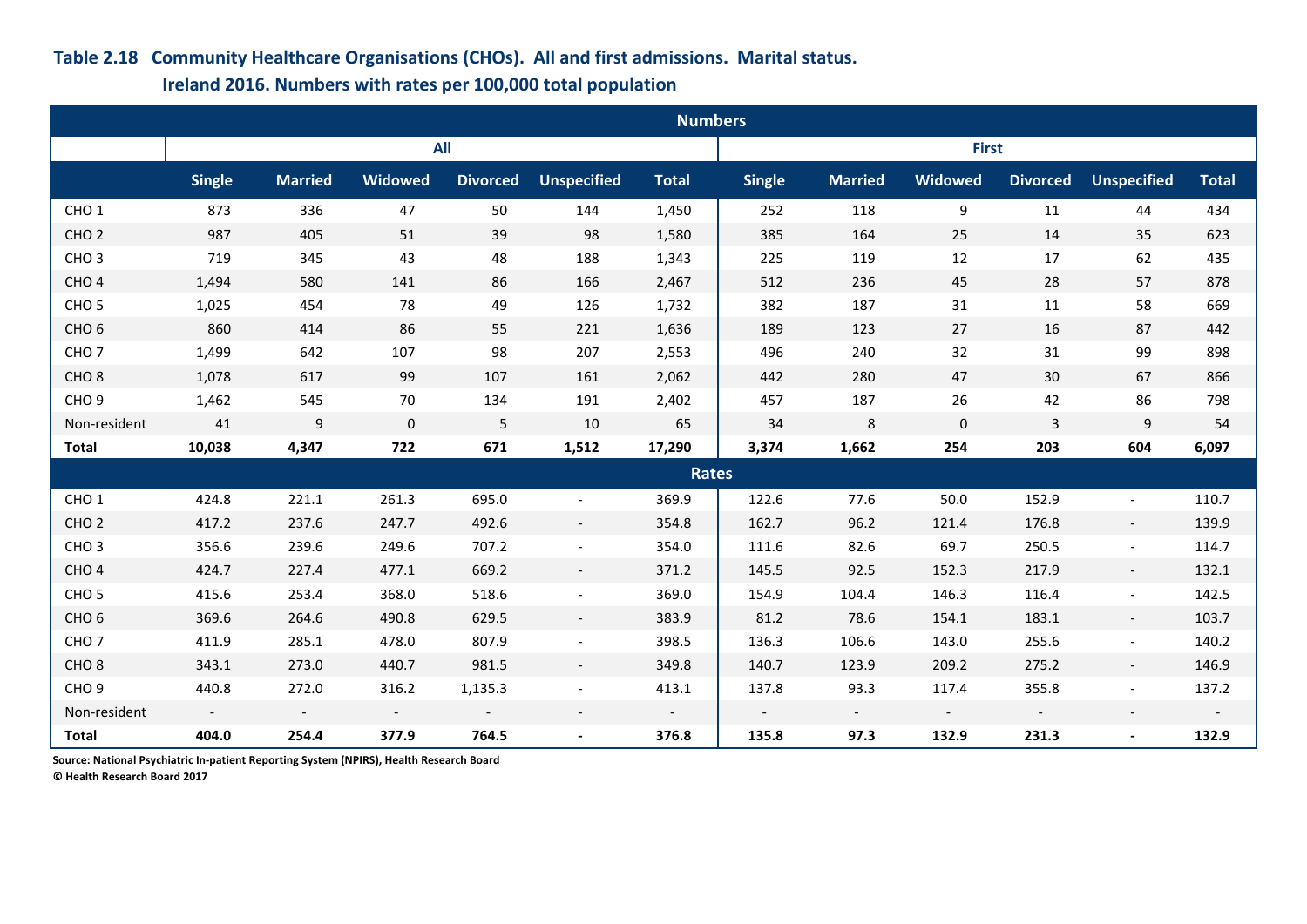### **Table 2.19 Community Healthcare Organisations (CHOs). All admissions. Socio-economic group.**

 **Ireland 2016. Numbers and percentages**

|                  |                | <b>Numbers</b>                        |                                      |                              |                                         |                                      |                |                                 |              |                  |                    |              |
|------------------|----------------|---------------------------------------|--------------------------------------|------------------------------|-----------------------------------------|--------------------------------------|----------------|---------------------------------|--------------|------------------|--------------------|--------------|
|                  | <b>Farmers</b> | <b>Agricultural</b><br><b>Workers</b> | <b>Higher</b><br><b>Professional</b> | <b>Lower</b><br>Professional | <b>Employers and</b><br><b>Managers</b> | <b>Own Account</b><br><b>Workers</b> | Non-<br>manual | <b>Manual</b><br><b>Skilled</b> | Semi-skilled | <b>Unskilled</b> | <b>Unspecified</b> | <b>Total</b> |
| CHO <sub>1</sub> | 50             | $\overline{7}$                        | 38                                   | 97                           | 31                                      | 15                                   | 155            | 57                              | 68           | 44               | 888                | 1,450        |
| CHO <sub>2</sub> | 58             | $\mathbf{3}$                          | 58                                   | 109                          | 32                                      | 14                                   | 336            | 122                             | 111          | 81               | 656                | 1,580        |
| CHO <sub>3</sub> | 51             | 5                                     | 36                                   | 102                          | 21                                      | 14                                   | 102            | 81                              | 97           | 223              | 611                | 1,343        |
| CHO <sub>4</sub> | 64             | 26                                    | 105                                  | 207                          | 102                                     | 30                                   | 519            | 234                             | 246          | 211              | 723                | 2,467        |
| CHO <sub>5</sub> | 44             | 12                                    | 38                                   | 106                          | 37                                      | 9                                    | 131            | 75                              | 66           | 27               | 1,187              | 1,732        |
| CHO <sub>6</sub> | $\overline{2}$ | $\overline{2}$                        | 72                                   | 139                          | 60                                      | 10                                   | 142            | 38                              | 47           | 74               | 1,050              | 1,636        |
| CHO <sub>7</sub> | $\overline{3}$ | 6                                     | 112                                  | 346                          | 104                                     | 11                                   | 525            | 157                             | 147          | 103              | 1,039              | 2,553        |
| CHO <sub>8</sub> | 57             | 8                                     | 48                                   | 153                          | 74                                      | $30\,$                               | 263            | 130                             | 82           | 36               | 1,181              | 2,062        |
| CHO <sub>9</sub> | $\mathbf{1}$   | $\mathbf{1}$                          | 104                                  | 193                          | 73                                      | $\overline{4}$                       | 320            | 103                             | 66           | 95               | 1,442              | 2,402        |
| Non-resident     | $\pmb{0}$      | $\pmb{0}$                             | $\mathbf{3}$                         | 4                            | $\mathbf 1$                             | $\pmb{0}$                            | 9              | $\mathbf{1}$                    | $\mathbf{1}$ | $\overline{2}$   | 44                 | 65           |
| <b>Total</b>     | 330            | 70                                    | 614                                  | 1,456                        | 535                                     | 137                                  | 2,502          | 998                             | 931          | 896              | 8,821              | 17,290       |
|                  |                |                                       |                                      |                              |                                         | <b>Percentages</b>                   |                |                                 |              |                  |                    |              |
| CHO <sub>1</sub> | 3.45           | 0.48                                  | 2.62                                 | 6.69                         | 2.14                                    | 1.03                                 | 10.69          | 3.93                            | 4.69         | 3.03             | 61.24              | 100.00       |
| CHO <sub>2</sub> | 3.67           | 0.19                                  | 3.67                                 | 6.90                         | 2.03                                    | 0.89                                 | 21.27          | 7.72                            | 7.03         | 5.13             | 41.52              | 100.00       |
| CHO <sub>3</sub> | 3.80           | 0.37                                  | 2.68                                 | 7.59                         | 1.56                                    | 1.04                                 | 7.59           | 6.03                            | 7.22         | 16.60            | 45.50              | 100.00       |
| CHO <sub>4</sub> | 2.59           | 1.05                                  | 4.26                                 | 8.39                         | 4.13                                    | 1.22                                 | 21.04          | 9.49                            | 9.97         | 8.55             | 29.31              | 100.00       |
| CHO <sub>5</sub> | 2.54           | 0.69                                  | 2.19                                 | 6.12                         | 2.14                                    | 0.52                                 | 7.56           | 4.33                            | 3.81         | 1.56             | 68.53              | 100.00       |
| CHO <sub>6</sub> | 0.12           | 0.12                                  | 4.40                                 | 8.50                         | 3.67                                    | 0.61                                 | 8.68           | 2.32                            | 2.87         | 4.52             | 64.18              | 100.00       |
| CHO <sub>7</sub> | 0.12           | 0.24                                  | 4.39                                 | 13.55                        | 4.07                                    | 0.43                                 | 20.56          | 6.15                            | 5.76         | 4.03             | 40.70              | 100.00       |
| CHO <sub>8</sub> | 2.76           | 0.39                                  | 2.33                                 | 7.42                         | 3.59                                    | 1.45                                 | 12.75          | 6.30                            | 3.98         | 1.75             | 57.27              | 100.00       |
| CHO <sub>9</sub> | 0.04           | 0.04                                  | 4.33                                 | 8.03                         | 3.04                                    | 0.17                                 | 13.32          | 4.29                            | 2.75         | 3.96             | 60.03              | 100.00       |
| Non-resident     | 0.00           | 0.00                                  | 4.62                                 | 6.15                         | 1.54                                    | 0.00                                 | 13.85          | 1.54                            | 1.54         | 3.08             | 67.69              | 100.00       |
| <b>Total</b>     | 1.91           | 0.40                                  | 3.55                                 | 8.42                         | 3.09                                    | 0.79                                 | 14.47          | 5.77                            | 5.38         | 5.18             | 51.02              | 100.00       |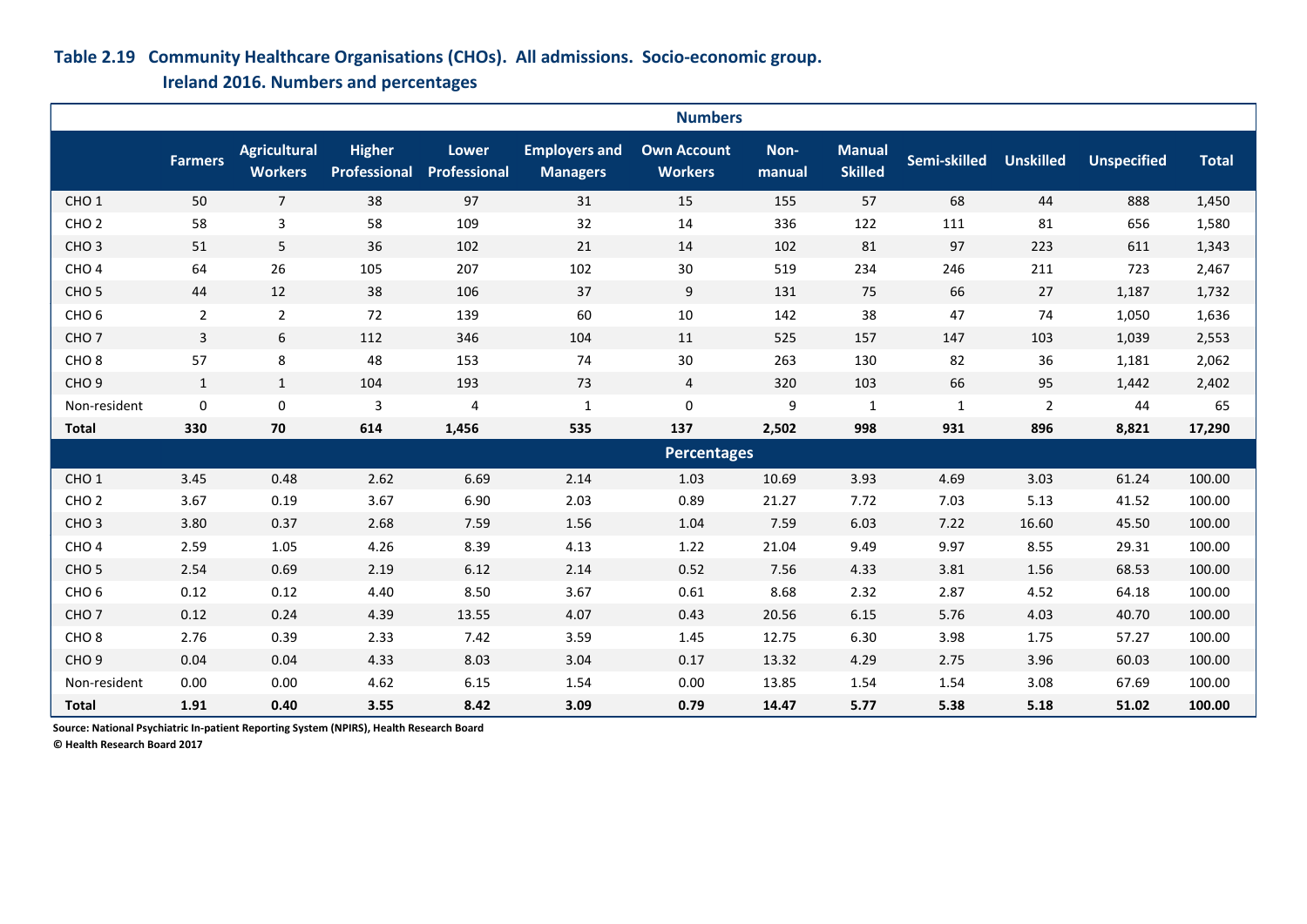### **Table 2.20 Community Healthcare Organisations (CHOs). First admissions. Socio-economic group.**

 **Ireland 2016. Numbers and percentages**

|                  | <b>Numbers</b> |                                       |                                      |                              |                                         |                                      |                   |                                 |              |                  |                    |              |
|------------------|----------------|---------------------------------------|--------------------------------------|------------------------------|-----------------------------------------|--------------------------------------|-------------------|---------------------------------|--------------|------------------|--------------------|--------------|
|                  | <b>Farmers</b> | <b>Agricultural</b><br><b>Workers</b> | <b>Higher</b><br><b>Professional</b> | <b>Lower</b><br>Professional | <b>Employers and</b><br><b>Managers</b> | <b>Own Account</b><br><b>Workers</b> | <b>Non-manual</b> | <b>Manual</b><br><b>Skilled</b> | Semi-skilled | <b>Unskilled</b> | <b>Unspecified</b> | <b>Total</b> |
| CHO <sub>1</sub> | 16             | $5\phantom{.}$                        | 12                                   | 29                           | 11                                      | $\overline{2}$                       | 46                | 18                              | 25           | 6                | 264                | 434          |
| CHO <sub>2</sub> | 21             | $\mathbf 1$                           | 20                                   | 36                           | 17                                      | $\overline{4}$                       | 110               | 43                              | 53           | $30\,$           | 288                | 623          |
| CHO <sub>3</sub> | 12             | $\mathbf{1}$                          | 13                                   | 30                           | $\boldsymbol{6}$                        | 4                                    | 21                | 26                              | 27           | 50               | 245                | 435          |
| CHO <sub>4</sub> | 16             | $\boldsymbol{6}$                      | 32                                   | 82                           | 51                                      | 12                                   | 172               | 77                              | 78           | 63               | 289                | 878          |
| CHO <sub>5</sub> | 16             | $\overline{7}$                        | 14                                   | 29                           | 15                                      | 8                                    | 51                | 33                              | 31           | 15               | 450                | 669          |
| CHO <sub>6</sub> | $\pmb{0}$      | $\mathbf 1$                           | 17                                   | 36                           | 15                                      | 4                                    | 49                | 5                               | 10           | 4                | 301                | 442          |
| CHO <sub>7</sub> | $\mathbf 0$    | $\mathbf{1}$                          | 32                                   | 87                           | 31                                      | $\overline{3}$                       | 167               | 47                              | 46           | 34               | 450                | 898          |
| CHO <sub>8</sub> | 27             | $\overline{3}$                        | 18                                   | 51                           | 22                                      | 11                                   | 117               | 51                              | 37           | 15               | 514                | 866          |
| CHO <sub>9</sub> | $\mathbf 0$    | $\mathbf 0$                           | 26                                   | 57                           | 29                                      | $\overline{3}$                       | 77                | 32                              | 19           | 34               | 521                | 798          |
| Non-resident     | $\mathbf 0$    | 0                                     | $\overline{2}$                       | 4                            | $\mathbf{1}$                            | $\mathbf 0$                          | 8                 | $\mathbf{1}$                    | $\pmb{0}$    | $\overline{2}$   | 36                 | 54           |
| <b>Total</b>     | 108            | 25                                    | 186                                  | 441                          | 198                                     | 51                                   | 818               | 333                             | 326          | 253              | 3,358              | 6,097        |
|                  |                |                                       |                                      |                              |                                         | <b>Percentages</b>                   |                   |                                 |              |                  |                    |              |
| CHO <sub>1</sub> | 3.69           | 1.15                                  | 2.76                                 | 6.68                         | 2.53                                    | 0.46                                 | 10.60             | 4.15                            | 5.76         | 1.38             | 60.83              | 100.0        |
| CHO <sub>2</sub> | 3.37           | 0.16                                  | 3.21                                 | 5.78                         | 2.73                                    | 0.64                                 | 17.66             | 6.90                            | 8.51         | 4.82             | 46.23              | 100.0        |
| CHO <sub>3</sub> | 2.76           | 0.23                                  | 2.99                                 | 6.90                         | 1.38                                    | 0.92                                 | 4.83              | 5.98                            | 6.21         | 11.49            | 56.32              | 100.0        |
| CHO <sub>4</sub> | 1.82           | 0.68                                  | 3.64                                 | 9.34                         | 5.81                                    | 1.37                                 | 19.59             | 8.77                            | 8.88         | 7.18             | 32.92              | 100.0        |
| CHO <sub>5</sub> | 2.39           | 1.05                                  | 2.09                                 | 4.33                         | 2.24                                    | 1.20                                 | 7.62              | 4.93                            | 4.63         | 2.24             | 67.26              | 100.0        |
| CHO <sub>6</sub> | 0.00           | 0.23                                  | 3.85                                 | 8.14                         | 3.39                                    | 0.90                                 | 11.09             | 1.13                            | 2.26         | 0.90             | 68.10              | 100.0        |
| CHO <sub>7</sub> | 0.00           | 0.11                                  | 3.56                                 | 9.69                         | 3.45                                    | 0.33                                 | 18.60             | 5.23                            | 5.12         | 3.79             | 50.11              | 100.0        |
| CHO <sub>8</sub> | 3.12           | 0.35                                  | 2.08                                 | 5.89                         | 2.54                                    | 1.27                                 | 13.51             | 5.89                            | 4.27         | 1.73             | 59.35              | 100.0        |
| CHO <sub>9</sub> | 0.00           | 0.00                                  | 3.26                                 | 7.14                         | 3.63                                    | 0.38                                 | 9.65              | 4.01                            | 2.38         | 4.26             | 65.29              | 100.0        |
| Non-resident     | 0.00           | 0.00                                  | 3.70                                 | 7.41                         | 1.85                                    | 0.00                                 | 14.81             | 1.85                            | 0.00         | 3.70             | 66.67              | 100.0        |
| <b>Total</b>     | 1.77           | 0.41                                  | 3.05                                 | 7.23                         | 3.25                                    | 0.84                                 | 13.42             | 5.46                            | 5.35         | 4.15             | 55.08              | 100.0        |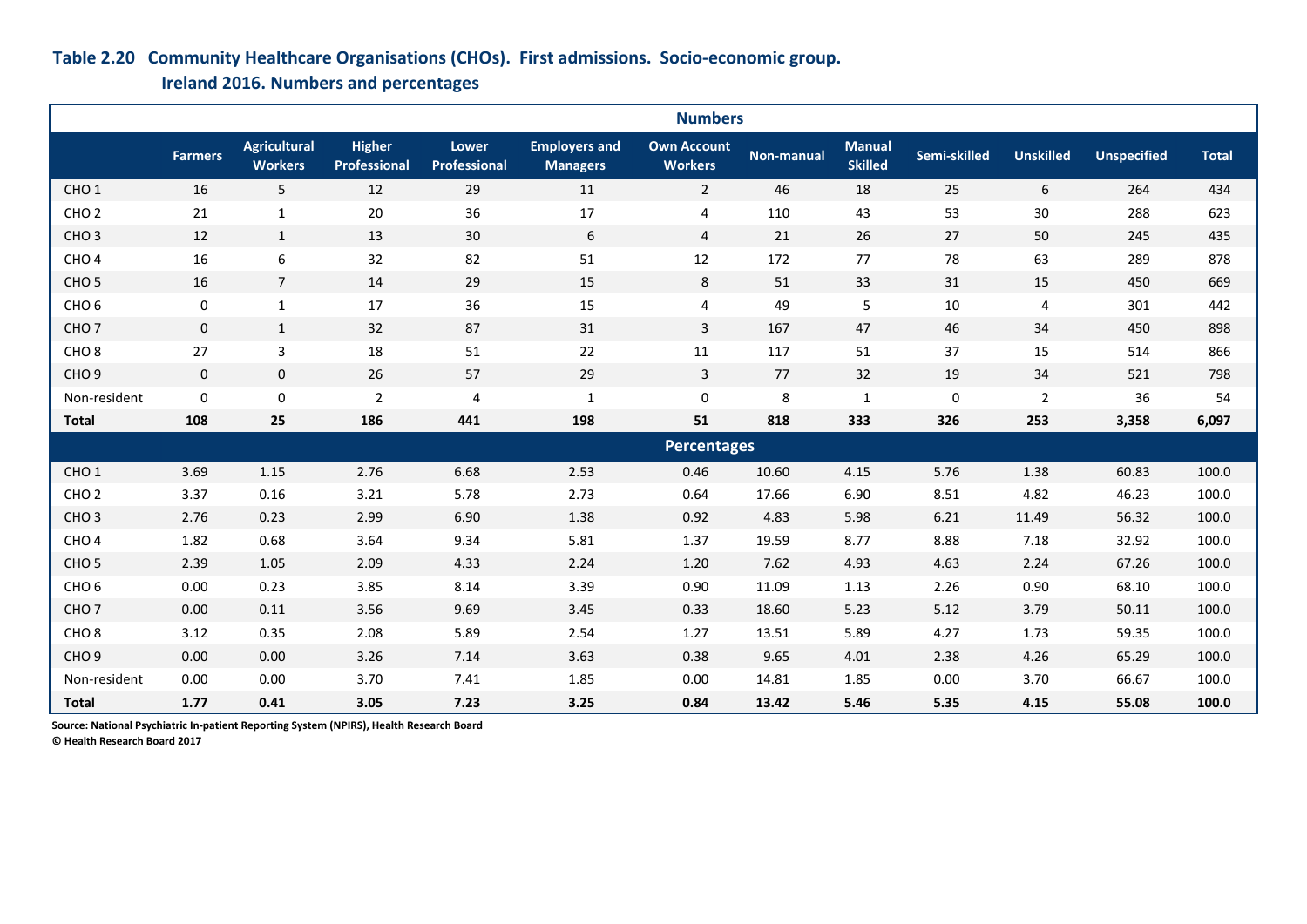|                  |                                       |                                      |                                       |                                                                                   |                                       |                          |                          | <b>Numbers</b>                    |                                                                  |                                   |                                        |                                                                                                          |                                        |              |
|------------------|---------------------------------------|--------------------------------------|---------------------------------------|-----------------------------------------------------------------------------------|---------------------------------------|--------------------------|--------------------------|-----------------------------------|------------------------------------------------------------------|-----------------------------------|----------------------------------------|----------------------------------------------------------------------------------------------------------|----------------------------------------|--------------|
|                  | Organic<br>Mental<br><b>Disorders</b> | <b>Alcoholic</b><br><b>Disorders</b> | <b>Other Drug</b><br><b>Disorders</b> | Schizophrenia,<br><b>Schizotypal and</b><br><b>Delusional</b><br><b>Disorders</b> | <b>Depressive</b><br><b>Disorders</b> | <b>Mania</b>             | Neuroses                 | <b>Eating</b><br><b>Disorders</b> | <b>Personality and</b><br><b>Behavioural</b><br><b>Disorders</b> | Intellectual<br><b>Disability</b> | <b>Development</b><br><b>Disorders</b> | <b>Behavioural and</b><br><b>Emotional</b><br><b>Disorders of</b><br><b>Childhood and</b><br>Adolescence | <b>Other and</b><br><b>Unspecified</b> | <b>Total</b> |
| CHO <sub>1</sub> | 37                                    | 160                                  | 103                                   | 315                                                                               | 355                                   | 155                      | 137                      | $\overline{4}$                    | 107                                                              | 8                                 | 3                                      | $\mathbf{1}$                                                                                             | 65                                     | 1,450        |
| CHO <sub>2</sub> | 29                                    | 90                                   | 40                                    | 297                                                                               | 617                                   | 175                      | 200                      | $\overline{a}$                    | 81                                                               | $\overline{3}$                    | $\overline{7}$                         | $\mathbf 0$                                                                                              | 37                                     | 1,580        |
| CHO <sub>3</sub> | 51                                    | 76                                   | 66                                    | 216                                                                               | 439                                   | 190                      | 105                      | 17                                | 50                                                               | 9                                 | $\mathbf{1}$                           | $\overline{2}$                                                                                           | 121                                    | 1,343        |
| CHO <sub>4</sub> | 57                                    | 142                                  | 105                                   | 542                                                                               | 627                                   | 343                      | 198                      | 18                                | 247                                                              | 18                                | 16                                     | 6                                                                                                        | 148                                    | 2,467        |
| CHO <sub>5</sub> | 68                                    | 94                                   | 71                                    | 218                                                                               | 441                                   | 159                      | 111                      | 17                                | 107                                                              | 5                                 | $\overline{2}$                         | $\mathbf{1}$                                                                                             | 438                                    | 1,732        |
| CHO <sub>6</sub> | 52                                    | 178                                  | 80                                    | 368                                                                               | 340                                   | 154                      | 121                      | 23                                | 114                                                              | $\mathbf 0$                       | $\overline{4}$                         | 3                                                                                                        | 199                                    | 1,636        |
| CHO <sub>7</sub> | 43                                    | 176                                  | 147                                   | 562                                                                               | 636                                   | 262                      | 239                      | 25                                | 217                                                              | 5                                 | 12                                     | $\overline{2}$                                                                                           | 227                                    | 2,553        |
| CHO <sub>8</sub> | 95                                    | 155                                  | 123                                   | 403                                                                               | 543                                   | 213                      | 234                      | 22                                | 183                                                              | 10                                | 8                                      | $\mathbf 0$                                                                                              | 73                                     | 2,062        |
| CHO <sub>9</sub> | 58                                    | 186                                  | 205                                   | 483                                                                               | 698                                   | 228                      | 144                      | 19                                | 202                                                              | 9                                 | $\overline{7}$                         | $\overline{2}$                                                                                           | 161                                    | 2,402        |
| Non-resident     | $\mathbf 0$                           | 3                                    | 3                                     | 24                                                                                | 5                                     | 9                        | $\overline{4}$           | $\mathbf{1}$                      | $\sqrt{4}$                                                       | $\mathbf 0$                       | $\mathbf{1}$                           | $\mathbf 0$                                                                                              | 11                                     | 65           |
| Total            | 490                                   | 1,260                                | 943                                   | 3,428                                                                             | 4,701                                 | 1,888                    | 1,493                    | 150                               | 1,312                                                            | 67                                | 61                                     | 17                                                                                                       | 1,480                                  | 17,290       |
|                  |                                       |                                      |                                       |                                                                                   |                                       |                          |                          | <b>Rates</b>                      |                                                                  |                                   |                                        |                                                                                                          |                                        |              |
| CHO <sub>1</sub> | 9.4                                   | 40.8                                 | 26.3                                  | 80.4                                                                              | 90.6                                  | 39.5                     | 34.9                     | 1.0                               | 27.3                                                             | 2.0                               | 0.8                                    | 0.3                                                                                                      | 16.6                                   | 369.9        |
| CHO <sub>2</sub> | 6.5                                   | 20.2                                 | 9.0                                   | 66.7                                                                              | 138.5                                 | 39.3                     | 44.9                     | 0.9                               | 18.2                                                             | 0.7                               | 1.6                                    | 0.0                                                                                                      | 8.3                                    | 354.8        |
| CHO <sub>3</sub> | 13.4                                  | 20.0                                 | 17.4                                  | 56.9                                                                              | 115.7                                 | 50.1                     | 27.7                     | 4.5                               | 13.2                                                             | 2.4                               | 0.3                                    | 0.5                                                                                                      | 31.9                                   | 354.0        |
| CHO <sub>4</sub> | 8.6                                   | 21.4                                 | 15.8                                  | 81.6                                                                              | 94.4                                  | 51.6                     | 29.8                     | 2.7                               | 37.2                                                             | 2.7                               | 2.4                                    | 0.9                                                                                                      | 22.3                                   | 371.2        |
| CHO <sub>5</sub> | 14.5                                  | 20.0                                 | 15.1                                  | 46.4                                                                              | 94.0                                  | 33.9                     | 23.7                     | 3.6                               | 22.8                                                             | 1.1                               | 0.4                                    | 0.2                                                                                                      | 93.3                                   | 369.0        |
| CHO <sub>6</sub> | 12.2                                  | 41.8                                 | 18.8                                  | 86.4                                                                              | 79.8                                  | 36.1                     | 28.4                     | 5.4                               | 26.7                                                             | 0.0                               | 0.9                                    | 0.7                                                                                                      | 46.7                                   | 383.9        |
| CHO <sub>7</sub> | 6.7                                   | 27.5                                 | 22.9                                  | 87.7                                                                              | 99.3                                  | 40.9                     | 37.3                     | 3.9                               | 33.9                                                             | 0.8                               | 1.9                                    | 0.3                                                                                                      | 35.4                                   | 398.5        |
| CHO <sub>8</sub> | 16.1                                  | 26.3                                 | 20.9                                  | 68.4                                                                              | 92.1                                  | 36.1                     | 39.7                     | 3.7                               | 31.0                                                             | 1.7                               | 1.4                                    | 0.0                                                                                                      | 12.4                                   | 349.8        |
| CHO <sub>9</sub> | 10.0                                  | 32.0                                 | 35.3                                  | 83.1                                                                              | 120.0                                 | 39.2                     | 24.8                     | 3.3                               | 34.7                                                             | 1.5                               | 1.2                                    | 0.3                                                                                                      | 27.7                                   | 413.1        |
| Non-resident     | $\sim$                                | $\sim$                               | $\sim$                                | $\sim$                                                                            | $\overline{\phantom{a}}$              | $\overline{\phantom{a}}$ | $\overline{\phantom{a}}$ | $\overline{\phantom{a}}$          | $\sim$                                                           | $\overline{\phantom{a}}$          | $\sim$                                 | $\sim$                                                                                                   | $\sim$                                 |              |
| Total            | 10.7                                  | 27.5                                 | 20.6                                  | 74.7                                                                              | 102.5                                 | 41.1                     | 32.5                     | 3.3                               | 28.6                                                             | 1.5                               | 1.3                                    | 0.4                                                                                                      | 32.3                                   | 376.8        |

### **Table 2.21 Community Healthcare Organisations (CHOs). All Admissions. Primary admission diagnosis. Ireland 2016. Numbers with rates per 100,000 total population**

**Source: National Psychiatric In-patient Reporting System (NPIRS), Health Research Board**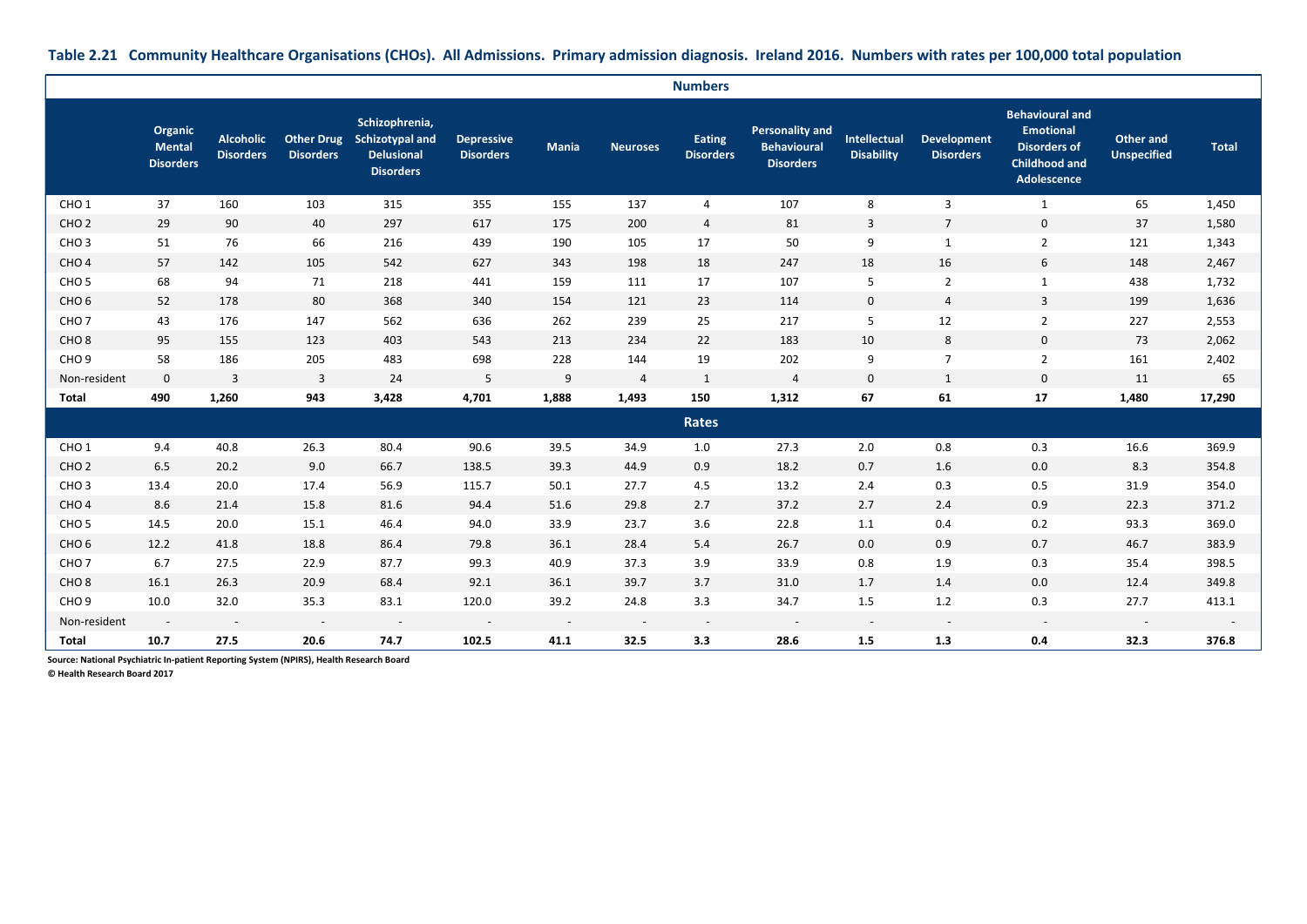|  |  |  |  | Table 2.22 Community Healthcare Organisations (CHOs). First admissions. Primary admision diagnosis. Ireland 2016. Numbers with rates per 100,000 total population |
|--|--|--|--|-------------------------------------------------------------------------------------------------------------------------------------------------------------------|
|--|--|--|--|-------------------------------------------------------------------------------------------------------------------------------------------------------------------|

|                  |                                              |                                      |                  |                                                                                       |                                       |                          |                 | <b>Numbers</b>             |                                                                  |                                   |                                        |                                                                                                          |                                        |              |
|------------------|----------------------------------------------|--------------------------------------|------------------|---------------------------------------------------------------------------------------|---------------------------------------|--------------------------|-----------------|----------------------------|------------------------------------------------------------------|-----------------------------------|----------------------------------------|----------------------------------------------------------------------------------------------------------|----------------------------------------|--------------|
|                  | Organic<br><b>Mental</b><br><b>Disorders</b> | <b>Alcoholic</b><br><b>Disorders</b> | <b>Disorders</b> | Schizophrenia,<br>Other Drug Schizotypal and<br><b>Delusional</b><br><b>Disorders</b> | <b>Depressive</b><br><b>Disorders</b> | <b>Mania</b>             | <b>Neuroses</b> | Eating<br><b>Disorders</b> | <b>Personality and</b><br><b>Behavioural</b><br><b>Disorders</b> | Intellectual<br><b>Disability</b> | <b>Development</b><br><b>Disorders</b> | <b>Behavioural and</b><br><b>Emotional</b><br><b>Disorders of</b><br><b>Childhood and</b><br>Adolescence | <b>Other and</b><br><b>Unspecified</b> | <b>Total</b> |
| CHO <sub>1</sub> | 20                                           | 53                                   | 32               | 52                                                                                    | 142                                   | 24                       | 66              | 4                          | 15                                                               | $\mathbf{1}$                      | $\mathbf{1}$                           | 1                                                                                                        | 23                                     | 434          |
| CHO <sub>2</sub> | 20                                           | 35                                   | 20               | 78                                                                                    | 270                                   | 60                       | 94              | 3                          | 21                                                               | $\overline{2}$                    | $\overline{3}$                         | $\mathbf 0$                                                                                              | 17                                     | 623          |
| CHO <sub>3</sub> | 23                                           | 25                                   | 23               | 48                                                                                    | 130                                   | 34                       | 50              | 6                          | 20                                                               | $\mathbf{1}$                      | $\mathbf 0$                            | $\mathbf 0$                                                                                              | 75                                     | 435          |
| CHO <sub>4</sub> | 37                                           | 65                                   | 48               | 152                                                                                   | 255                                   | 78                       | 94              | $\overline{7}$             | 59                                                               | 5                                 | 9                                      | 6                                                                                                        | 63                                     | 878          |
| CHO <sub>5</sub> | 46                                           | 22                                   | 29               | 39                                                                                    | 142                                   | 33                       | 51              | 12                         | 14                                                               | $\mathbf 0$                       | $\mathbf{1}$                           | 1                                                                                                        | 279                                    | 669          |
| CHO <sub>6</sub> | 26                                           | 49                                   | 36               | 54                                                                                    | 107                                   | 27                       | 43              | 10                         | 14                                                               | $\mathbf 0$                       | 1                                      | $\mathbf 0$                                                                                              | 75                                     | 442          |
| CHO <sub>7</sub> | 24                                           | 68                                   | 68               | 137                                                                                   | 211                                   | 68                       | 123             | 13                         | 64                                                               | $\mathbf{1}$                      | 8                                      | $\overline{2}$                                                                                           | 111                                    | 898          |
| CHO <sub>8</sub> | 51                                           | 64                                   | 69               | 127                                                                                   | 243                                   | 70                       | 121             | 11                         | 60                                                               | $\overline{4}$                    | 3                                      | $\mathbf 0$                                                                                              | 43                                     | 866          |
| CHO <sub>9</sub> | 40                                           | 62                                   | 88               | 133                                                                                   | 243                                   | 58                       | 75              | 11                         | 24                                                               | $\mathbf{1}$                      | $\overline{2}$                         | $\overline{2}$                                                                                           | 59                                     | 798          |
| Non-resident     | $\mathbf 0$                                  | $\overline{2}$                       | $\overline{2}$   | 22                                                                                    | $\overline{4}$                        | 6                        | 4               | $\mathbf{1}$               | $\overline{2}$                                                   | $\mathbf 0$                       | 1                                      | $\mathbf 0$                                                                                              | 10                                     | 54           |
| <b>Total</b>     | 287                                          | 445                                  | 415              | 842                                                                                   | 1,747                                 | 458                      | 721             | 78                         | 293                                                              | 15                                | 29                                     | 12                                                                                                       | 755                                    | 6,097        |
|                  |                                              |                                      |                  |                                                                                       |                                       |                          |                 | Rates                      |                                                                  |                                   |                                        |                                                                                                          |                                        |              |
| CHO <sub>1</sub> | 5.1                                          | 13.5                                 | 8.2              | 13.3                                                                                  | 36.2                                  | 6.1                      | 16.8            | 1.0                        | 3.8                                                              | 0.3                               | 0.3                                    | 0.3                                                                                                      | 5.9                                    | 110.7        |
| CHO <sub>2</sub> | 4.5                                          | 7.9                                  | 4.5              | 17.5                                                                                  | 60.6                                  | 13.5                     | 21.1            | 0.7                        | 4.7                                                              | 0.4                               | 0.7                                    | 0.0                                                                                                      | 3.8                                    | 139.9        |
| CHO <sub>3</sub> | 6.1                                          | 6.6                                  | 6.1              | 12.7                                                                                  | 34.3                                  | 9.0                      | 13.2            | 1.6                        | 5.3                                                              | 0.3                               | 0.0                                    | 0.0                                                                                                      | 19.8                                   | 114.7        |
| CHO <sub>4</sub> | 5.6                                          | 9.8                                  | 7.2              | 22.9                                                                                  | 38.4                                  | 11.7                     | 14.1            | 1.1                        | 8.9                                                              | 0.8                               | 1.4                                    | 0.9                                                                                                      | 9.5                                    | 132.1        |
| CHO <sub>5</sub> | 9.8                                          | 4.7                                  | $6.2$            | 8.3                                                                                   | 30.3                                  | 7.0                      | 10.9            | 2.6                        | 3.0                                                              | 0.0                               | 0.2                                    | 0.2                                                                                                      | 59.4                                   | 142.5        |
| CHO <sub>6</sub> | 6.1                                          | 11.5                                 | 8.4              | 12.7                                                                                  | 25.1                                  | 6.3                      | 10.1            | 2.3                        | 3.3                                                              | 0.0                               | 0.2                                    | 0.0                                                                                                      | 17.6                                   | 103.7        |
| CHO <sub>7</sub> | 3.7                                          | 10.6                                 | 10.6             | 21.4                                                                                  | 32.9                                  | 10.6                     | 19.2            | 2.0                        | 10.0                                                             | 0.2                               | 1.2                                    | 0.3                                                                                                      | 17.3                                   | 140.2        |
| CHO <sub>8</sub> | 8.7                                          | 10.9                                 | 11.7             | 21.5                                                                                  | 41.2                                  | 11.9                     | 20.5            | 1.9                        | 10.2                                                             | 0.7                               | 0.5                                    | 0.0                                                                                                      | 7.3                                    | 146.9        |
| CHO <sub>9</sub> | 6.9                                          | 10.7                                 | 15.1             | 22.9                                                                                  | 41.8                                  | 10.0                     | 12.9            | 1.9                        | 4.1                                                              | 0.2                               | 0.3                                    | 0.3                                                                                                      | 10.1                                   | 137.2        |
| Non-resident     | $\overline{\phantom{a}}$                     | $\overline{\phantom{a}}$             | $\sim$           | $\sim$                                                                                | $\sim$                                | $\overline{\phantom{a}}$ | $\sim$          | $\sim$                     | $\overline{\phantom{a}}$                                         | $\sim$                            | $\overline{\phantom{a}}$               | $\sim$                                                                                                   | $\overline{\phantom{a}}$               | $\sim$       |
| <b>Total</b>     | 6.3                                          | 9.7                                  | 9.0              | 18.4                                                                                  | 38.1                                  | 10.0                     | 15.7            | 1.7                        | 6.4                                                              | 0.3                               | 0.6                                    | 0.3                                                                                                      | 16.5                                   | 132.9        |

**Source: National Psychiatric In-patient Reporting System (NPIRS), Health Research Board**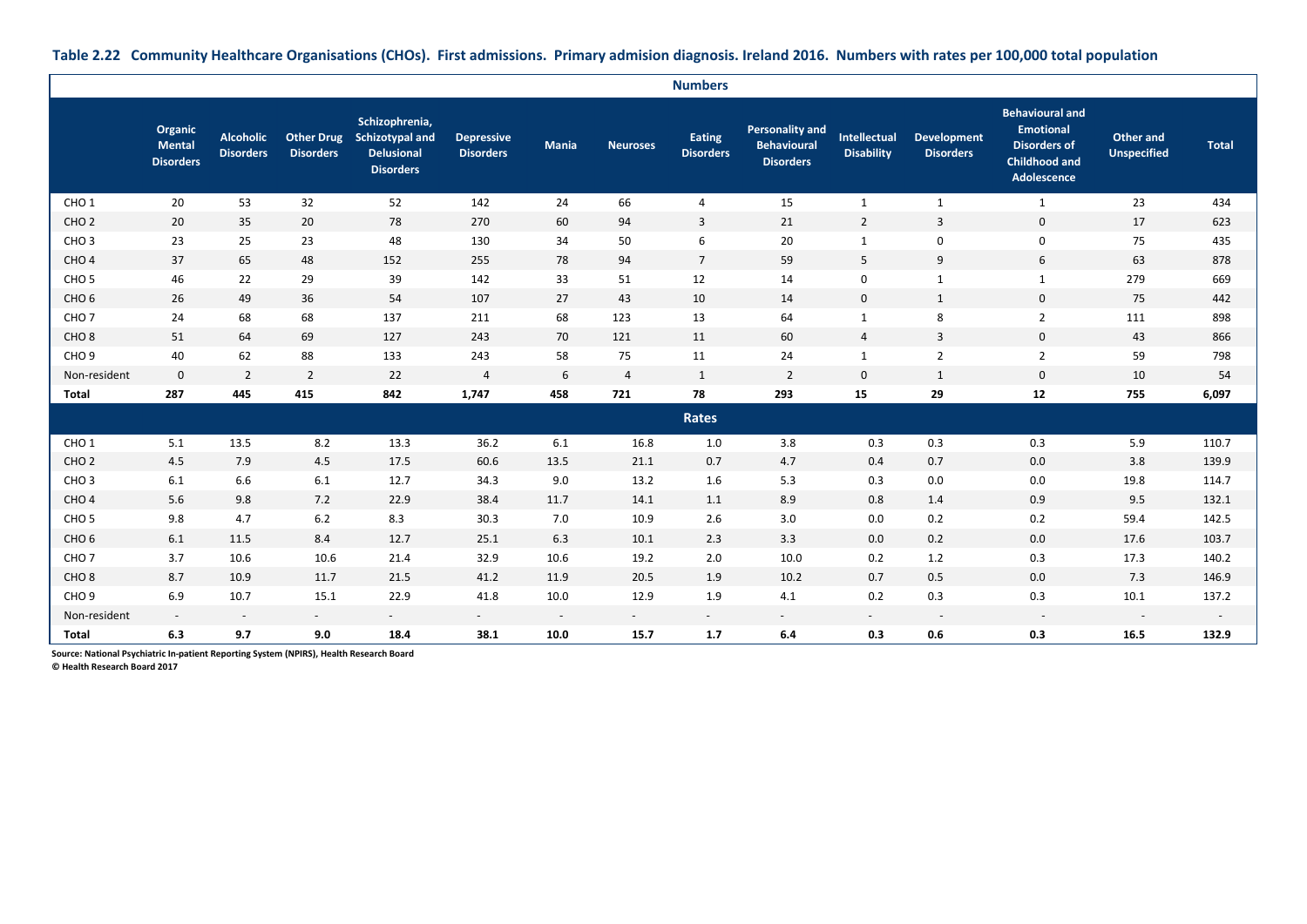### **Table 2.23 Community Healthcare Organisations (CHOs). All and first admissions. Legal status.**

## **Ireland 2016. Numbers with rates per 100,000 total population**

|                  |                  |                    |              | <b>Numbers</b>   |                    |              | Rates                    |                          |                          |                  |                          |                          |
|------------------|------------------|--------------------|--------------|------------------|--------------------|--------------|--------------------------|--------------------------|--------------------------|------------------|--------------------------|--------------------------|
|                  |                  | <b>All</b>         |              | <b>First</b>     |                    |              | <b>All</b>               |                          |                          |                  | <b>First</b>             |                          |
|                  | <b>Voluntary</b> | <b>Involuntary</b> | <b>Total</b> | <b>Voluntary</b> | <b>Involuntary</b> | <b>Total</b> | <b>Voluntary</b>         | <b>Involuntary</b>       | <b>Total</b>             | <b>Voluntary</b> | <b>Involuntary</b>       | <b>Total</b>             |
| CHO <sub>1</sub> | 1,280            | 170                | 1,450        | 383              | 51                 | 434          | 326.5                    | 43.4                     | 369.9                    | 97.7             | 13.0                     | 110.7                    |
| CHO <sub>2</sub> | 1,375            | 205                | 1,580        | 539              | 84                 | 623          | 308.7                    | 46.0                     | 354.8                    | 121.0            | 18.9                     | 139.9                    |
| CHO <sub>3</sub> | 1,209            | 134                | 1,343        | 382              | 53                 | 435          | 318.7                    | 35.3                     | 354.0                    | 100.7            | 14.0                     | 114.7                    |
| CHO <sub>4</sub> | 2,140            | 327                | 2,467        | 766              | 112                | 878          | 322.0                    | 49.2                     | 371.2                    | 115.3            | 16.9                     | 132.1                    |
| CHO <sub>5</sub> | 1,485            | 247                | 1,732        | 568              | 101                | 669          | 316.4                    | 52.6                     | 369.0                    | 121.0            | 21.5                     | 142.5                    |
| CHO <sub>6</sub> | 1,425            | 211                | 1,636        | 371              | 71                 | 442          | 334.4                    | 49.5                     | 383.9                    | 87.1             | 16.7                     | 103.7                    |
| CHO <sub>7</sub> | 2,222            | 331                | 2,553        | 769              | 129                | 898          | 346.9                    | 51.7                     | 398.5                    | 120.0            | 20.1                     | 140.2                    |
| CHO <sub>8</sub> | 1,847            | 215                | 2,062        | 768              | 98                 | 866          | 313.3                    | 36.5                     | 349.8                    | 130.3            | 16.6                     | 146.9                    |
| CHO <sub>9</sub> | 2,040            | 362                | 2,402        | 675              | 123                | 798          | 350.8                    | 62.3                     | 413.1                    | 116.1            | 21.2                     | 137.2                    |
| Non-resident     | 45               | 20                 | 65           | 37               | 17                 | 54           | $\overline{\phantom{a}}$ | $\overline{\phantom{a}}$ | $\overline{\phantom{0}}$ |                  | $\overline{\phantom{0}}$ | $\overline{\phantom{0}}$ |
| <b>Total</b>     | 15,068           | 2,222              | 17,290       | 5,258            | 839                | 6,097        | 328.4                    | 48.4                     | 376.8                    | 114.6            | 18.3                     | 132.9                    |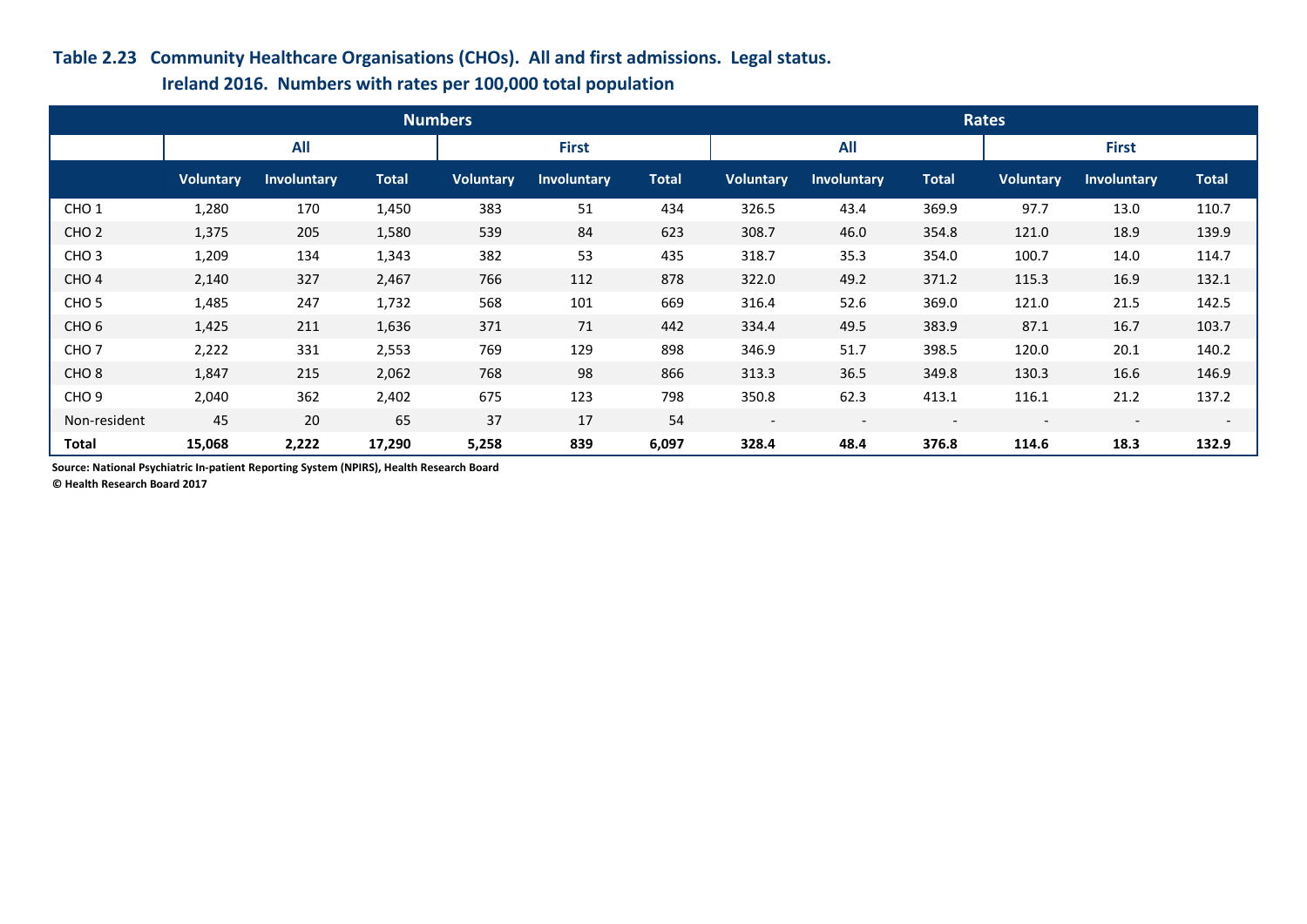#### **Under 1 week 1-< 2 weeks 2-< 4 weeks 1-< 3 months 3 months -< 1 year 1-< 5 years 5-< 10 years**  $10 - 5$ **25 years 25 years and over Total** CHO 1 550 317 245 284 62 10 3 0 1 1,472 CHO 2 486 306 301 404 74 14 2 2 1 1,590 CHO 3 315 248 309 412 73 9 1 1 1 1,369 CHO 4 645 404 539 714 137 12 0 8 3 2,462 CHO 5 566 336 355 391 57 14 1 0 0 1,720 CHO 6 440 263 294 508 105 12 3 3 0 1,628 CHO 7 766 350 411 844 126 23 3 2 3 2,528 CHO 8 662 351 411 553 85 19 6 2 1 2,090 CHO 9 695 419 438 705 100 32 5 6 3 2,403 Non-resident 27 14 14 7 1 0 1 0 0 64 **Total 5,152 3,008 3,317 4,822 820 145 25 24 13 17,326** CHO 1 37.36 21.54 16.64 19.29 4.21 0.68 0.20 0.00 0.07 100.0 CHO 2 30.57 19.25 18.93 25.41 4.65 0.88 0.13 0.13 0.06 100.0 CHO 3 23.01 18.12 22.57 30.09 5.33 0.66 0.07 0.07 0.07 100.0 CHO 4 26.20 16.41 21.89 29.00 5.56 0.49 0.00 0.32 0.12 100.0 CHO 5 32.91 19.53 20.64 22.73 3.31 0.81 0.06 0.00 0.00 100.0 CHO 6 27.03 16.15 18.06 31.20 6.45 0.74 0.18 0.18 0.00 100.0 **Numbers Percentages**

CHO 7 30.30 13.84 16.26 33.39 4.98 0.91 0.12 0.08 0.12 100.0 CHO 8 31.67 16.79 19.67 26.46 4.07 0.91 0.29 0.10 0.05 100.0 CHO 9 28.92 17.44 18.23 29.34 4.16 1.33 0.21 0.25 0.12 100.0 Non-resident 42.19 21.88 21.88 10.94 1.56 0.00 1.56 0.00 0.00 100.0 **Total 29.74 17.36 19.14 27.83 4.73 0.84 0.14 0.14 0.08 100.0**

## **Ireland 2016. Numbers with percentages Table 2.24 Community Healthcare Organisations (CHOs). Discharges (including deaths) and length of stay.**

**Source: National Psychiatric In-patient Reporting System (NPIRS), Health Research Board**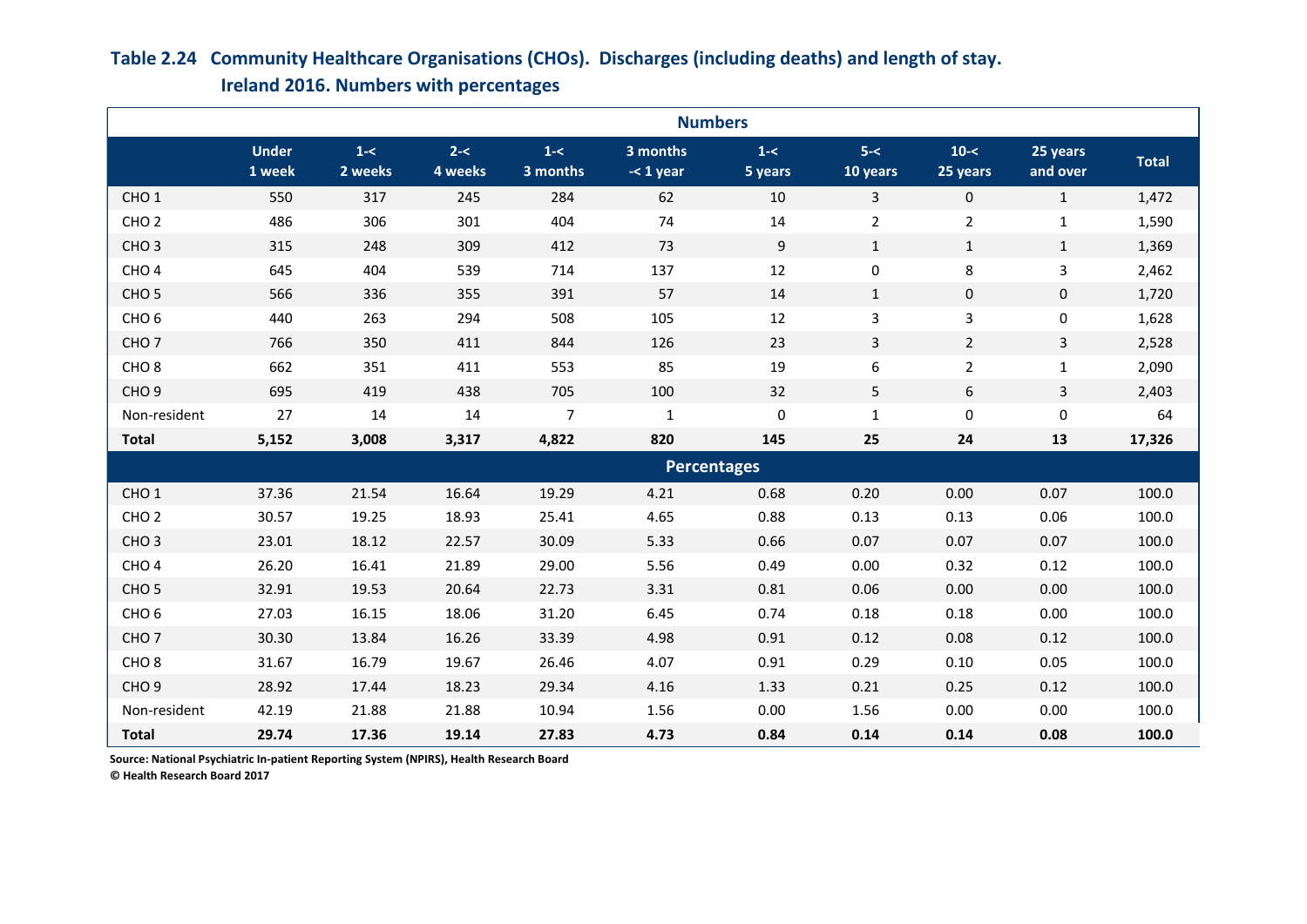**Organic Mental Disorders Alcoholic Other Drug Schizotypal and Disorders Disorders Schizophrenia, Delusional Disorders Depressive Disorders Mania Neuroses Eating Disorders Personality and Behavioural Disorders Intellectual Development Disability Disorders Behavioural and Emotional Disorders of Childhood and Adolescence Other and Unspecified Total** CHO 1 37 167 105 331 336 153 143 3 107 10 3 1 76 1,472 CHO 2 33 91 39 309 600 177 205 3 89 4 7 0 33 1,590 CHO 3 53 81 66 226 444 193 107 20 53 10 1 2 2 113 1,369 CHO 4 58 155 112 539 601 343 209 20 262 16 15 6 126 2,462 CHO 5 58 89 74 216 437 169 112 17 106 5 1 1 435 1,720 CHO 6 64 183 78 363 333 152 120 21 16 0 4 3 1,628 CHO 7 54 187 138 569 607 258 241 24 225 7 12 1 205 2,528 CHO 8 99 168 125 413 535 218 223 19 196 9 9 9 0 76 2,090 CHO 9 55 187 204 508 681 237 144 16 231 13 6 2 119 2,403 Non-resident 0 2 3 24 6 9 4 0 4 0 1 0 11 64 **Total 511 1,310 944 3,498 4,580 1,909 1,508 143 1,389 74 59 16 1,385 17,326** CHO 1 2.51 11.35 7.13 22.49 22.83 10.39 9.71 0.20 7.27 0.68 0.20 0.07 5.16 100.0 CHO 2 2.08 5.72 2.45 19.43 37.74 11.13 12.89 0.19 5.60 0.25 0.44 0.00 2.08 100.0 CHO 3 3.87 5.92 4.82 16.51 32.43 14.10 7.82 1.46 3.87 0.73 0.07 0.15 8.25 100.0 CHO 4 2.36 6.30 4.55 21.89 24.41 13.93 8.49 0.81 10.64 0.65 0.61 0.24 5.12 100.0 CHO 5 3.37 5.17 4.30 12.56 25.41 9.83 6.51 0.99 6.16 0.29 0.06 0.06 25.29 100.0 CHO 6 3.93 11.24 4.79 22.30 20.45 9.34 7.37 1.29 7.13 0.00 0.25 0.18 11.73 100.0 CHO 7 2.14 7.40 5.46 22.51 24.01 10.21 9.53 0.95 8.90 0.28 0.47 0.04 8.11 100.0 CHO 8 4.74 8.04 5.98 19.76 25.60 10.43 10.67 0.91 9.38 0.43 0.43 0.00 3.64 100.0 CHO 9 2.29 7.78 8.49 21.14 28.34 9.86 5.99 0.67 9.61 0.54 0.25 0.08 4.95 100.0 Non-resident 0.00 3.13 4.69 37.50 9.38 14.06 6.25 0.00 6.25 0.00 1.56 0.00 17.19 100.0 **Total 2.95 7.56 5.45 20.19 26.43 11.02 8.70 0.83 8.02 0.43 0.34 0.09 7.99 100.0 Numbers Percentages**

**Table 2.25 Community Healthcare Organisations (CHOs). Discharges (including deaths) and primary discharge diagnosis. Ireland 2016. Numbers with percentages**

**Source: National Psychiatric In-patient Reporting System (NPIRS), Health Research Board**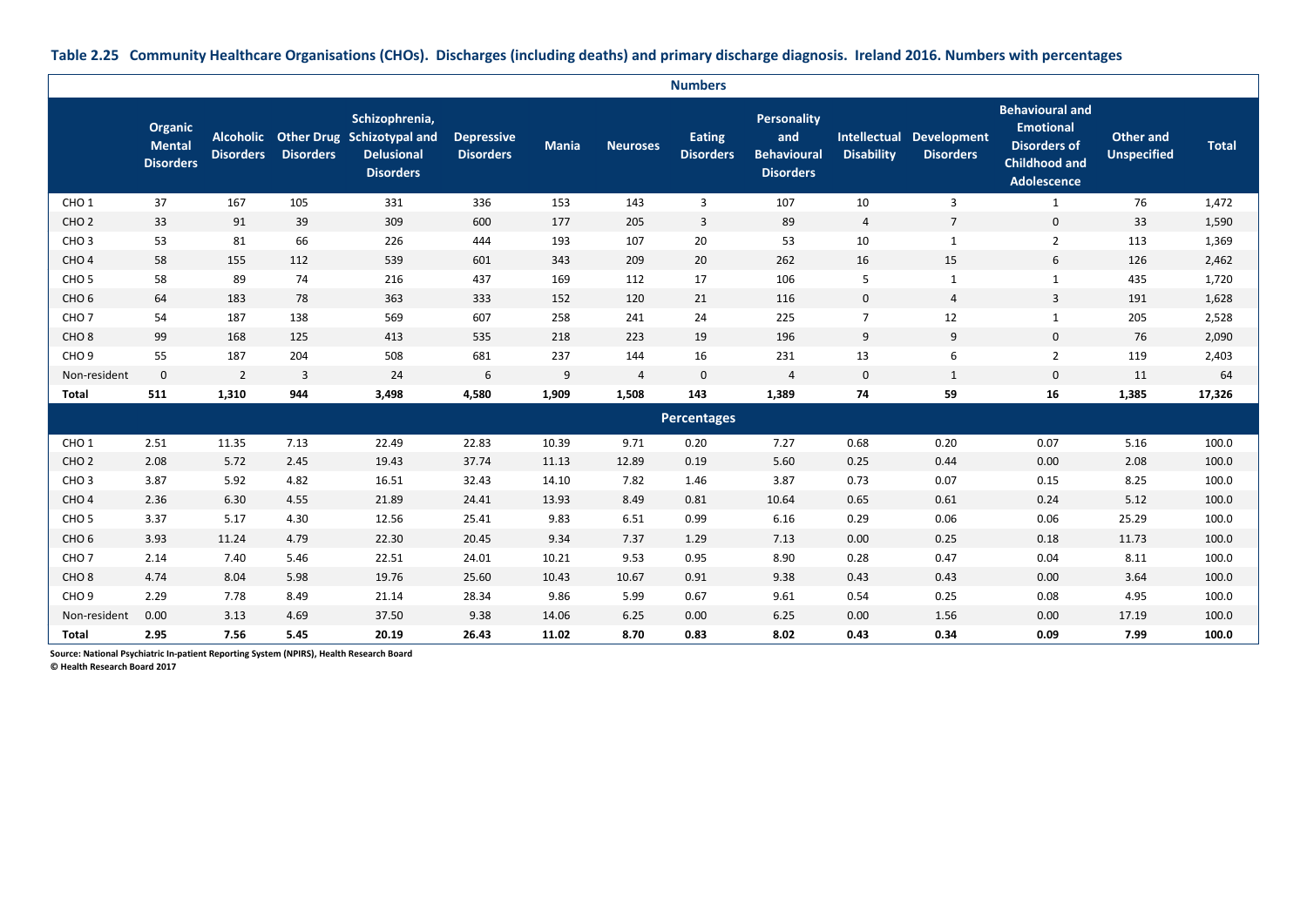## **Table 2.26a Community Healthcare Organisations (CHOs). In-patient days by all length of stay categories.**

**Ireland 2016. Numbers with percentages**

|                  |                | <b>Discharges</b> | In-patient days |                    |                                  |                                 |  |  |
|------------------|----------------|-------------------|-----------------|--------------------|----------------------------------|---------------------------------|--|--|
|                  | <b>Numbers</b> | Percentages       | <b>Numbers</b>  | <b>Percentages</b> | <b>Average</b><br>number of days | <b>Median</b><br>number of days |  |  |
| CHO <sub>1</sub> | 1,472          | 8.50              | 77,067          | 7.71               | 52.4                             | 10.0                            |  |  |
| CHO <sub>2</sub> | 1,590          | 9.18              | 87,329          | 8.74               | 54.9                             | 14.0                            |  |  |
| CHO <sub>3</sub> | 1,369          | 7.90              | 64,330          | 6.44               | 47.0                             | 19.0                            |  |  |
| CHO <sub>4</sub> | 2,462          | 14.21             | 169,151         | 16.92              | 68.7                             | 17.0                            |  |  |
| CHO <sub>5</sub> | 1,720          | 9.93              | 52,611          | 5.26               | 30.6                             | 12.0                            |  |  |
| CHO <sub>6</sub> | 1,628          | 9.40              | 86,750          | 8.68               | 53.3                             | 18.0                            |  |  |
| CHO <sub>7</sub> | 2,528          | 14.59             | 150,095         | 15.02              | 59.4                             | 18.0                            |  |  |
| CHO <sub>8</sub> | 2,090          | 12.06             | 113,047         | 11.31              | 54.1                             | 14.0                            |  |  |
| CHO <sub>9</sub> | 2,403          | 13.87             | 196,357         | 19.64              | 81.7                             | 15.0                            |  |  |
| Non-resident     | 64             | 0.37              | 2,791           | 0.28               | 43.6                             | 8.0                             |  |  |
| Total            | 17,326         | 100.0             | 999,528         | 100.0              | 57.7                             | 15.0                            |  |  |

**Source: National Psychiatric In-patient Reporting System (NPIRS), Health Research Board**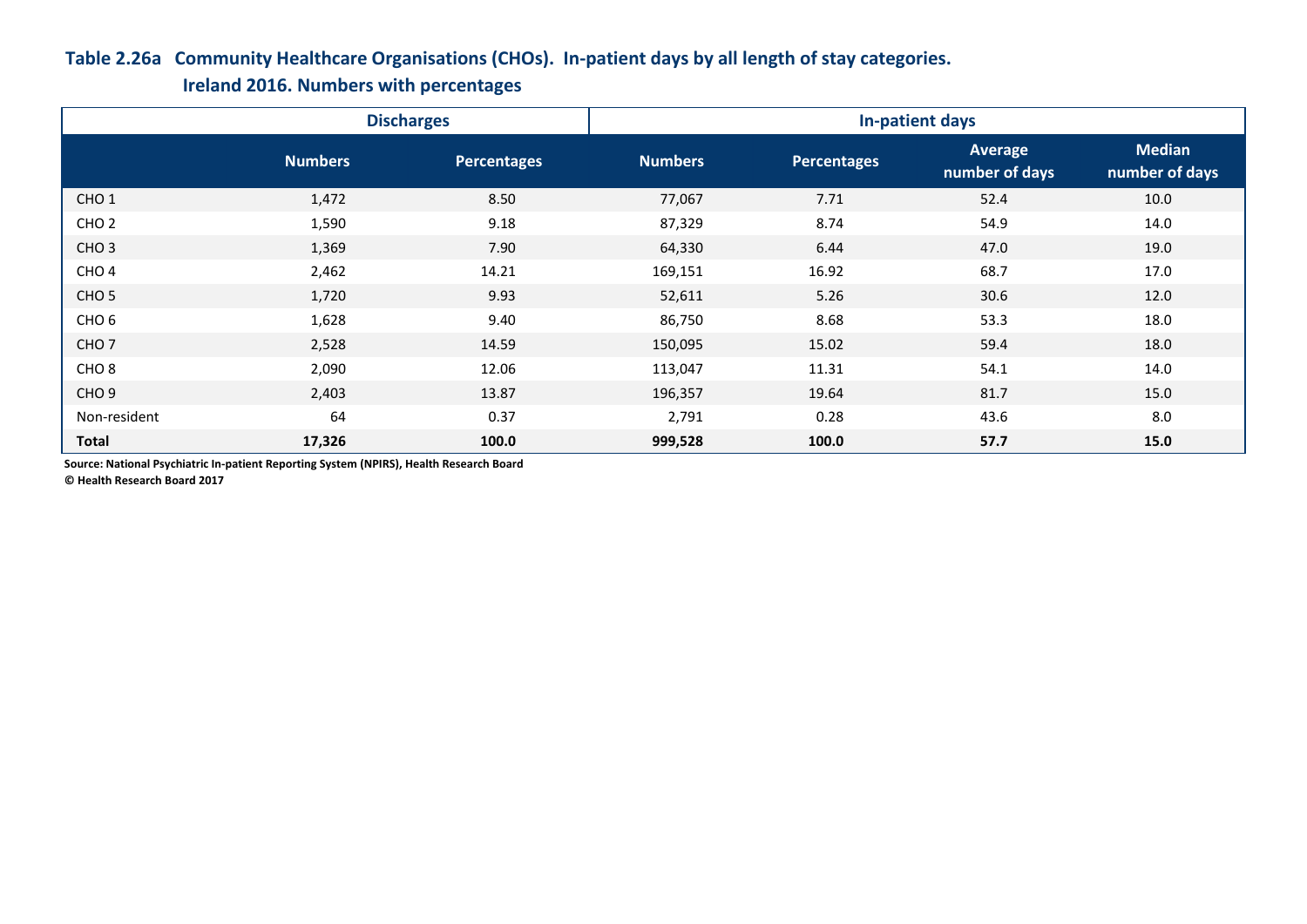## **Table 2.26b Community Healthcare Organisations (CHOs). In-patient days for lengths of stay up to one year.<sup>a</sup> Ireland 2016. Numbers with percentages**

|                  |                | <b>Discharges</b>  | In-patient days |             |                                  |                                 |  |  |
|------------------|----------------|--------------------|-----------------|-------------|----------------------------------|---------------------------------|--|--|
|                  | <b>Numbers</b> | <b>Percentages</b> | <b>Numbers</b>  | Percentages | <b>Average</b><br>number of days | <b>Median</b><br>number of days |  |  |
| CHO <sub>1</sub> | 1,458          | 8.52               | 33,436          | 7.23        | 22.9                             | 10.0                            |  |  |
| CHO <sub>2</sub> | 1,571          | 9.18               | 40,469          | 8.75        | 25.8                             | 13.0                            |  |  |
| CHO <sub>3</sub> | 1,357          | 7.93               | 39,257          | 8.49        | 28.9                             | 18.0                            |  |  |
| CHO <sub>4</sub> | 2,439          | 14.25              | 71,314          | 15.42       | 29.2                             | 17.0                            |  |  |
| CHO <sub>5</sub> | 1,705          | 9.96               | 39,819          | 8.61        | 23.4                             | 12.0                            |  |  |
| CHO <sub>6</sub> | 1,610          | 9.40               | 48,223          | 10.43       | 30.0                             | 17.0                            |  |  |
| CHO <sub>7</sub> | 2,497          | 14.59              | 72,780          | 15.74       | 29.2                             | 17.0                            |  |  |
| CHO <sub>8</sub> | 2,062          | 12.05              | 53,516          | 11.57       | 26.0                             | 14.0                            |  |  |
| CHO <sub>9</sub> | 2,357          | 13.77              | 62,798          | 13.58       | 26.6                             | 15.0                            |  |  |
| Non-resident     | 63             | 0.37               | 889             | 0.19        | 14.1                             | 8.0                             |  |  |
| <b>Total</b>     | 17,119         | 100.0              | 462,501         | 100.0       | 27.02                            | 15.0                            |  |  |

**<sup>a</sup>***Discharges with a length of stay of one year or more were excluded from this analysis. One per cent of discharges were thus excluded*

**Source: National Psychiatric In-patient Reporting System (NPIRS), Health Research Board**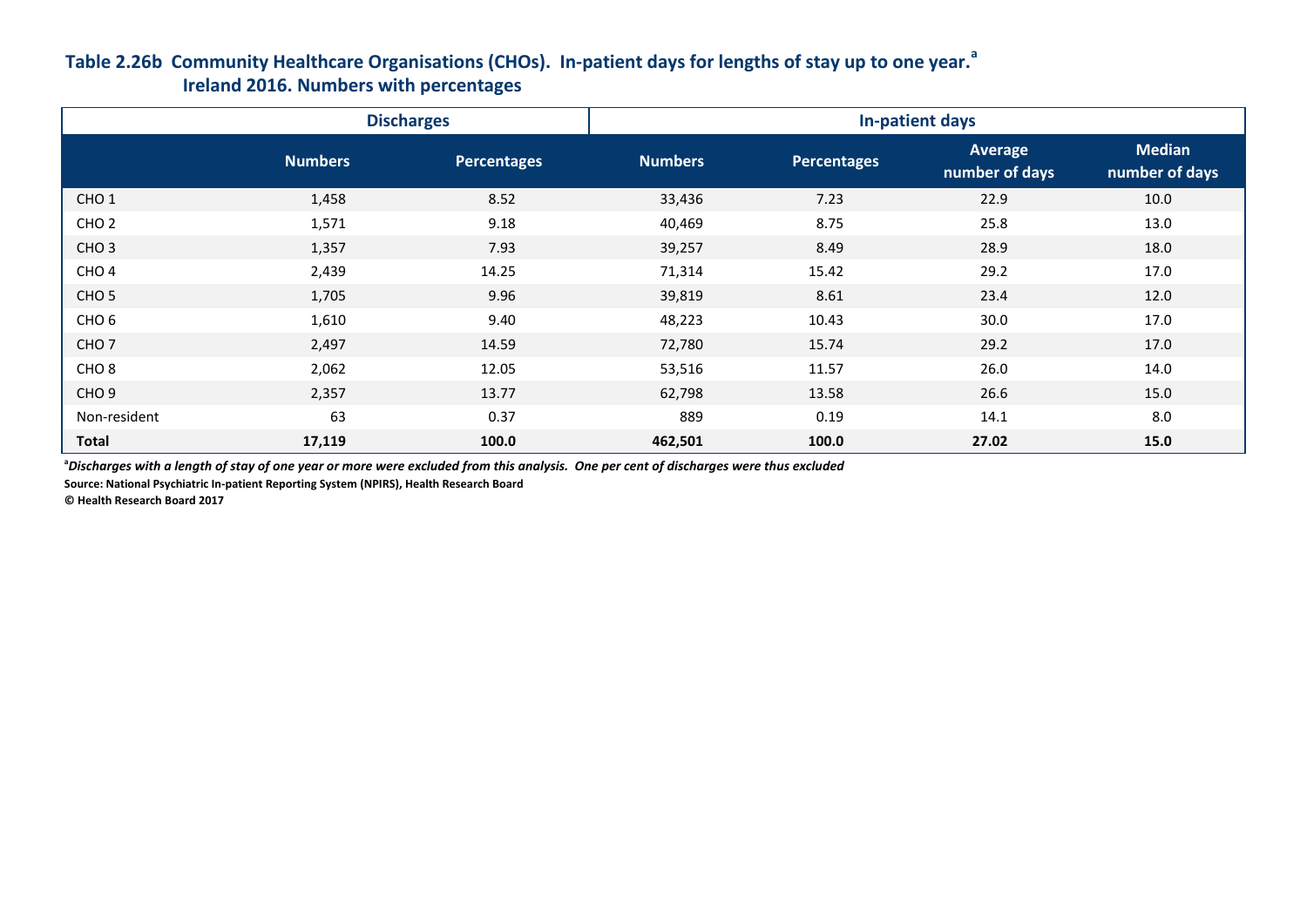# **Table 2.27a All admissions. Selected diagnoses by county. Ireland 2016. Rates per 100,000 total population**

|                        |                       | Schizophrenia,     |                   |                  |
|------------------------|-----------------------|--------------------|-------------------|------------------|
|                        | <b>All admissions</b> | <b>Schizotypal</b> | <b>Depressive</b> | <b>Alcoholic</b> |
|                        | for all diagnoses     | and Delusional     | <b>Disorders</b>  | <b>Disorders</b> |
|                        |                       | <b>Disorders</b>   |                   |                  |
| Wicklow                | 510.8                 | 114.2              | 130.3             | 44.6             |
| Donegal                | 494.0                 | 103.6              | 115.4             | 67.6             |
| Sligo                  | 471.0                 | 120.8              | 111.6             | 39.8             |
| Leitrim                | 465.4                 | 59.8               | 141.5             | 31.4             |
| Laois                  | 449.4                 | 79.4               | 146.5             | 9.9              |
| <b>Tipperary North</b> | 422.3                 | 38.4               | 184.9             | 25.6             |
| Waterford              | 414.8                 | 54.5               | 159.9             | 41.3             |
| Dublin                 | 408.7                 | 89.1               | 102.4             | 35.2             |
| Westmeath              | 399.2                 | 66.2               | 96.3              | 36.0             |
| Carlow                 | 395.5                 | 42.1               | 43.9              | 7.3              |
| Roscommon              | 390.2                 | 78.0               | 107.7             | 32.8             |
| <b>Tipperary South</b> | 385.6                 | 63.3               | 78.0              | 17.0             |
| Cork                   | 374.7                 | 80.1               | 97.5              | 20.6             |
| Mayo                   | 373.6                 | 50.5               | 245.7             | 23.0             |
| Longford               | 369.2                 | 61.5               | 94.9              | 43.6             |
| Clare                  | 361.8                 | 67.4               | 89.6              | 30.7             |
| Kerry                  | 358.8                 | 86.6               | 83.2              | 24.1             |
| Offaly                 | 346.9                 | 60.0               | 97.8              | 17.0             |
| Galway                 | 335.9                 | 72.2               | 90.6              | 15.6             |
| Kildare                | 328.1                 | 58.5               | 91.8              | 14.7             |
| Limerick               | 324.3                 | 57.3               | 106.4             | 11.5             |
| Louth                  | 316.5                 | 74.9               | 57.0              | 32.5             |
| Meath                  | 302.5                 | 65.2               | 86.9              | 25.0             |
| Wexford                | 298.0                 | 23.4               | 68.8              | 13.8             |
| Kilkenny               | 283.0                 | 45.1               | 69.2              | 8.4              |
| Cavan                  | 157.1                 | 41.0               | 34.2              | 12.3             |
| Monaghan               | 137.2                 | 33.1               | 43.0              | 9.9              |

**Source: National Psychiatric In-patient Reporting System (NPIRS), Health Research Board**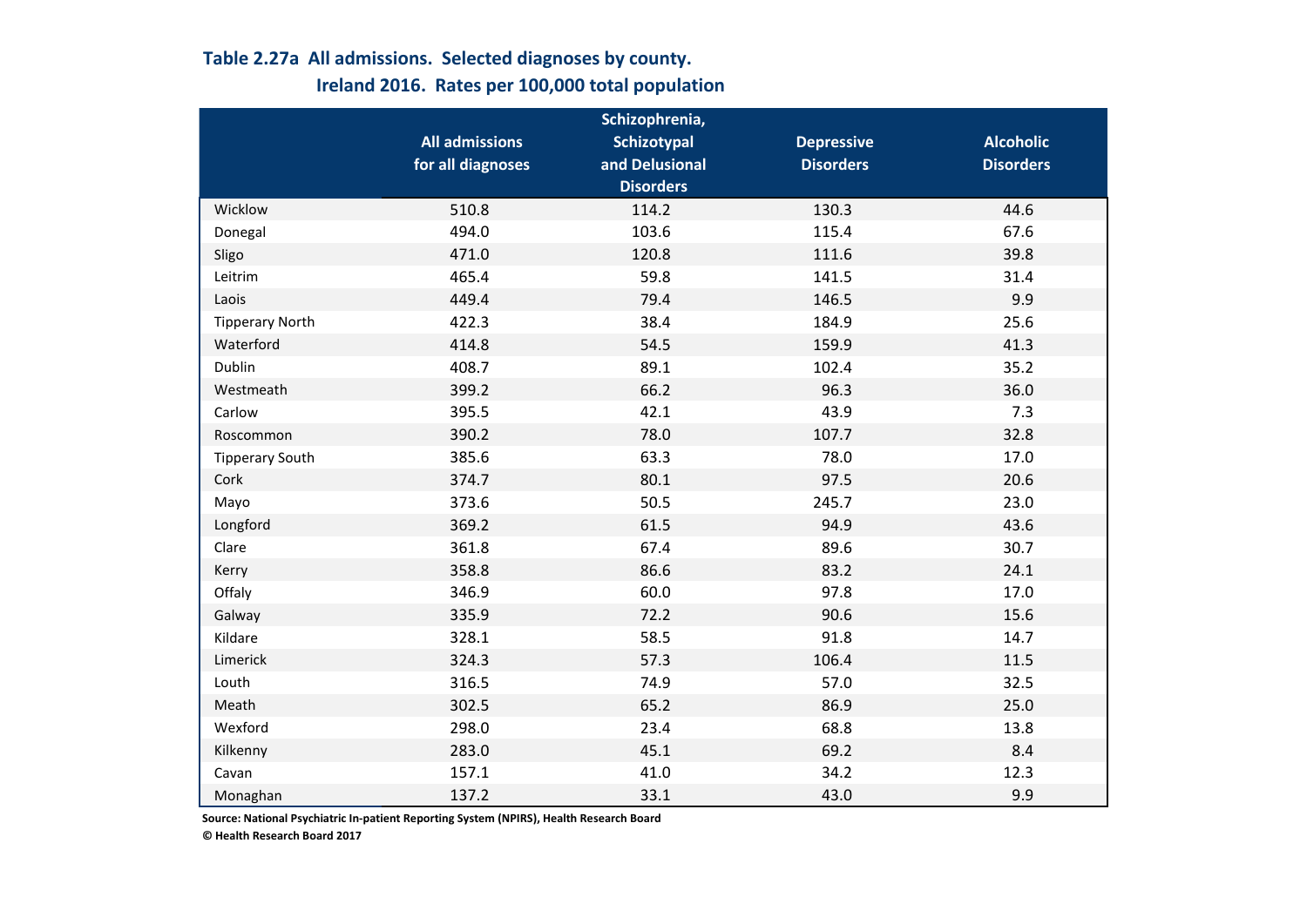# **Table 2.27b First admissions. Selected diagnoses by county. Ireland 2016. Rates per 100,000 total population**

|                        |                         | Schizophrenia,   |                   |                  |
|------------------------|-------------------------|------------------|-------------------|------------------|
|                        | <b>First admissions</b> | Schizotypal      | <b>Depressive</b> | <b>Alcoholic</b> |
|                        | for all diagnoses       | and Delusional   | <b>Disorders</b>  | <b>Disorders</b> |
|                        |                         | <b>Disorders</b> |                   |                  |
| Laois                  | 202.3                   | 29.8             | 67.0              | 5.0              |
| Offaly                 | 168.2                   | 27.4             | 45.6              | 9.1              |
| <b>Tipperary South</b> | 162.8                   | 18.1             | 26.0              | 5.7              |
| Louth                  | 155.4                   | 23.6             | 34.2              | 17.9             |
| Wicklow                | 150.0                   | 20.5             | 41.7              | 15.4             |
| Roscommon              | 149.8                   | 15.6             | 45.3              | 10.9             |
| Donegal                | 148.3                   | 17.4             | 44.1              | 22.3             |
| Carlow                 | 144.7                   | 7.3              | 16.5              | 1.8              |
| Waterford              | 143.2                   | 5.3              | 51.8              | 9.7              |
| Galway                 | 140.0                   | 25.5             | 41.1              | 6.4              |
| Mayo                   | 134.7                   | 3.1              | 105.6             | 9.2              |
| Longford               | 133.3                   | 17.9             | 41.0              | 12.8             |
| Kerry                  | 132.6                   | 20.6             | 40.5              | 10.3             |
| Cork                   | 132.0                   | 23.5             | 37.8              | 9.6              |
| Kildare                | 130.8                   | 17.6             | 34.7              | 8.1              |
| Dublin                 | 130.2                   | 20.3             | 33.9              | 11.1             |
| Sligo                  | 130.0                   | 16.8             | 48.9              | 12.2             |
| Leitrim                | 125.8                   | 15.7             | 53.5              | 6.3              |
| Westmeath              | 125.3                   | 7.0              | 26.7              | 8.1              |
| Clare                  | 122.0                   | 11.9             | 26.5              | 10.2             |
| Wexford                | 121.8                   | 2.1              | 17.9              | 0.7              |
| Meath                  | 121.1                   | 21.7             | 39.6              | 10.3             |
| <b>Tipperary North</b> | 120.9                   | 11.4             | 45.5              | 5.7              |
| Kilkenny               | 111.1                   | 10.5             | 26.2              | 4.2              |
| Limerick               | 107.9                   | 13.6             | 34.9              | 4.7              |
| Cavan                  | 58.8                    | 6.8              | 15.0              | 5.5              |
| Monaghan               | 44.6                    | 5.0              | 18.2              | 5.0              |

**Source: National Psychiatric In-patient Reporting System (NPIRS), Health Research Board**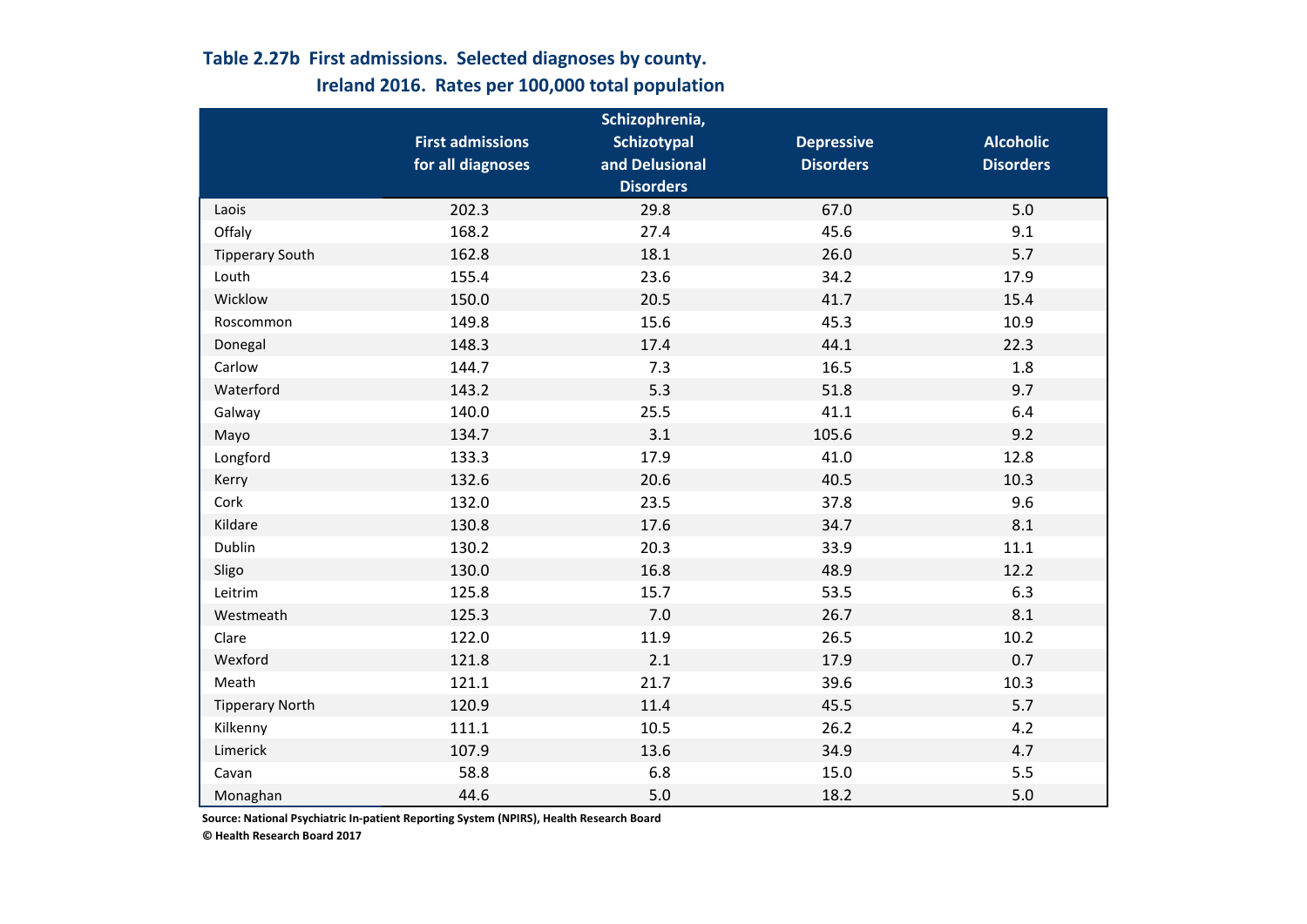# **admission. Ireland 2016. Numbers with percentages Table 2.28 Admissions for non-residents by address given at**

|                     | <b>Numbers</b> | <b>Percentages</b> |
|---------------------|----------------|--------------------|
| England             | 20             | 30.77              |
| Northern Ireland    | 14             | 21.54              |
| Germany             | 5              | 7.69               |
| <b>USA</b>          | 5              | 7.69               |
| Scotland            | 5              | 7.69               |
| France              | 3              | 4.62               |
| Italy               | $\overline{4}$ | 6.15               |
| Wales               | $\overline{2}$ | 3.08               |
| Sweden              | $\mathbf{1}$   | 1.54               |
| Denmark             | $\mathbf{1}$   | 1.54               |
| South Africa        | $\mathbf{1}$   | 1.54               |
| Israel              | $\mathbf{1}$   | 1.54               |
| Bosnia Herzegovinia | $\mathbf{1}$   | 1.54               |
| Belgium             | $\mathbf{1}$   | 1.54               |
| <b>Belarus</b>      | $\mathbf{1}$   | 1.54               |
| <b>Total</b>        | 65             | 100.0              |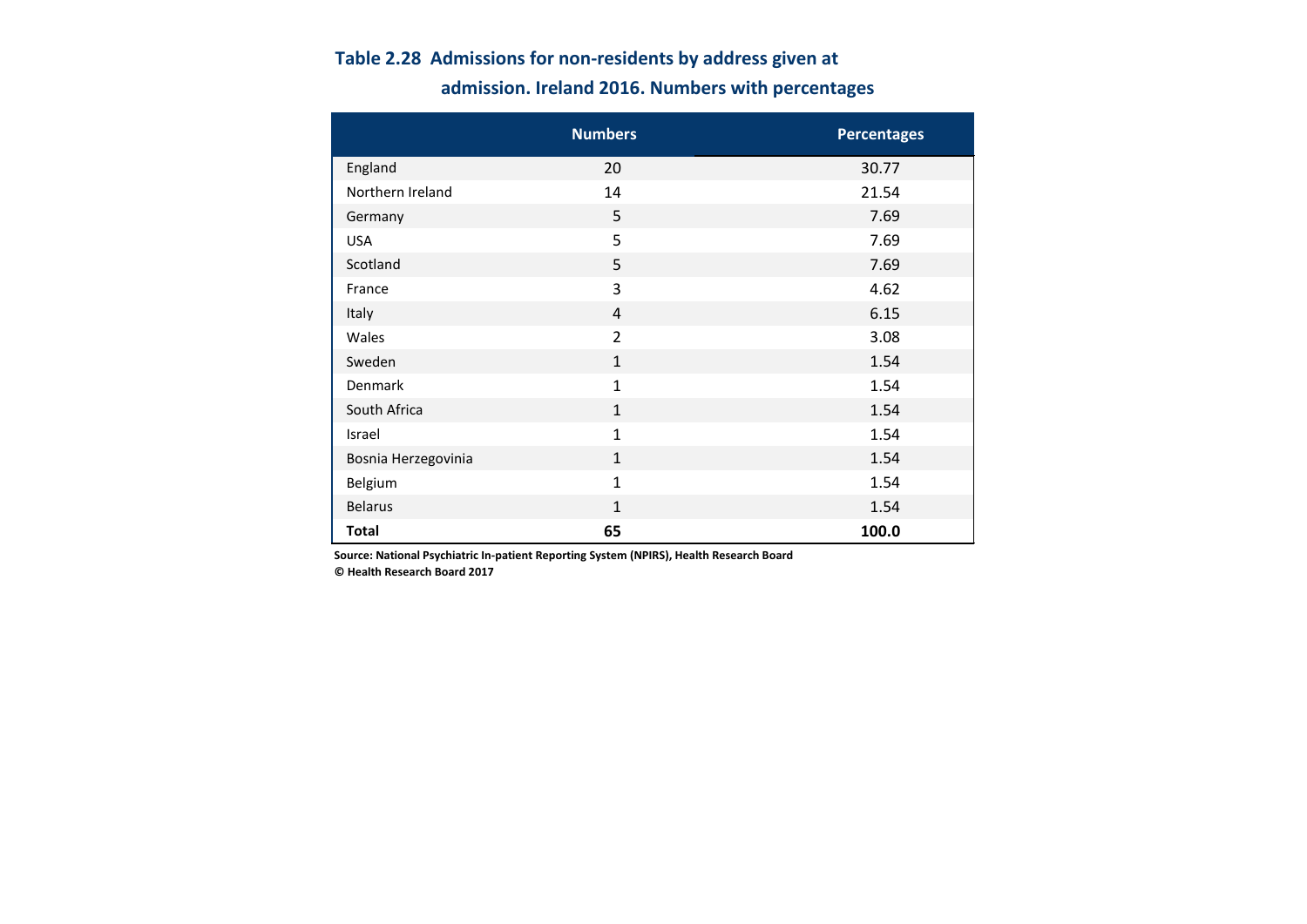# **Table 2.29 Admissions for non-residents. Primary admission diagnosis by gender. Ireland 2016. Numbers with percentages**

|                                                                  |                | <b>Numbers</b> |              |             | <b>Percentages</b> |              |  |  |
|------------------------------------------------------------------|----------------|----------------|--------------|-------------|--------------------|--------------|--|--|
|                                                                  | <b>Male</b>    | Female         | <b>Total</b> | <b>Male</b> | Female             | <b>Total</b> |  |  |
| <b>Organic Mental Disorders</b>                                  | $\mathbf 0$    | $\mathbf 0$    | 0            | 0.00        | 0.00               | 0.00         |  |  |
| <b>Alcoholic Disorders</b>                                       | $\overline{2}$ | $\mathbf{1}$   | 3            | 5.71        | 3.33               | 4.62         |  |  |
| <b>Other Drug Disorders</b>                                      | 3              | $\mathbf 0$    | 3            | 8.57        | 0.00               | 4.62         |  |  |
| Schizophrenia, Schizotypal and Delusional Disorders              | 14             | 10             | 24           | 40.00       | 33.33              | 36.92        |  |  |
| Depressive Disorders                                             | 3              | $\overline{2}$ | 5            | 8.57        | 6.67               | 7.69         |  |  |
| Mania                                                            | 5              | 4              | 9            | 14.29       | 13.33              | 13.85        |  |  |
| Neuroses                                                         | 4              | $\mathbf{0}$   | 4            | 11.43       | 0.00               | 6.15         |  |  |
| <b>Eating Disorders</b>                                          | $\mathbf{0}$   | $\mathbf{1}$   | $\mathbf{1}$ | 0.00        | 3.33               | 1.54         |  |  |
| Personality and Behavioural Disorders                            | $\mathbf 0$    | 4              | 4            | 0.00        | 13.33              | 6.15         |  |  |
| <b>Intellectual Disability</b>                                   | $\mathbf{0}$   | $\mathbf 0$    | $\mathbf 0$  | 0.00        | 0.00               | 0.00         |  |  |
| <b>Development Disorders</b>                                     | $\overline{1}$ | $\mathbf 0$    | $\mathbf{1}$ | 2.86        | 0.00               | 1.54         |  |  |
| Behavioural and Emotional Disorders of Childhood and Adolescence | $\mathbf{0}$   | $\mathbf{0}$   | $\mathbf{0}$ | 0.00        | 0.00               | 0.00         |  |  |
| Other and Unspecified                                            | 3              | 8              | 11           | 8.57        | 26.67              | 16.92        |  |  |
| <b>Total</b>                                                     | 35             | 30             | 65           | 100.0       | 100.0              | 100.0        |  |  |

**Source: National Psychiatric In-patient Reporting System (NPIRS), Health Research Board**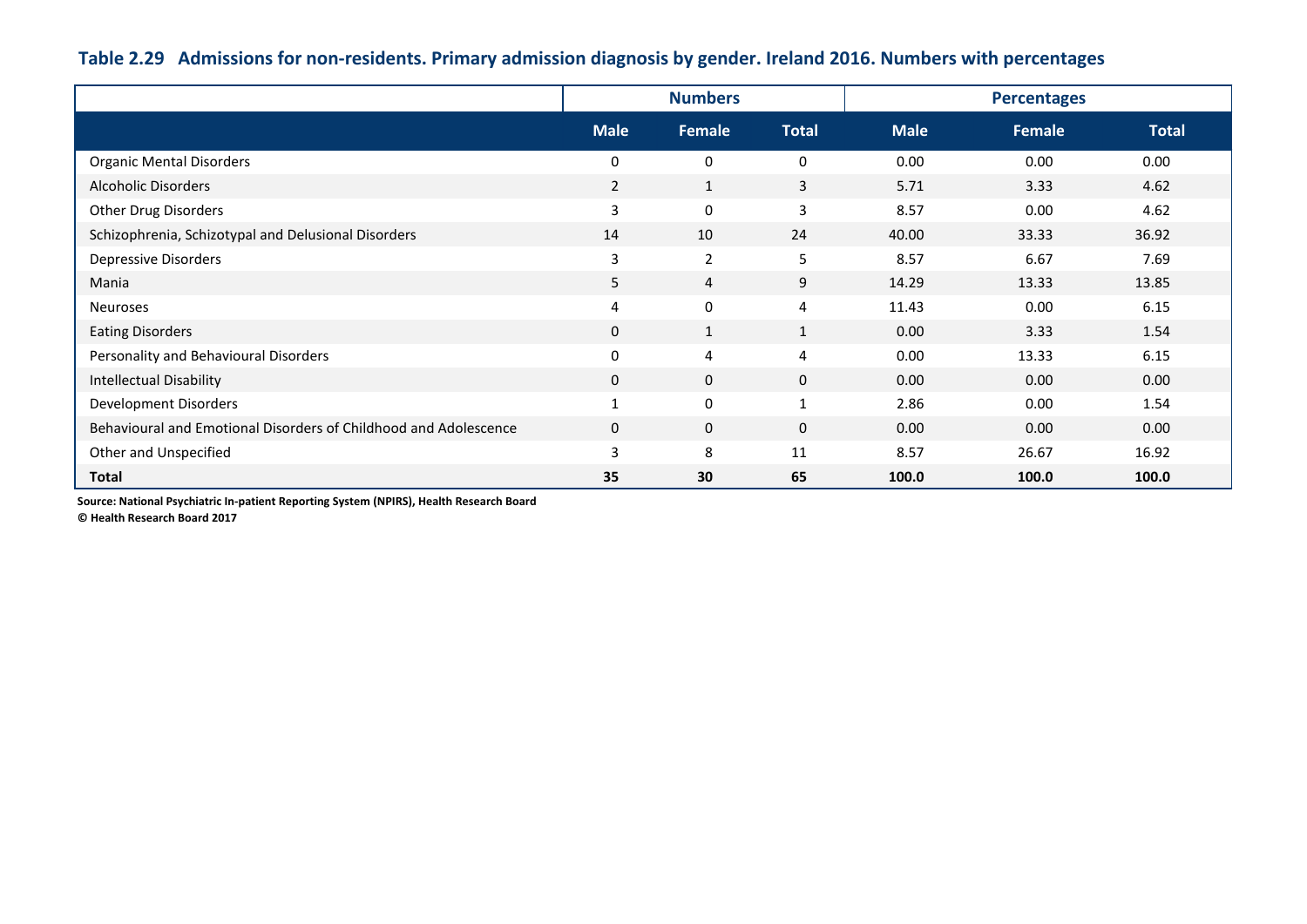|              |                  | <b>Numbers</b>   |                  | <b>Percentages</b> |
|--------------|------------------|------------------|------------------|--------------------|
|              | <b>Male</b>      | Female           | <b>Total</b>     |                    |
| Under 18     | $\mathbf{1}$     | 0                | $\mathbf{1}$     | 0.37               |
| 18-19        | 3                | $\overline{2}$   | 5 <sup>5</sup>   | 1.85               |
| $20 - 24$    | 17               | 11               | 28               | 10.33              |
| 25-34        | 59               | 17               | 76               | 28.04              |
| 35-44        | 58               | 26               | 84               | 31.00              |
| 45-54        | 41               | $10\,$           | 51               | 18.82              |
| 55-64        | 13               | 4                | 17               | 6.27               |
| 65-74        | $\overline{7}$   | $\overline{2}$   | 9                | 3.32               |
| 75 and over  | $\boldsymbol{0}$ | $\boldsymbol{0}$ | $\boldsymbol{0}$ | 0.00               |
| Unspecified  | $\pmb{0}$        | $\mathbf 0$      | $\mathbf 0$      | 0.00               |
| <b>Total</b> | 199              | 72               | 271              | 100.0              |

**Table 2.30 All admissions by no fixed abode. Age by gender. Ireland 2016. Numbers with percentages**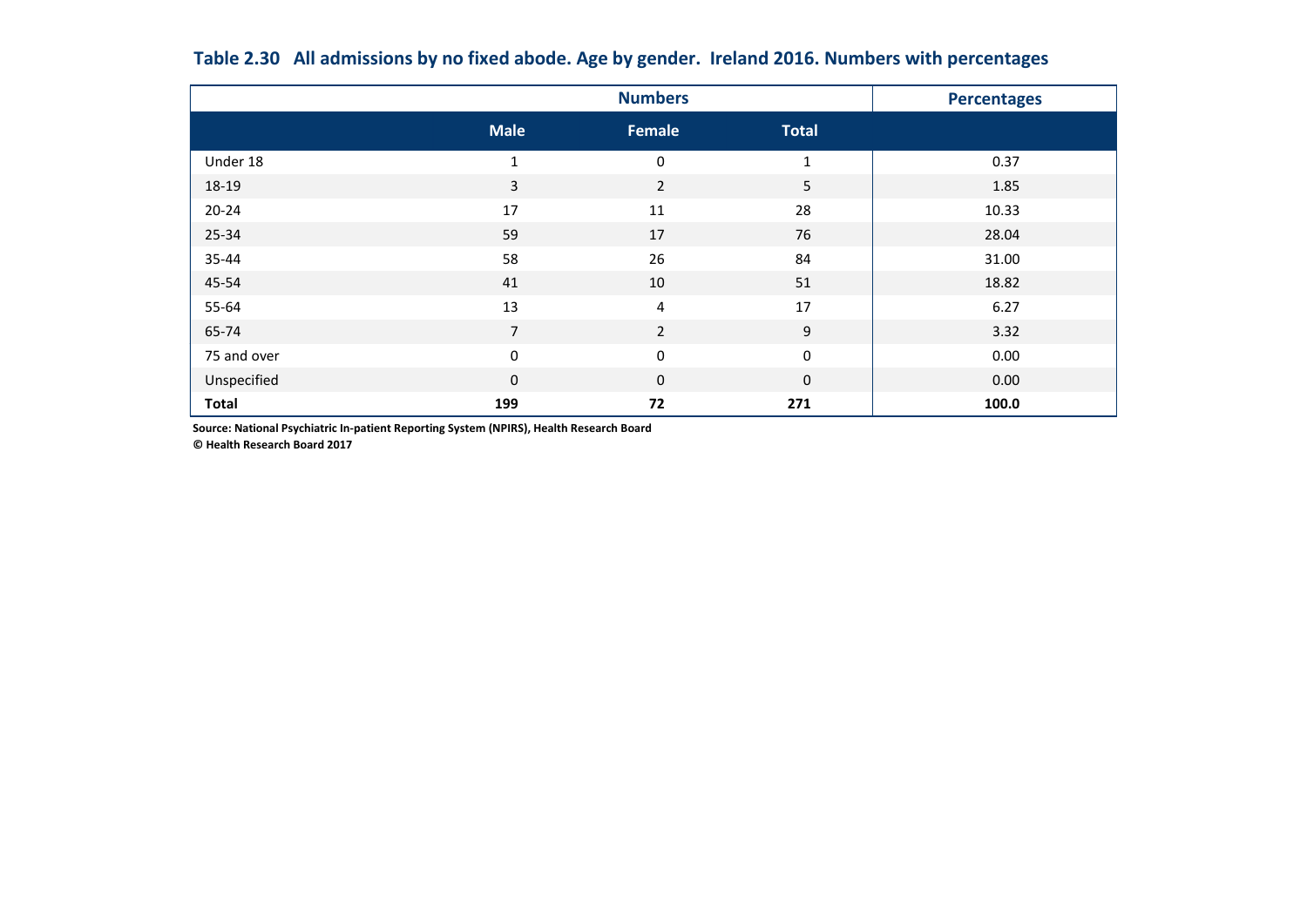# **Table 2.31 All admissions by no fixed abode. Marital status. Ireland 2016. Numbers with percentages**

|                 | <b>Numbers</b> | <b>Percentages</b> |
|-----------------|----------------|--------------------|
| Single          | 221            | 75.80              |
| Married         | 5              | 2.80               |
| Widowed         | 3              | 0.40               |
| <b>Divorced</b> | 12             | 2.10               |
| Other           | 17             | 6.00               |
| Unknown         | 13             | 12.80              |
| <b>Total</b>    | 271            | 100.0              |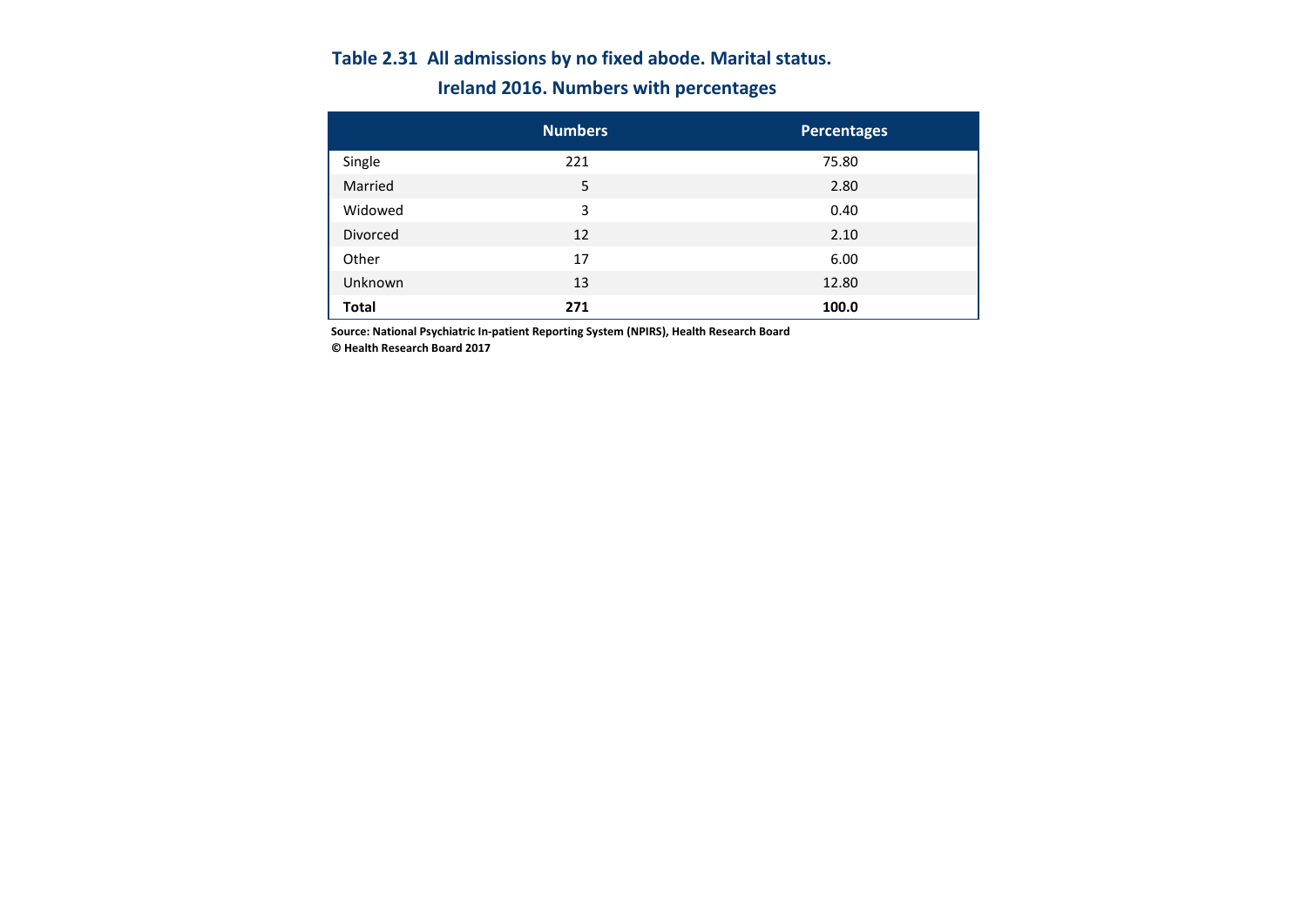## **Table 2.32 All admissions by no fixed abode. Primary admission diagnosis by gender.**

# **Ireland 2016. Numbers with percentages**

|                                                                  | <b>Numbers</b> |                |                  | <b>Percentages</b> |        |              |
|------------------------------------------------------------------|----------------|----------------|------------------|--------------------|--------|--------------|
|                                                                  | <b>Male</b>    | Female         | <b>Total</b>     | <b>Male</b>        | Female | <b>Total</b> |
| <b>Organic Mental Disorders</b>                                  | $\mathbf{1}$   | $\overline{2}$ | 3                | 0.50               | 2.78   | 1.11         |
| Alcoholic Disorders                                              | 11             | $\overline{2}$ | 13               | 5.53               | 2.78   | 4.80         |
| Other Drug Disorders                                             | 27             | 16             | 43               | 13.57              | 22.22  | 15.87        |
| Schizophrenia, Schizotypal and Delusional Disorders              | 79             | 16             | 95               | 39.70              | 22.22  | 35.06        |
| <b>Depressive Disorders</b>                                      | 16             | 5              | 21               | 8.04               | 6.94   | 7.75         |
| Mania                                                            | 15             | $\overline{7}$ | 22               | 7.54               | 9.72   | 8.12         |
| Neuroses                                                         | 20             | 3              | 23               | 10.05              | 4.17   | 8.49         |
| <b>Eating Disorders</b>                                          | $\bf{0}$       | 0              | $\boldsymbol{0}$ | 0.00               | 0.00   | 0.00         |
| Personality and Behavioural Disorders                            | 9              | 16             | 25               | 4.52               | 22.22  | 9.23         |
| <b>Intellectual Disability</b>                                   | $\mathbf 0$    | $\mathbf 0$    | $\mathbf 0$      | 0.00               | 0.00   | 0.00         |
| Development Disorders                                            | $\mathbf{1}$   | $\mathbf{0}$   | $\mathbf{1}$     | 0.50               | 0.00   | 0.37         |
| Behavioural and Emotional Disorders of Childhood and Adolescence | $\mathbf 0$    | 0              | $\mathbf 0$      | 0.00               | 0.00   | 0.00         |
| Other and Unspecified                                            | 20             | 5              | 25               | 10.05              | 6.94   | 9.23         |
| <b>Total</b>                                                     | 199            | 72             | 271              | 100.0              | 100.0  | 100.0        |

**Source: National Psychiatric In-patient Reporting System (NPIRS), Health Research Board**